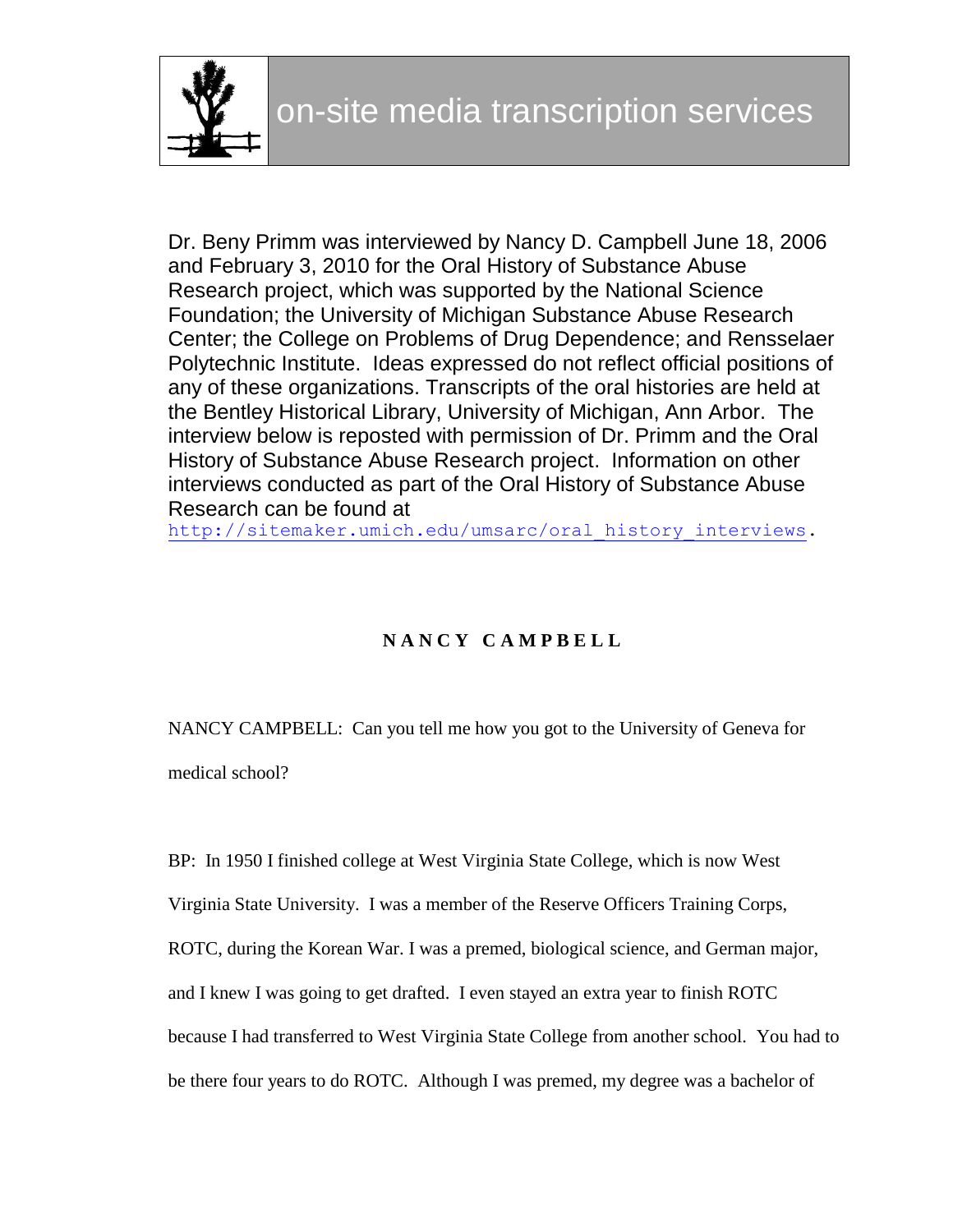Page 2 of 56

science in education. I could either go into teaching and be a coach, because I was a basketball player, or I could end up going into the service. I knew I was going to get drafted even if I had taken one of those other jobs, so I took my commission and went into the 82nd Airborne Division and was a paratrooper officer for four years at Fort Bragg, North Carolina. The 82nd Airborne Division was a very elite division of the service.

As a matter of fact, I was the first black officer integrated to command white troops in our country. Then I got hurt in a car wreck. When I came out of the hospital for my injury, Truman had declared that the officer corps would be integrated. There had been integration in the services in Korea, where white officers commanded black troops. There were always white officers commanding black troops, and some black officers commanded black troops, but no black officers commanded white troops. By division order I was sent from the hospital from my division to this completely white unit. As the ranking first lieutenant, I should have been assigned as a battery commander, but instead they made me a battalion intelligence officer that was two ranks above my qualifications. Then I was retired from the Army for my disability from my injury. I was then thirty percent disabled. I received thirty percent of my pay for the rest of my life, which went from \$80 at that time to today about \$500.

Anyway, I had a friend who I had grown up with who was an all-American runner and a national cross-country champion and honor student for NYU and he couldn't get into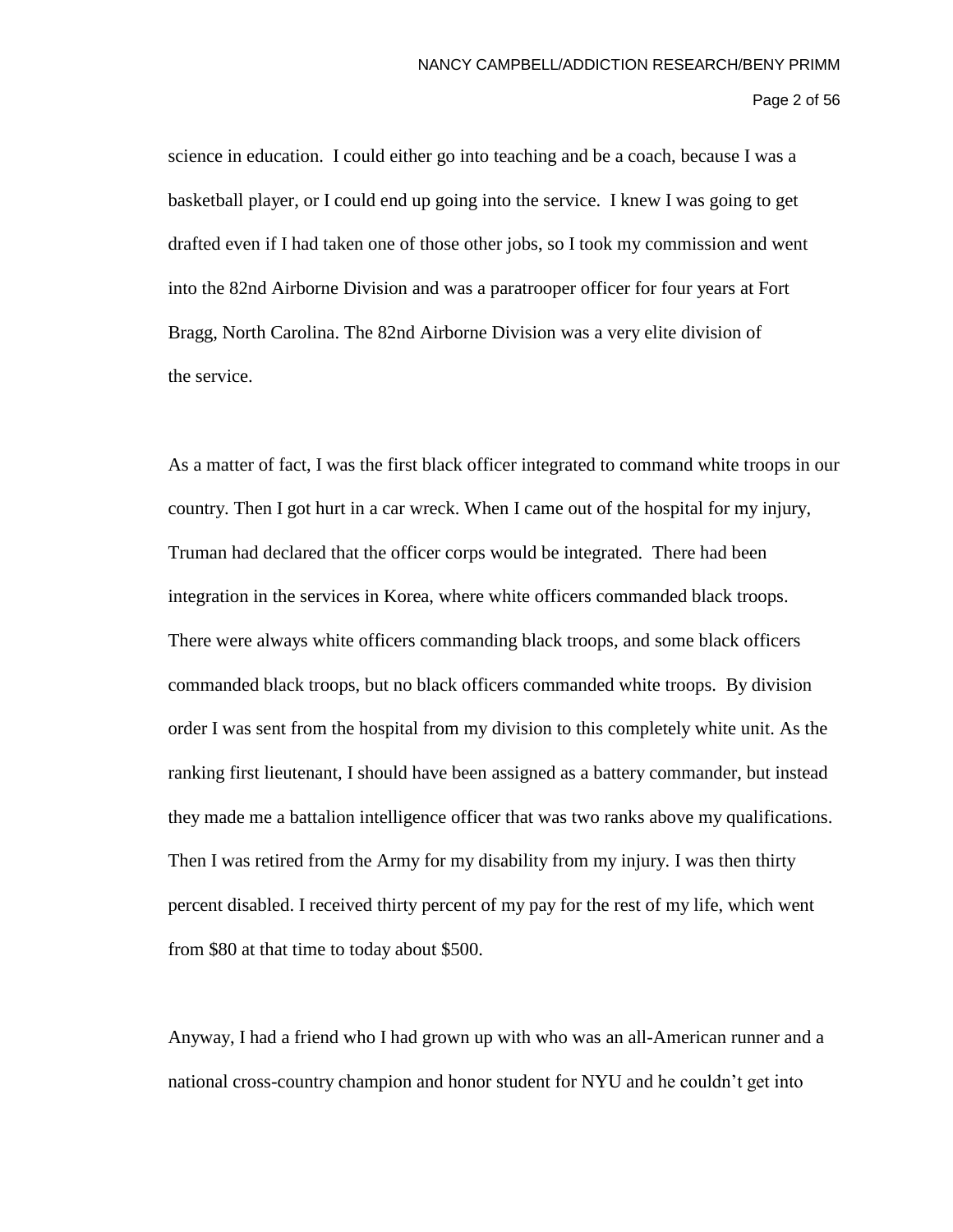Page 3 of 56

medical school. Instead of giving up and not going, he applied, was accepted, and went to the University of Geneva, where he had a couple of Jewish friends who had also applied to the University of Geneva. He was graduating from the University of Geneva Medical School at the time I was coming out of the service. We had been inseparable growing up and he suggested that I apply to European schools.

NC: Where had you grown up?

BP: Originally I was from West Virginia, but my family moved to New York when I was 12. I then grew up in New York. My friend came to see me at Fort Bragg to celebrate getting out of medical school. I had been hurt, and was in the process of getting a medical retirement. So he said, well, you've had German. Maybe you should apply to the German medical schools. So I applied to the University of Heidelberg in Germany, and the University of Innsbruck in Austria. I was accepted to both schools. I was discharged from the service September the  $30<sup>th</sup>$ , 1953. On October 5th, I took a boat train to Halifax, Nova Scotia, and on October 6th, was sailing for Europe on the Queen Mary to go to med school at the University of Heidelberg. My family helped me make passage on the Queen Mary, which could not come into New York because there was a tugboat strike in New York. In order to get the boat, I had to take a boat train from New York to Halifax, Nova Scotia. The Queen Mary had to go there because that was the closest port in the East where it could go into the harbor. The boat train took two and a half days to get up there. I took the Queen Mary and went to Europe and got off at Cherbourg and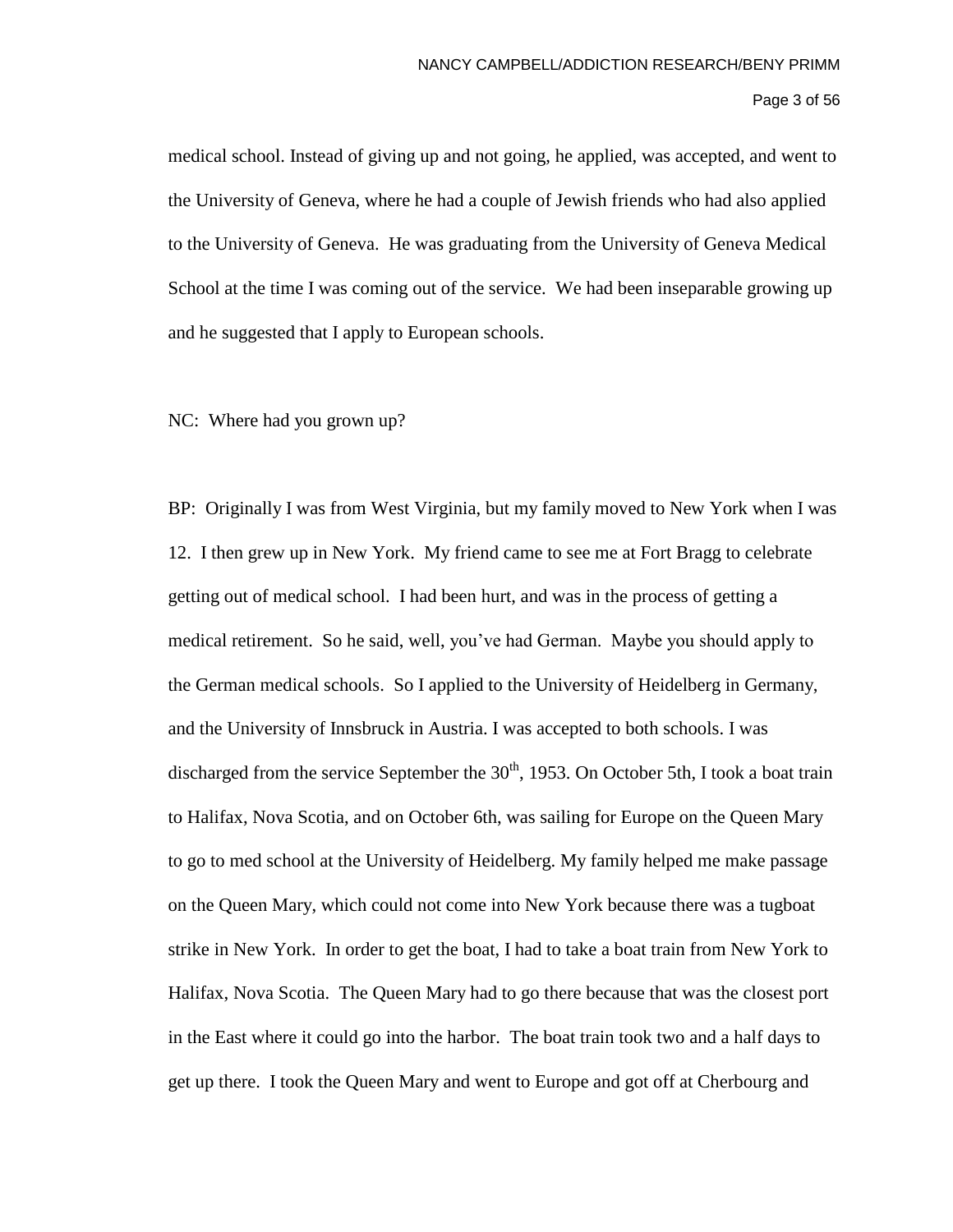Page 4 of 56

then took the boat train into the Gare Saint-Lazare. I never will forget it. It was that September. Matter of fact, I had on a seersucker suit.

NC: Just like you do today.

BP: Yes, I had on a seersucker suit just like this. I was a very meticulous guy, like I still am today. When we got into Germany, I had fallen asleep in my cabin. I still had my Army raincoat on because it was cold. This German conductor came in with this German hat. He woke me up, and I was startled. All I could remember was the Second World War, and I almost panicked and started to fight him because I was startled when I woke up.

NC: How did you happen to go from the University of Heidelberg to the University of Geneva?

BP: I couldn't get my GI Bill at the German schools, so I had only my retirement pay, which was about \$80 a month. That was 400 marks in 1953. I stayed at Heidelberg for a year, almost a year and a half. But I got married in 1952. My wife was a teacher, and I wanted her over there, so I figured I'd better find a way to get my GI bill and get the \$160 that the GI Bill paid plus my retirement pay of \$80 to make \$240. Then she could come over, and we could have an apartment. The only way you could do that was either go to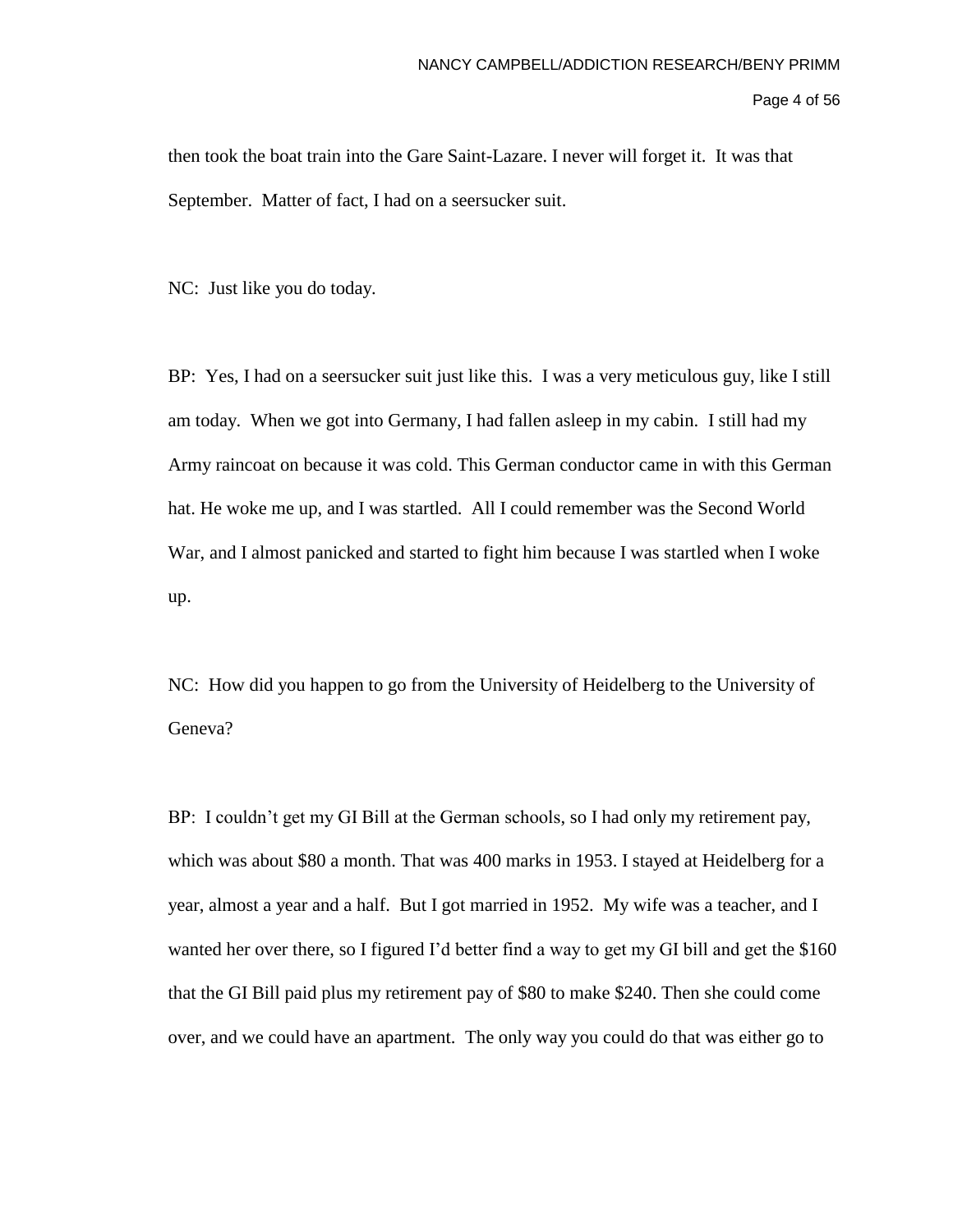Page 5 of 56

an Italian school, a Swiss school, or a Dutch school. I said, what would be easier for me? Maybe I should try the Dutch school, make an application over there.

You go through the Ministry of Education in Holland. You don't go to the med school like you do here. The Ministry of Education accepts you for medical studies and they send you to one of the universities where there is a place available. So I made application, went over there and got an interview with the Ministry of Education. The guy who was the Deputy Minister of Education was from Nijmegen in Holland. I had on this Army raincoat with the 82nd Airborne All-American patch still there on my sleeve. He took me for having been one of the paratroopers because I had to show my discharge, and he saw that. He thought I was one of the paratroopers that had freed his town in Nijmegen. He admitted me to school and wanted to send me to Nijmegen. I told him no, there were no black paratroopers in the Second World War. The black paratroopers only started after the Second World War. We saw no combat, but he didn't know that. He said lots of my colleagues were buried there, and I would do fine there.

When I went over to Nijmegen, they really didn't have a place for me so I came back and reported that. He says, well, we've got a place for you at Utrecht. So I went to Utrecht. I sat in the class there for a day or two, and the Dutch was so difficult, even with my German. I just said no, this ain't for me, and went back to Heidelberg and was, you know, very despondent, wanting to be with my wife and so forth. Then I said, let me try Switzerland. Let me try the German part of Switzerland.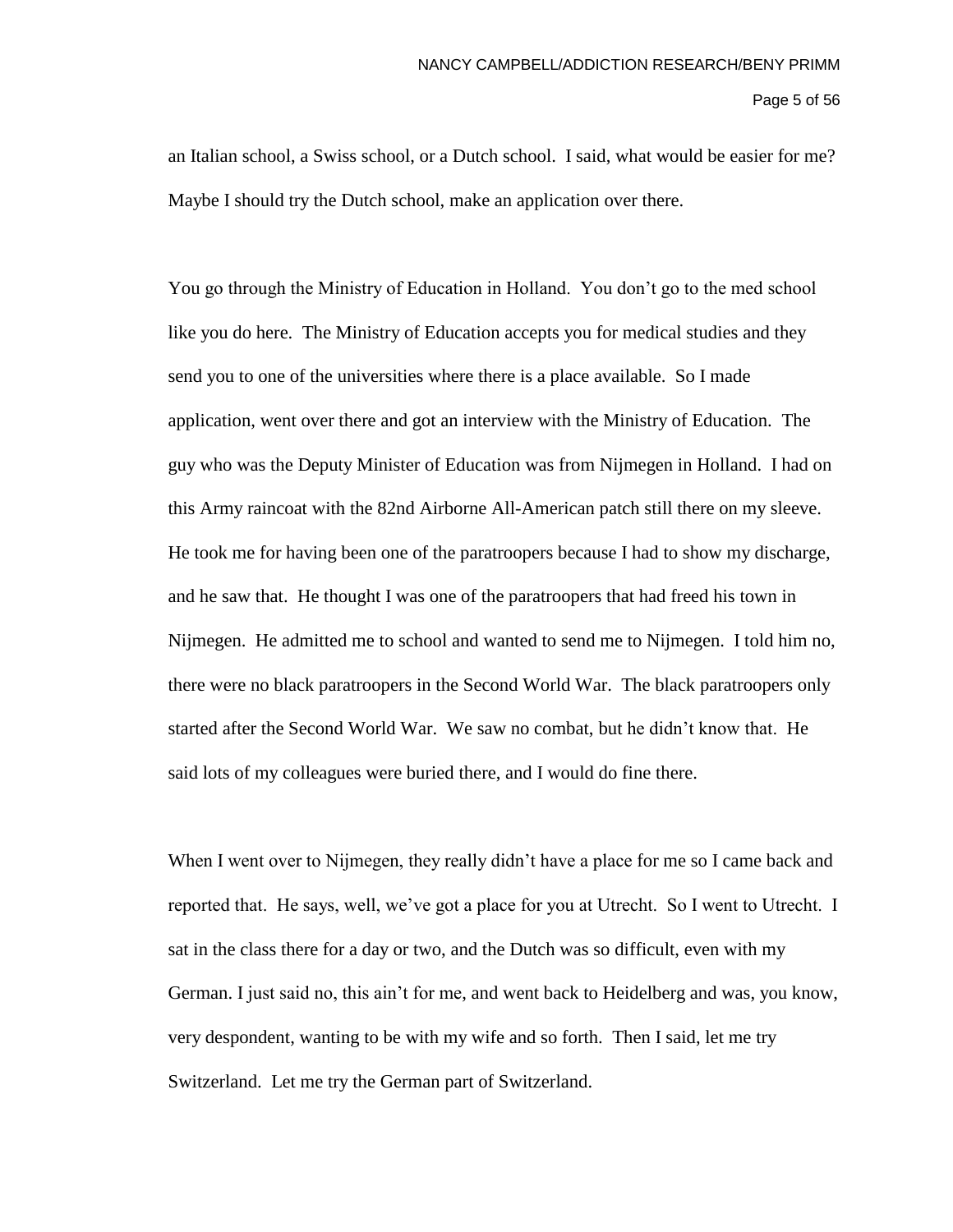Page 6 of 56

So I went down to Basel, and talked to the dean and was going to get admitted to Basel, or Zurich. The Schweitzer Deutsche was just as difficult as the Dutch was. I said, all right, what the hell am I doing here? So I called my friend and he said, maybe try Geneva, Beny. You'll do all right. You'll learn the language. It'll come easy for you, you'll go to class every day, and you'll end up speaking to anybody, and you'll learn the language. So I went down to Geneva. My friend had two friends who were still there in school, black guys named Charles E. Wilson and Charles Peter Felton, who were juniors in the med school. My friend said, go to Chuck, who was a fraternity brother in the black college fraternity, Alpha.

Chuck was in Alpha, and I had gone into Alpha, so we bonded that way. He says, I'll take you to the dean. He says no, better still, I'll take you to the registrar and when I give you the sign, you cry. He says, you'll see me, I'll give you the sign, and you start to cry. He says, Beny, you've got to do this. When we get to the registrar, she goes over my transcript and says, I don't know whether you can make it or not here. You have a D here in genetics. I had gotten that D because, if you cut this man's class, your grade was reduced to a  $D - I$  really had an A in genetics. You could only cut his class three times. I cut six times, and he gave me a D. She said, that's important for medicine, genetics. To make a long story short, my friend gave me the sign, and I said, I got to go and I don't know any other way. I heard later on that this lady, Mademoiselle Grosselin, had dated a Moor and was very partial to what was going on in the United States with prejudices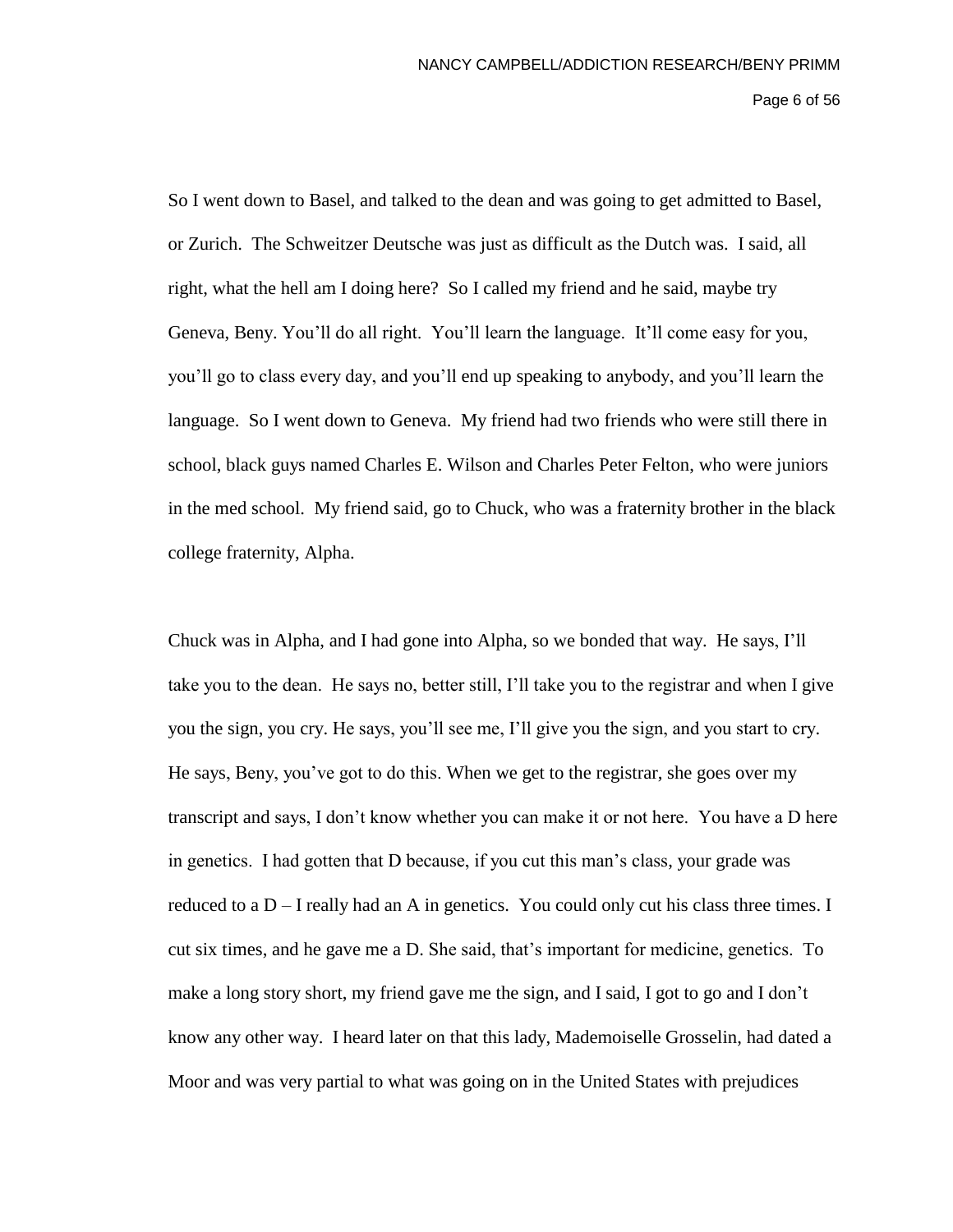# Page 7 of 56

against blacks. She was very sympathetic to our cause. She saw me tearing, and she said, well, you have a good background, you were a soldier, you were a paratrooper. She says, we're going to admit you, and I don't know how you're going to make it, but I think you'll make it. I walked out of there the happiest guy in the world. I went back to Heidelberg, packed up my old car with my belongings, and came to Geneva and got a room. Then I went to Paris, and met my wife, who had come to Europe.

NC: So she spent a few years there with you?

BP: Yes, she spent two years there. My oldest daughters were born there. We had an apartment just like I dreamed. She enrolled in the school of music, and she was getting her masters in music. She had finished Fisk as a music major and was getting her masters. She didn't know French, but she had had French in high school. When you go to University of Geneva, and you're a foreign student and don't know French, they assign you to a French class. You have to take this test to see where you fit into what level of the French class. So she had had French. They said to her and me both, you haven't had, you have had, but still you will take this little test. They dictate to you a paragraph or two, and you have to write it. Then they grade that and according to what you get, they place you in beginning or right on up the line in terms of what class French you should be.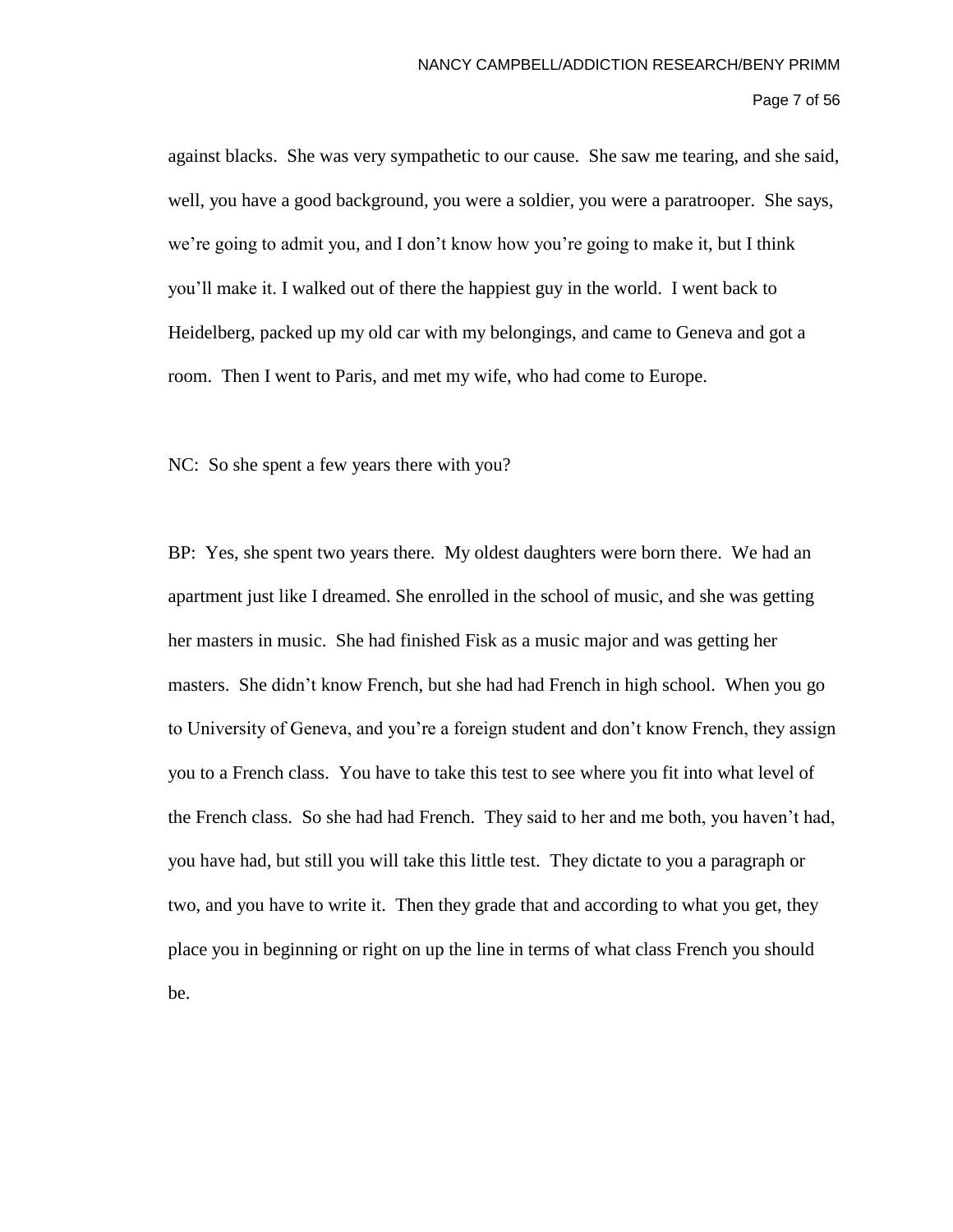# Page 8 of 56

I got placed in the beginners' class. They have maybe 30 or 40 new students in different faculties – faculté de médecine, l'Ecole d'Interpret, faculté d'Engineering, etcetera. But you were all beginning to learn this, so you have a textbook and they would give all of us an assignment. When I would go home that night and read the assignment, I would memorize it. When you went back to class, the teacher would go from student to student, and you would read the next paragraph. When she would get to me, she would say Monsieur Primm, and I was supposed to go. I wouldn't have to look at the book. I would just go blah blah blah blah blah blah. I remember one day she looked at me, and I thought I had done something wrong. She said, Monsieur, after class, I want to see you. And I thought, what did I do wrong? My whole career counted on me knowing French.

Anyway, I went up to her after class. My wife was also in the class. She says, I don't want you to come back anymore. You can imagine, I'm 26 years old, and I've got my wife there, and I've put all my eggs in this one basket, and she didn't want me to come back to the class anymore. How was I going to learn French? She says, you're going to be okay. She says, I want you to do something, she said, and then she kind of leaned forward to give me some confidence. She said, I want you to speak to everybody you can, anytime you can have an opportunity. I want you to go to class every day, she said, and don't be ashamed if you don't have the right verb or the whatever. You're going to be okay, she says. You'll see, she says, don't be discouraged. But you don't need to come here. My wife was furious because she had to continue. Six or seven months later I was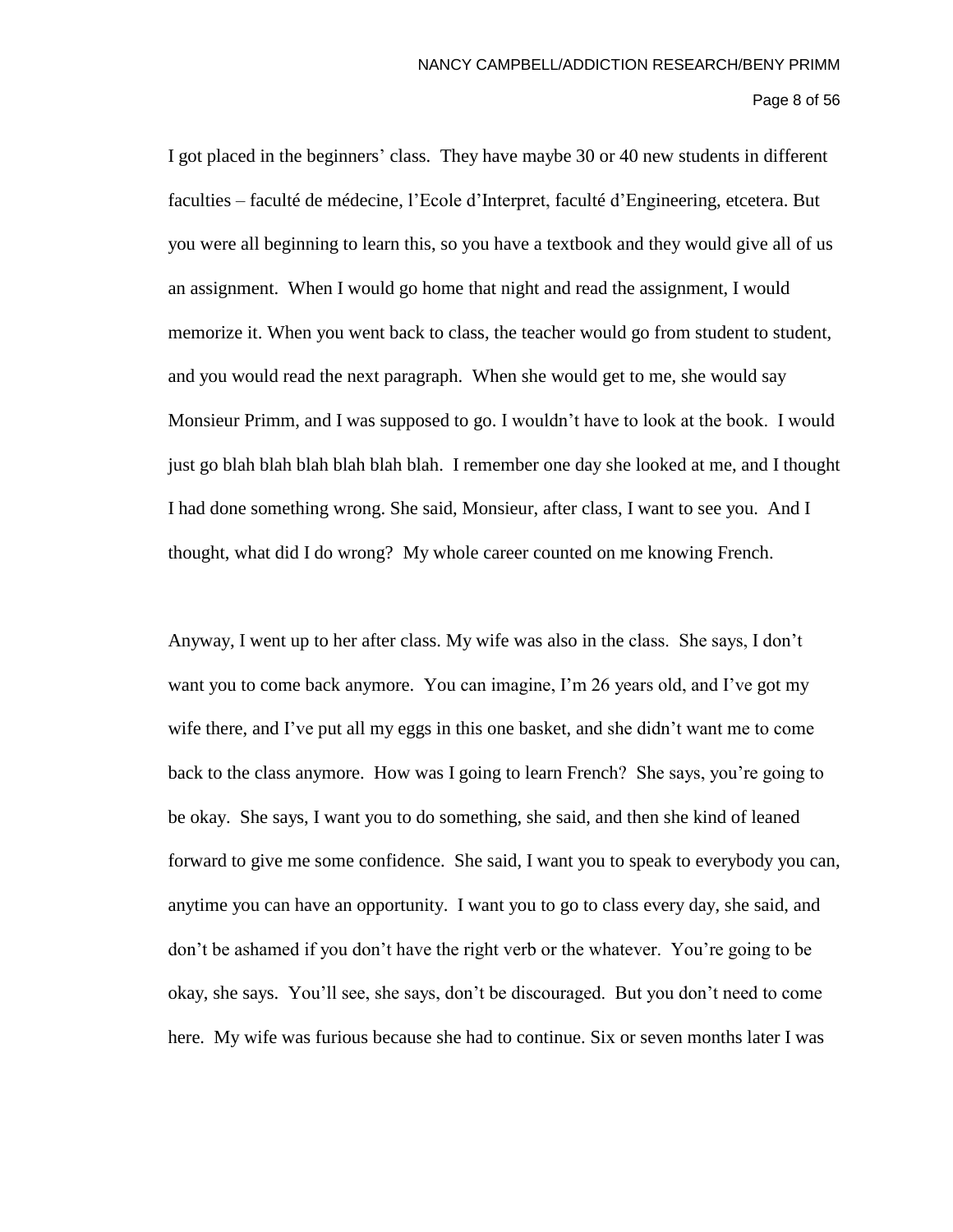Page 9 of 56

taking notes half in English, half in French. I never studied a word of formal French except for that week and a half in that woman's class.

NC: How did you become an anesthesiologist?

BP: I came back to the United States, did an internship at Meadowbrook Hospital on Long Island, which is now Nassau County General Hospital. I was the first resident that they ever had in anesthesia, the chief resident, and I won the internship of the year award. I finished my anesthesiology residency and passed my boards and had passed my New York State board one year after I started my internship. Foreign medical graduates were considered second-class physicians. When all of that was over, I took my boards, as soon as I was eligible, because I had to make some money because by then we had a kid.

NC: Can you tell me why you chose anesthesiology?

BP: In January 1960, when I started my residency after finishing in December '59 from Geneva, I wanted to do OB-GYN. Getting an OB-GYN residency was very, very difficult, and extremely difficult for a foreign medical graduate and a foreign medical graduate who happened to be black. You could go to Harlem Hospital or Lincoln Hospital if you could get in, but the competition was very keen. You've got to remember that when I wanted to apply to medical school in 1950, there were 5,000 black applicants to medical schools that year in the entire United States.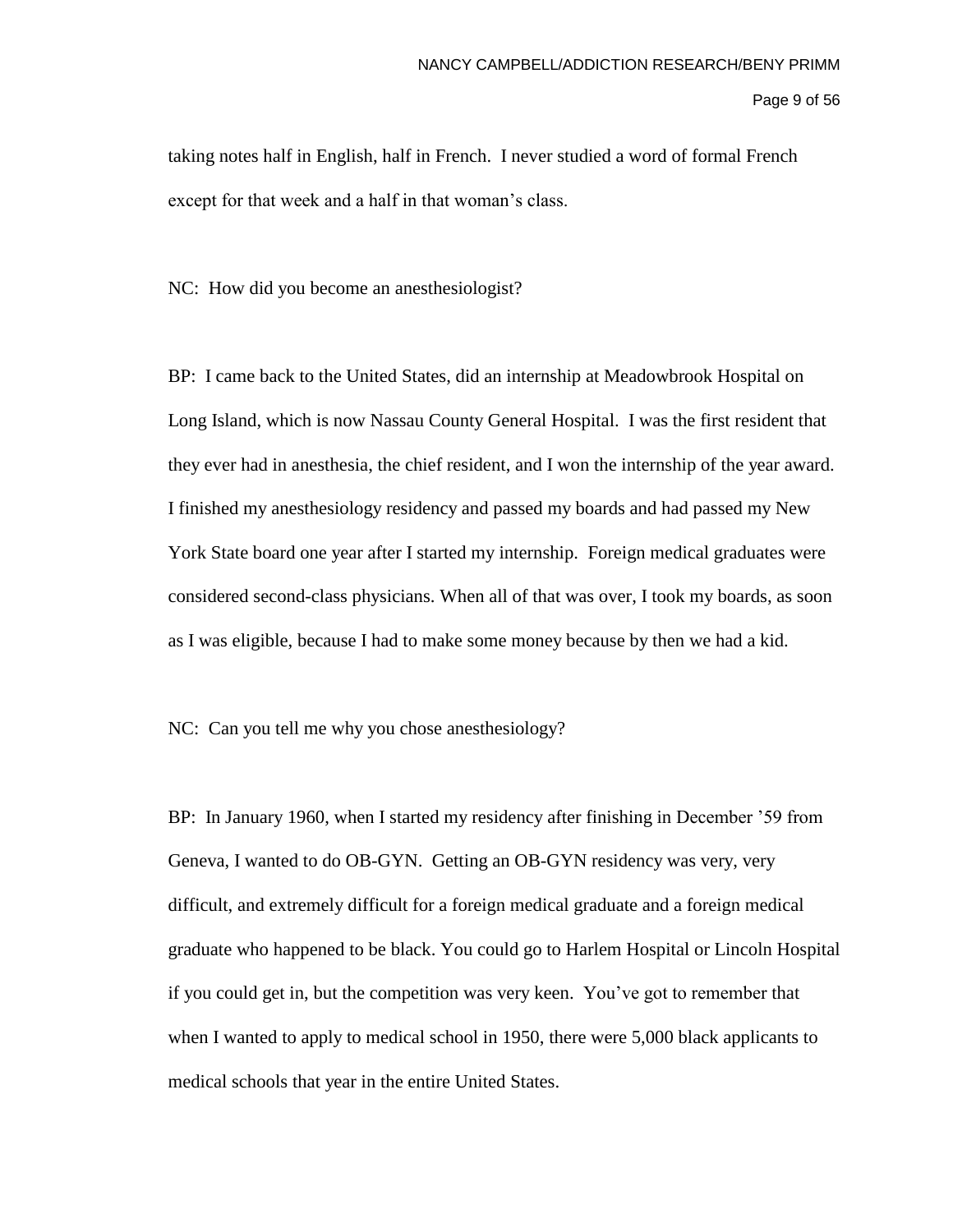# Page 10 of 56

There was no admission to medical schools of blacks below the Mason-Dixon line to white medical schools. None. Two medical schools accepted blacks, Howard and Meharry. They accepted about 180. Around the country there were schools like NYU that'd accept two, Harvard maybe three, University of Michigan four. So when I graduated from medical school that year, there were only about 227 African Americans who had graduated from medical school.

A residency for a black guy was almost impossible if you hadn't gone to one of these schools. First they took the guys who went to Harvard or NYU or Michigan. A couple went to California, a couple may have gotten into Loma Linda University, but nothing below the Mason-Dixon line. The two guys who were in Geneva, one was from New Jersey, Chuck Wilson, and one was from Louisiana, Charles Peter Felton. The state of Louisiana paid his way to medical school because he was getting ready to apply to medical school at University of Louisiana, and they didn't want blacks to do that so they paid his way at Geneva so that he wouldn't. That's how bad racism was, it was rampant. Chuck Wilson was from New Jersey and he was on the GI Bill like I was on the GI Bill at Geneva. When people ask me, why did you go over there to medical school, that's what I tell them. I had no other way of getting to my goal.

I had always wanted to be a doctor from the time I was a little boy. My father was a funeral director and my mother was teacher and school principal. When I played with my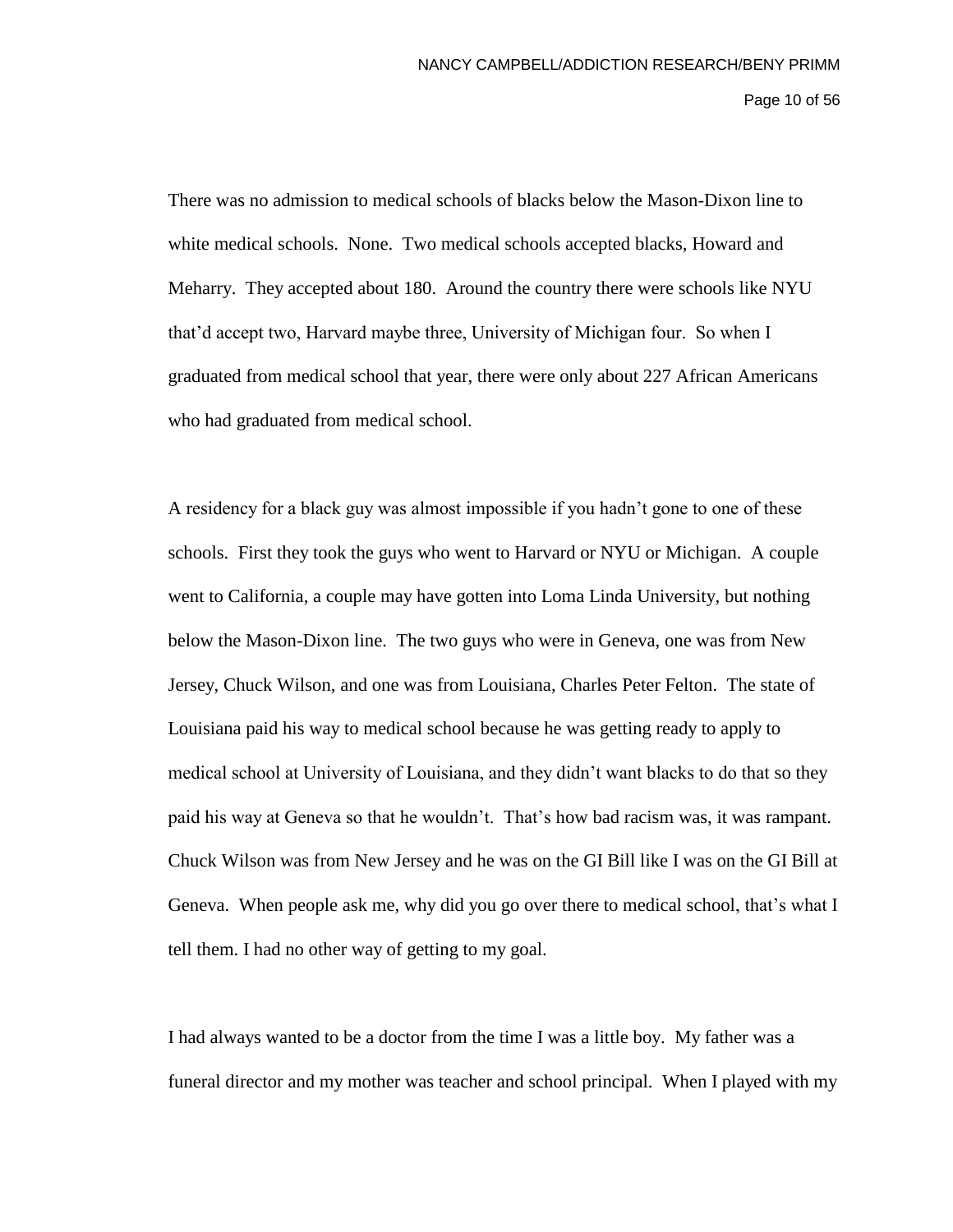Page 11 of 56

brother, he would play the funeral director, and I would play the doctor. We had a small little city that we built, and we would have accidents, and I'd say people got killed, and he'd come in and bury them. That's what we did. So he became a funeral director, and I became a doctor.

NC: Did you find anesthesiology interesting when you first encountered it?

BP: Actually, not really. I thought it was a new residency that I would be able to get admitted to without a lot of fanfare, instead of trying to go OB-GYN because I knew how racist it was. They just didn't want black guys really doing physical exams on white women. It was just that bad. When I finished my residency I took my exam for the state boards, and I passed the first time and got my license. I was one of the few guys that was licensed in my intern class. Then I could go work at other hospitals covering the emergency rooms with this license because we were only making about \$3,600 a year, \$300 a month.

Once I got my license, I went to work in different hospitals. I went to Good Samaritan Hospital in West Islip. I made \$3 an hour. I worked 36 hours on and 12 hours off at my internship and residency. The 12 hours I had off I would go and work in the other hospital and it would make me \$36. That was a lot of money then, and I saved up enough to buy a house for my wife and kids.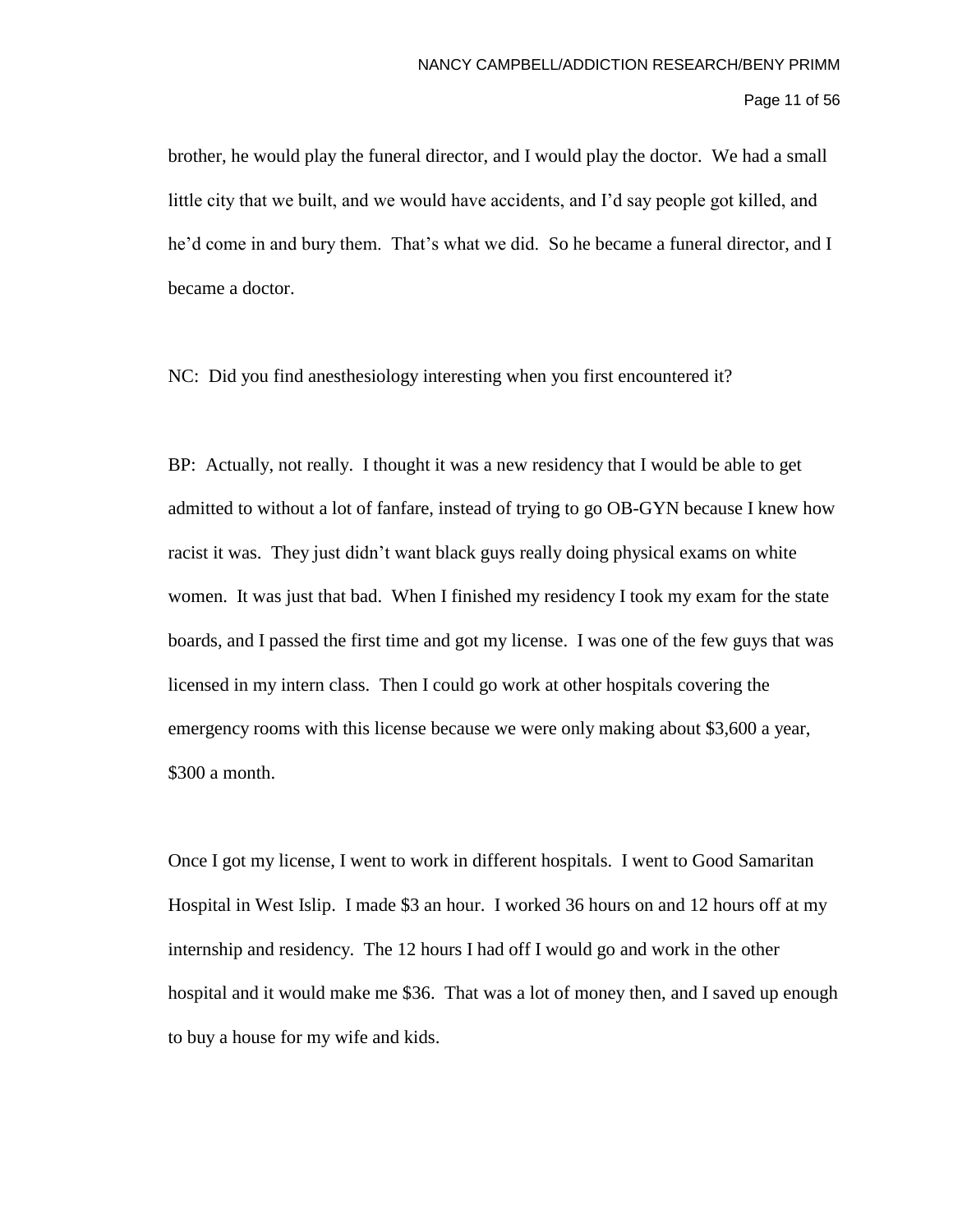Page 12 of 56

I remember at Good Samaritan this woman came in, and she had an acute abdomen. I covered the emergency room. I palpated her, and I knew right away she had a ruptured ectopic pregnancy. I went into the ER. She had a little vaginal bleeding, a little spotting, but an acute abdomen. So I said, she's going to have to be examined. The nurse called me out because she had said something to the nurse. She says, that nigger, I don't want that nigger to touch me, and her husband said that, too, so I said okay. I said, I tell you what, she's going to die because she's got a ruptured ectopic pregnancy. So I said, I'm going to go back to the quarters and sleep. You let her know that if she isn't seen soon, she's going to bleed to death. She's bleeding internally, so she's going to die. Anyway, she changed her mind. That was the kind of thing you ran into.

That was the kind of thing I ran into when I became a resident in anesthesia. People would be going for operations, and I'd go do the pre-op. They'd say, I don't want that nigger to put me to sleep. There was just that kind of prejudice on Long Island, where I did my residency. Things were not good.

NC: How did you handle that? How did you cope with that?

BP: I had encountered prejudice all the time in the service. When I went to jump school, when I went to the  $82<sup>nd</sup>$  Airborne Division, there were black showers for black officers and white showers for white officers. You couldn't go into restaurants in 1950, '51, '52, '53. The civil rights movement hadn't started. All that hadn't gone on so racism was the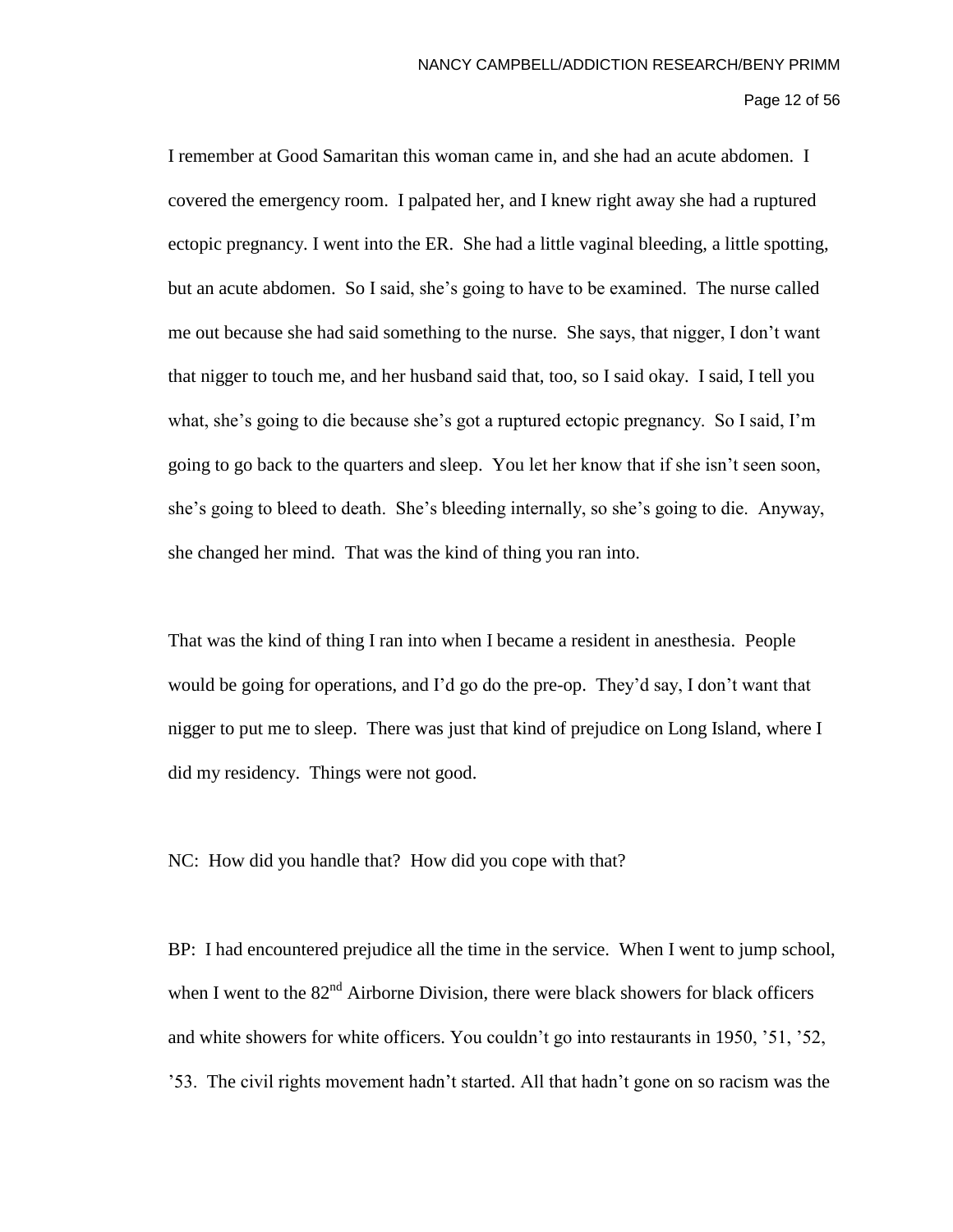# Page 13 of 56

order of the day. There were whites that embraced me, but there were always whites that just hated black folk. We knew that. You had to be schizophrenic, in a way, because the only way I was going to get where I had to go was to be with white folks in terms of my residency in anesthesia and learning medicine. That's who controlled the hospitals so I did the best I could to cope with it. I had some bitterness, but I'd get over that anger very quickly because you'd have to do your work.

NC: What drew you to start working in Harlem?

BP: I started working in Harlem in 1963, three years after I finished my residency. There was a guy from Finland who was my junior resident in anesthesia. I taught him how to do anesthesia. He had come here from Finland, was married, was a heavy, heavy vodka drinker, and had three children. Even went on welfare while he was on because he had three children and he qualified even though he was on salary as a resident in anesthesia. When he was anticipating he was going to graduate, he got a job at North Shore General Hospital, which was in Nassau County. They needed an anesthesiologist, and I knew that, paying \$30,000 a year. Though I was the top guy in my class and had trained him and Dr. Lutzberg, who was the woman who came afterwards, they both got jobs at that place, but I couldn't because I was black. The only way I could get a job was at Harlem Hospital, where the chief of anesthesia was a black guy, Herbie Cave. Everybody knew about me and I went there and was making \$13,000 a year. I was very bitter about that.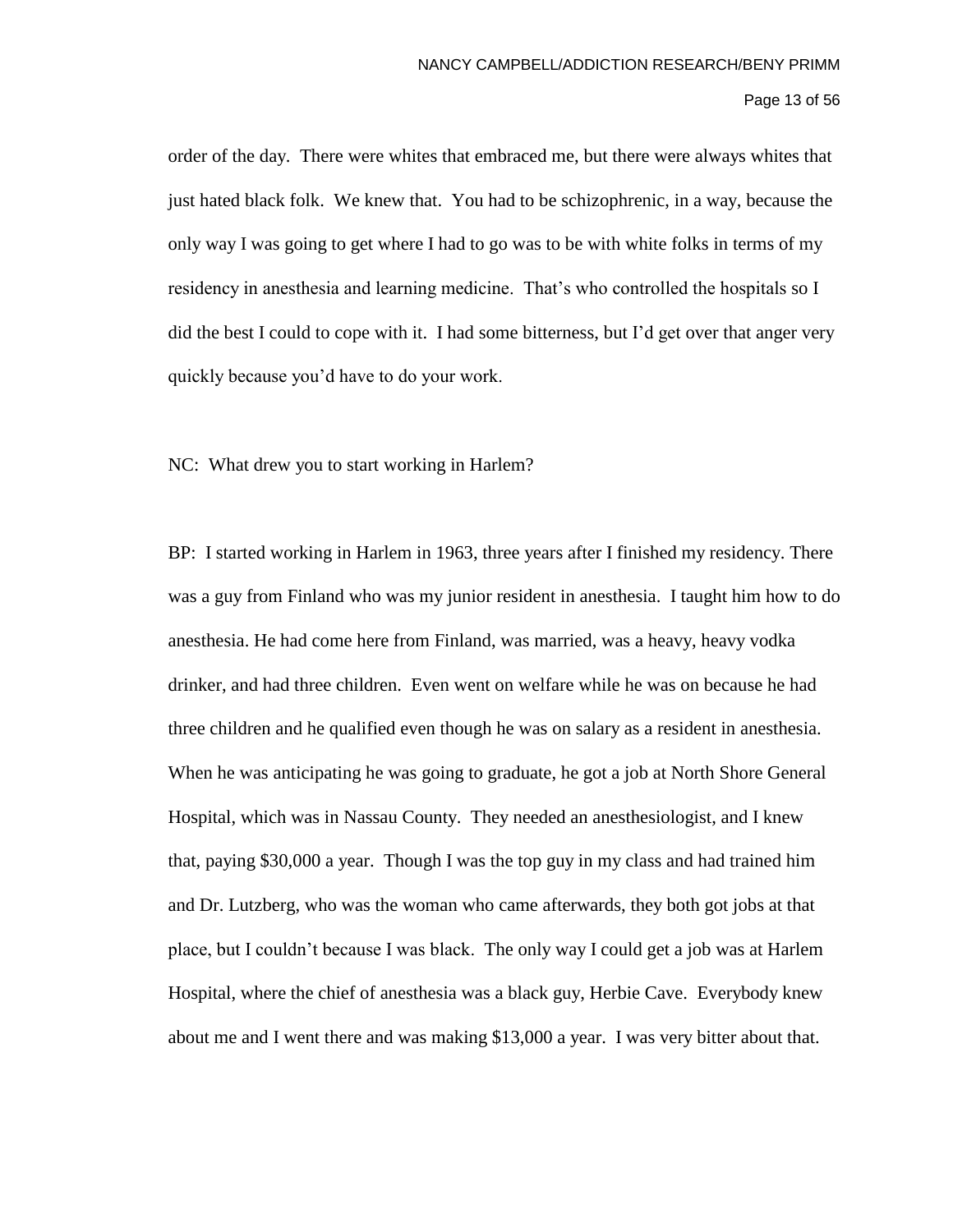Page 14 of 56

Later on I became chief of anesthesia at Oyster Bay Hospital, which was an all-white hospital. People in Nassau County knew of this black guy who was an anesthesiologist that was so good at Nassau General because many of the doctors who were attendings at Nassau General Hospital were from Oyster Bay or North Shore or other places out there. So they would be surgeons who worked there as attending physicians, and when I was a resident I put their patients to sleep, because this was the public hospital in Nassau County. So they knew how good I was.

NC: At this point, Henry K. Beecher at Mass General was criticizing the field for anesthesia-related mortality. He was bit of a whistle-blower later in terms of informed consent but in the '50s he was a whistle-blower among his colleagues in anesthesiology. He wrote two articles about excess mortality rates, anesthesia-related mortality. There was massive outcry from the field, criticizing Beecher for doing this. Would you have known about that at that time? Would that be something that you would remember?

BP: Sure, I knew Beecher, but I knew him from attending conferences on anesthesia in Boston. He was a renowned anesthesiologist. He was at the place where anesthesia was pioneered, at Mass General. That's how I know him, from the history and I met him at conferences.

NC: In 1963 you went to Harlem Hospital. Were you no longer working at all these different places at that point?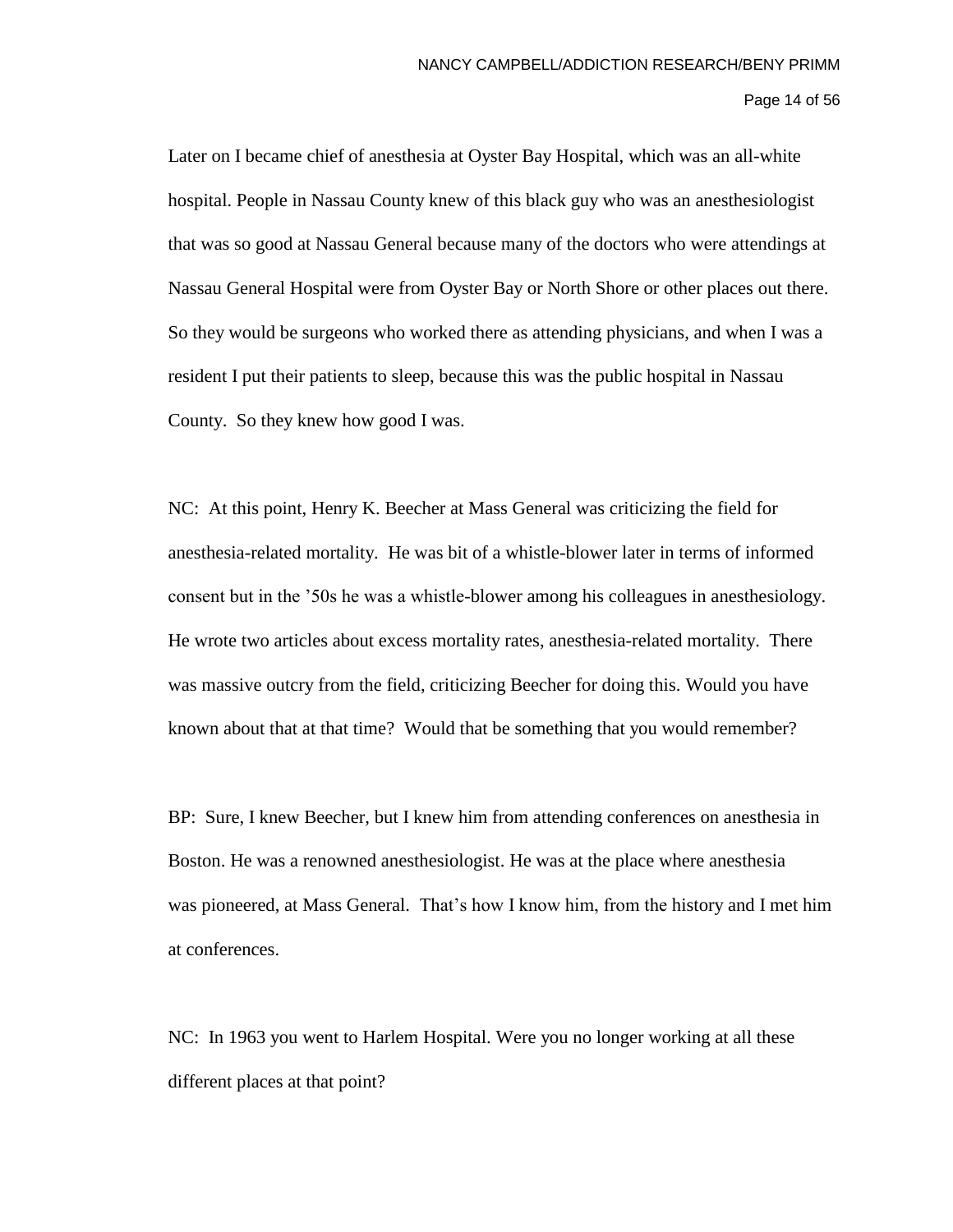Page 15 of 56

BP: No. I did do some moonlighting, and I worked in a doctor's office in Wyandanch, New York, in a general practitioner's office. I did some house calls and covered him on the weekends to make extra money to pay for the house.

NC: When did you begin to get interested in drug addiction?

BP: When I was at Harlem Hospital.

NC: Up to that point had you ever known anyone who had a drug or alcohol problem?

BP: You shied away from dealing with people like that. I mean, an addict was the scum of the earth.

NC: How did you begin to realize the extent of the problem?

BP: Because I handled emergency cases very well, they put me on the shift from 3:00 or 4:00 o'clock on Friday to Sunday morning. I was there during the weekend and that was my whole week's work. I was off the rest of the week, so I could do whatever I wanted to. Lots of emergency surgery came during my time there. All the time it was either indirectly or directly associated with substance abuse. One night this kid who had almost exsanguinated – bled to death - from a gunshot wound of the heart. We rushed him to the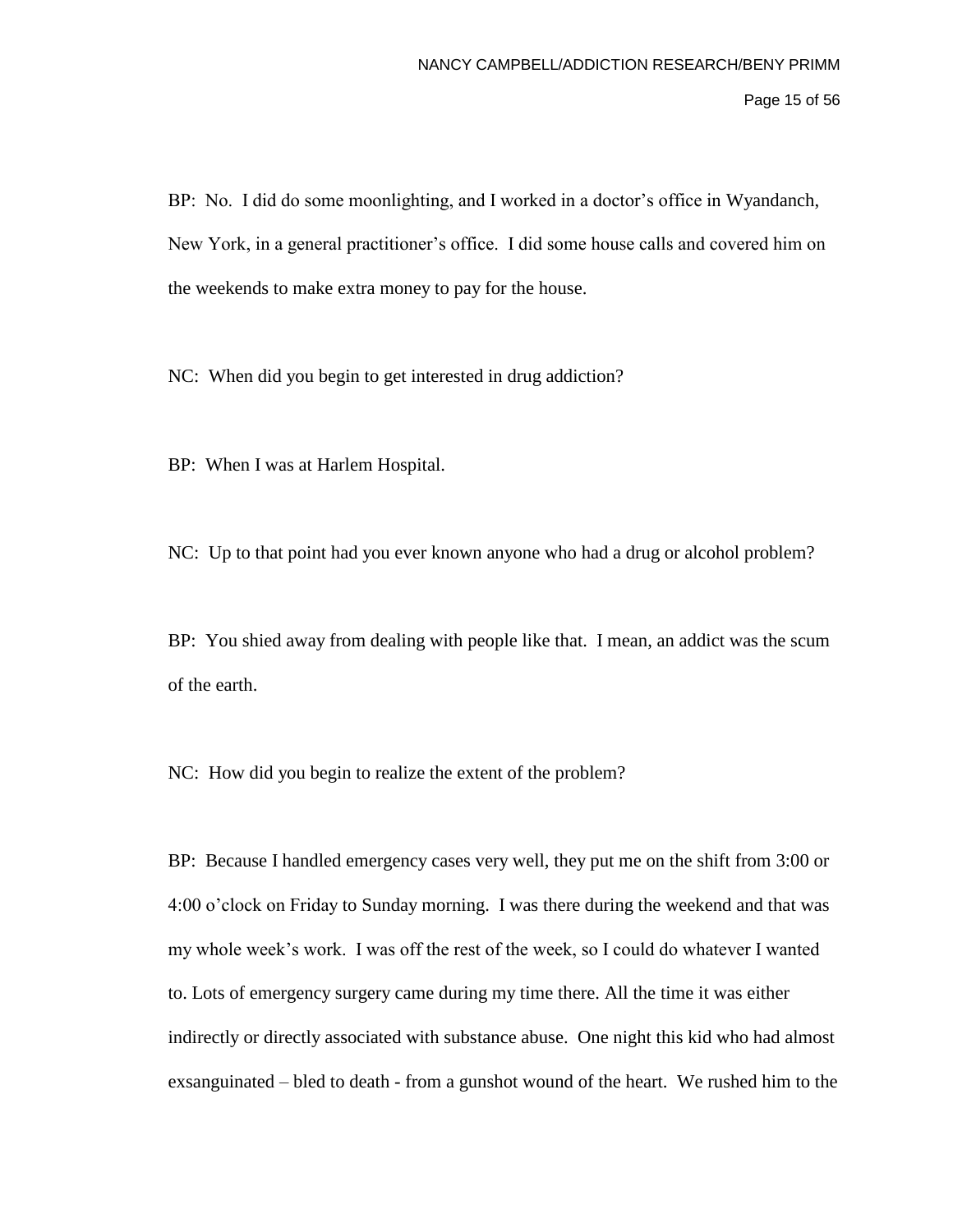OR and opened his chest, and I could see he had another scar on his chest. He was just semiconscious, and he had been in the hospital a year before with a stab wound in the heart. But he was an addict and his admission to the hospital was associated with his addiction. Once I got his old chart, I read this. I did a study and wrote a paper after I saw that 90 percent of the emergency surgery done at Harlem Hospital on the weekends was either directly or indirectly associated with narcotic addiction.

NC: Was that your first paper?

BP: Yes, that was my first. The dean up at Columbia, Mel Yahr, who was the dean at that time, found L-dopa and was a big guy in Parkinson's disease research, saw the paper. There was an affiliation between Columbia and Harlem at the time. When he saw the paper and called me and said, Dr. Primm, maybe you should do what you have suggested. What I had suggested was that, if a person comes in the hospital and has a surgical or medical diagnosis, no matter what it was, and also happens to have a problem with substance abuse, that that person should be seen and something done about the substance abuse while they were more vulnerable and reachable in the hospital setting. He thought that was a great idea.

He spoke to the chief of anesthesia at the hospital, Dr. Cave. I already had done some very innovative things at Harlem Hospital. The first time they had a resuscitation team, I started it. They never had even a cart for a code blue, when somebody has a failing heart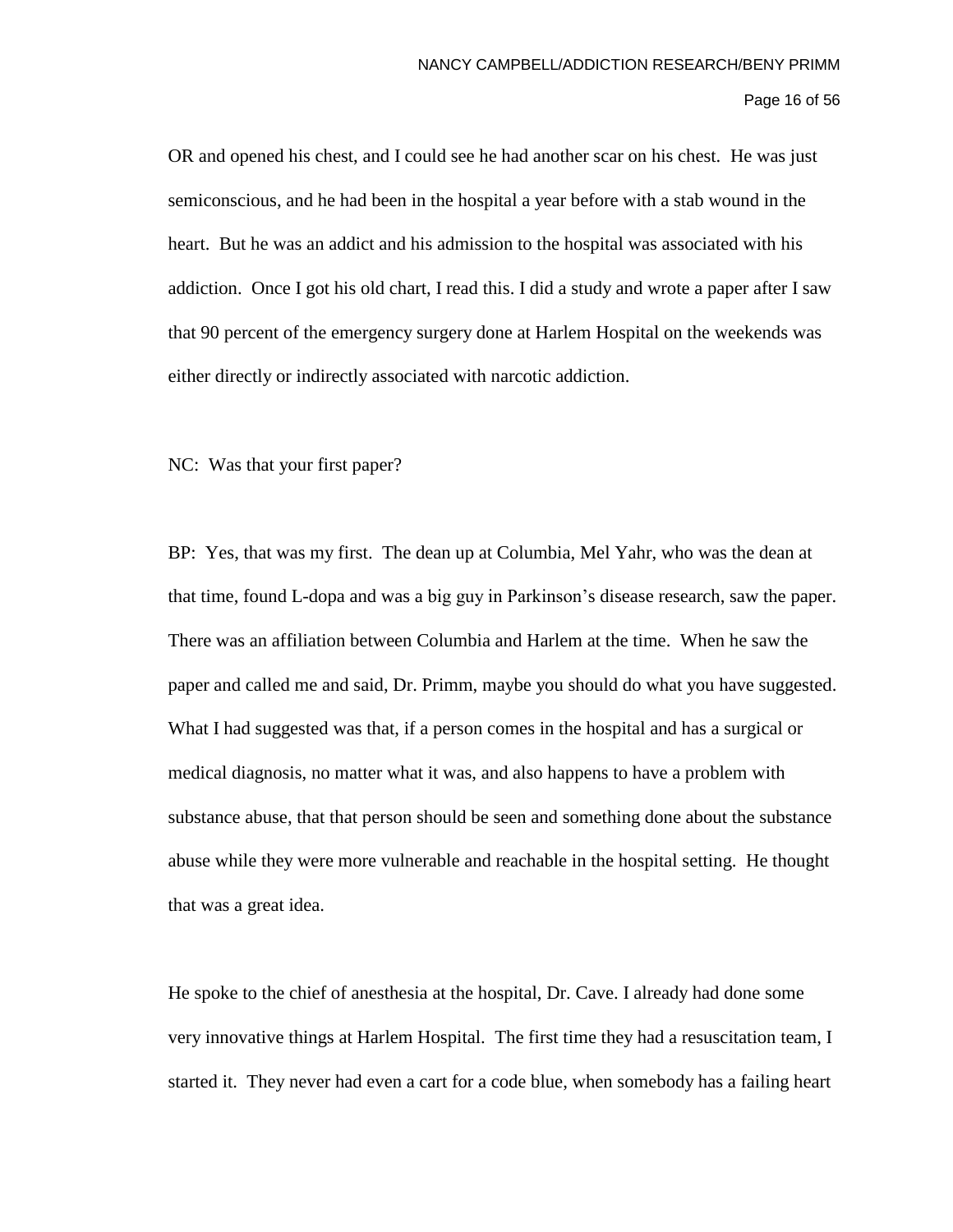and you go to them. They didn't have anything like that going. I started all that at Harlem. So I was known as very innovative at the hospital and I was very friendly. I would get the student nurses to help me do all kinds of things, so I said, we should have a team of people that go in and see somebody who may have a surgical diagnosis or a medical diagnosis that also has a substance abuse problem, and talk to them about going into drug treatment, and get them into drug treatment.

NC: What did drug treatment consist of that the time?

BP: It wasn't much of anything. It was mostly therapeutic communities. I called this thing HOC, the Hospital Orientation Center, which had a staff of three people, me, a secretary, and another young fellow. We worked out of a closet, literally. That was my office. We set it up and started seeing people. We didn't have any place for people to go to get treatment. Therapeutic communities were just starting to get going. Phoenix House was going and there was Odyssey House, Exodus House, and the Addicts Rehabilitation Center. That was it in New York. They had limited space. Methadone was just starting in 1965 or '64 at Beth Israel Hospital downtown. If you were in Harlem, and you were addicted, and you wanted treatment, and you wanted to get on methadone, you had to go down to Beth Israel to be inducted, and stabilized. Then you were sent back up to Harlem, where they would dispense the medication.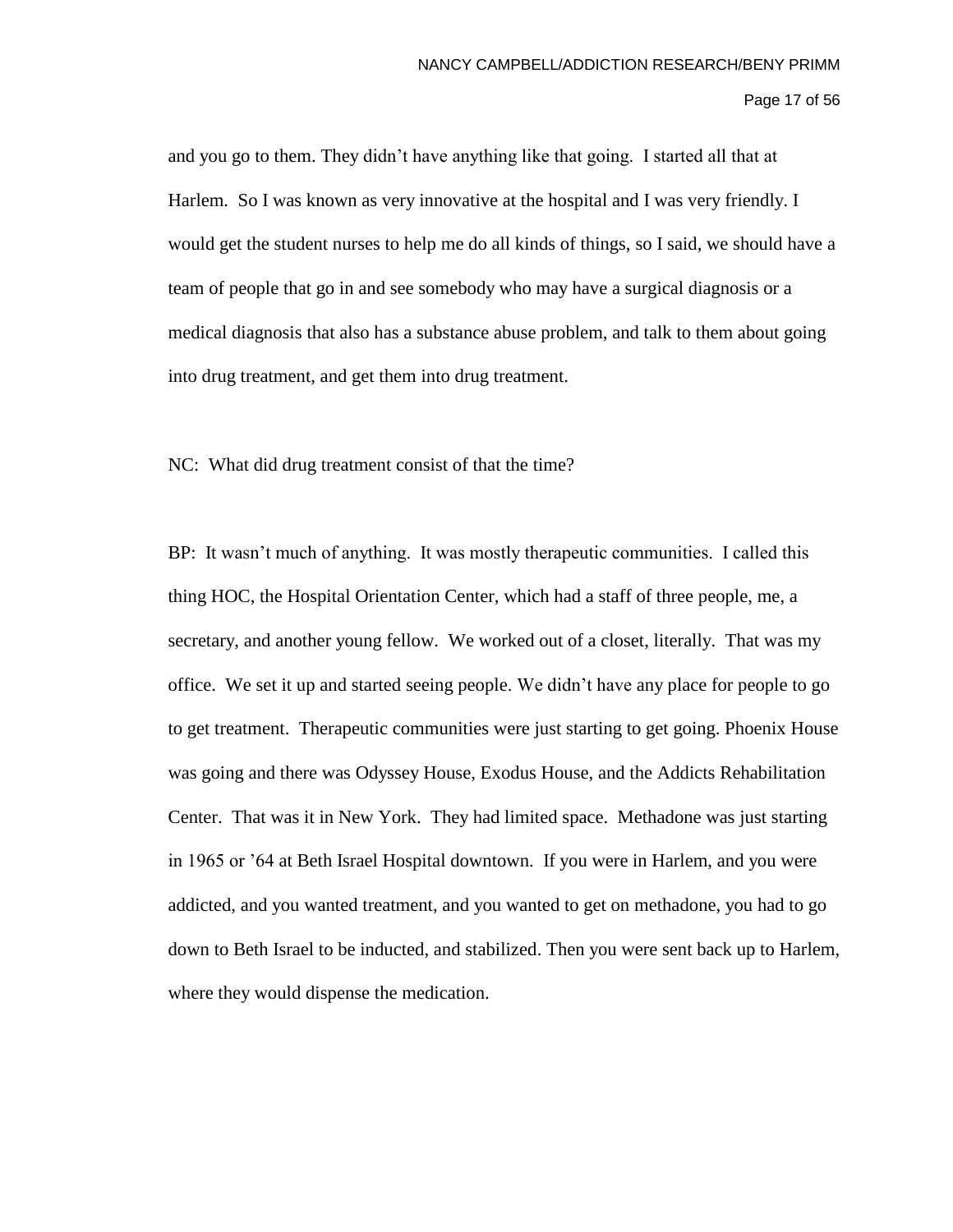## Page 18 of 56

So I was kind of a revolutionary. I said, why do black people have to leave Harlem, the center of addiction, where black doctors are here in great numbers, and we're all smart, just as good as white doctors? Why send them downtown to a hospital where it's very difficult for me to even practice medicine, and put them on a substance that they're going to have to be on for the rest of their lives, supposedly, and then send them back uptown for us to continue to refill their drug need? I said something's wrong with that. What are these white people doing, trying to enslave black folks and make us all into zombies?

NC: Did you think that at the time?

BP: Yes, I thought that. I'm kind of a revolutionary anyway. I said, what is this bullshit? I don't want this anymore. Dr. Trussell, who was the dean of the affiliation contract, they literally despised me because they thought I was going to ruin this whole thing that they had started that was going to save the world in terms of addiction.

Anyway, about a year later an institution was started up by a guy named Dr. Thomas Matthew. I was very well known by then to be interested in the addiction problem. Tom started up a thing called NEGRO, the National Economic Growth and Reconstruction Organization. NEGRO was to do healthcare, develop economic endeavors for black folk, to liberate us. Tom was a very prominent neurosurgeon, and I was known a very active and vocal anesthesiologist. He got me to come to work in the institution called Interfaith Hospital that he set up. I was going to do the anesthesia there, and he would do surgery,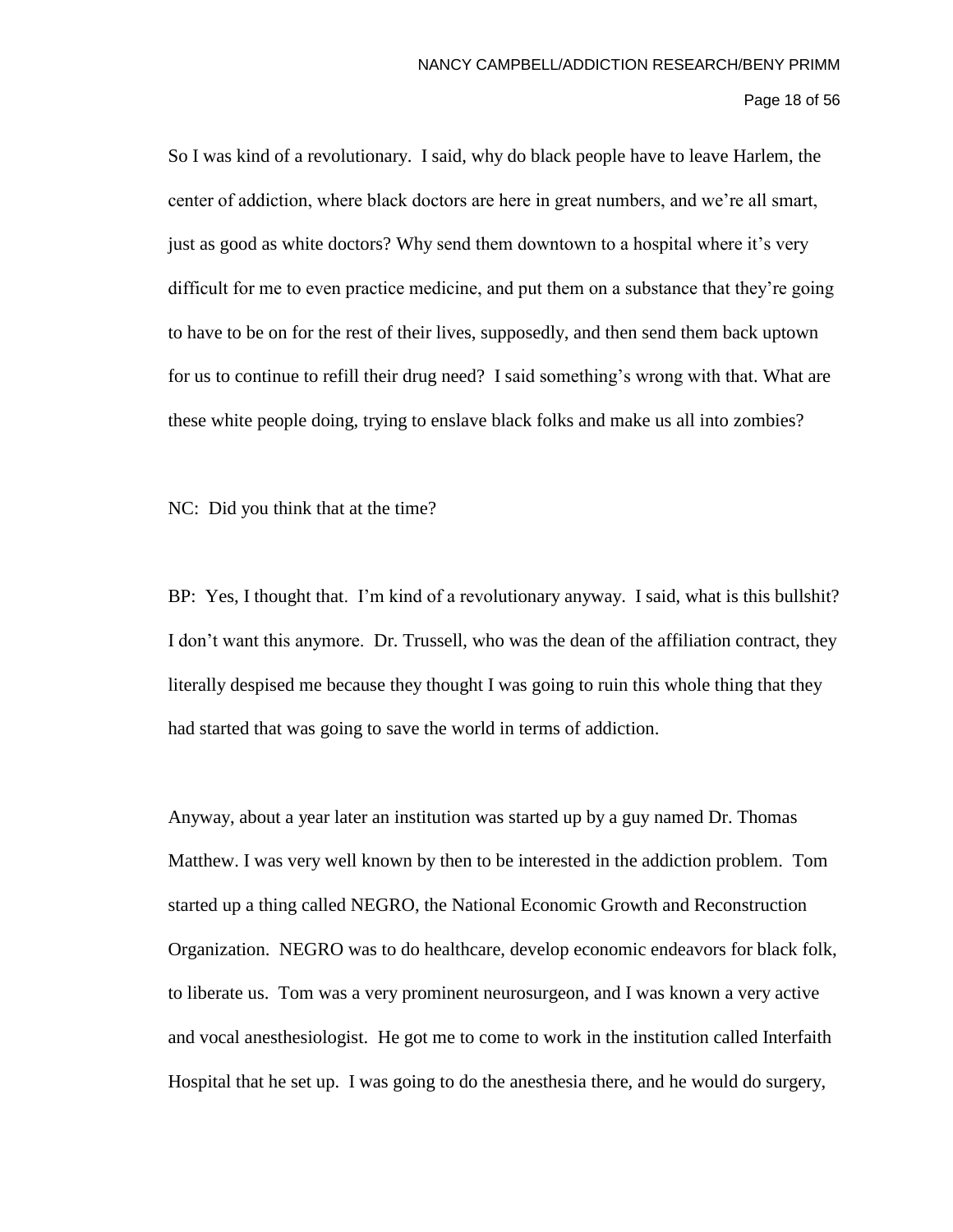Page 19 of 56

and we also would do work about the addicted. We would bring addicts in, detoxify them, do therapy, and so forth. I had this experience already with the Harlem Hospital Orientation Center. So I was the guy who was in charge of the hospital, where I was director of professional services. This was in the middle 1960s, '65, '66, '67. Then in '68, Bobby Kennedy was killed. When he was assassinated, Nick Katzenbach, who was attorney general, and Burke Marshall, that whole group of Democrats, came back to New York looking for a candidate for the presidency of the United States. New York City Mayor Lindsay wanted to switch from Republican to Democrat. When Bobby was killed, Mayor Lindsay was trying to position himself to become the Democratic presidential candidate. The problem of addiction in New York City was rampant and he was the mayor. One of the weak spots in his administration was he didn't know what to do about addiction. Beth Israel Hospital had a very closed methadone maintenance treatment program, which was supposedly the answer at the time. Riverside Hospital, the only hospital that was treating addicts, was closed because of its poor performance. It was on North Brothers Island.

Dr. Trussell was chosen by the governor of New York, who was Tom Dewey at the time, to investigate Riverside, which closed in 1962 or '63. Once Dr. Trussell, who was at the Columbia School of Public Health, closed Riverside, he knew of the work of Dole and Nyswander down at Rockefeller. Dr. Nyswander was also at the Morris Bernstein Institute, at Manhattan General Hospital. Dr. Trussell knew that this work was being done and he wanted to do something because he had become commissioner after he headed up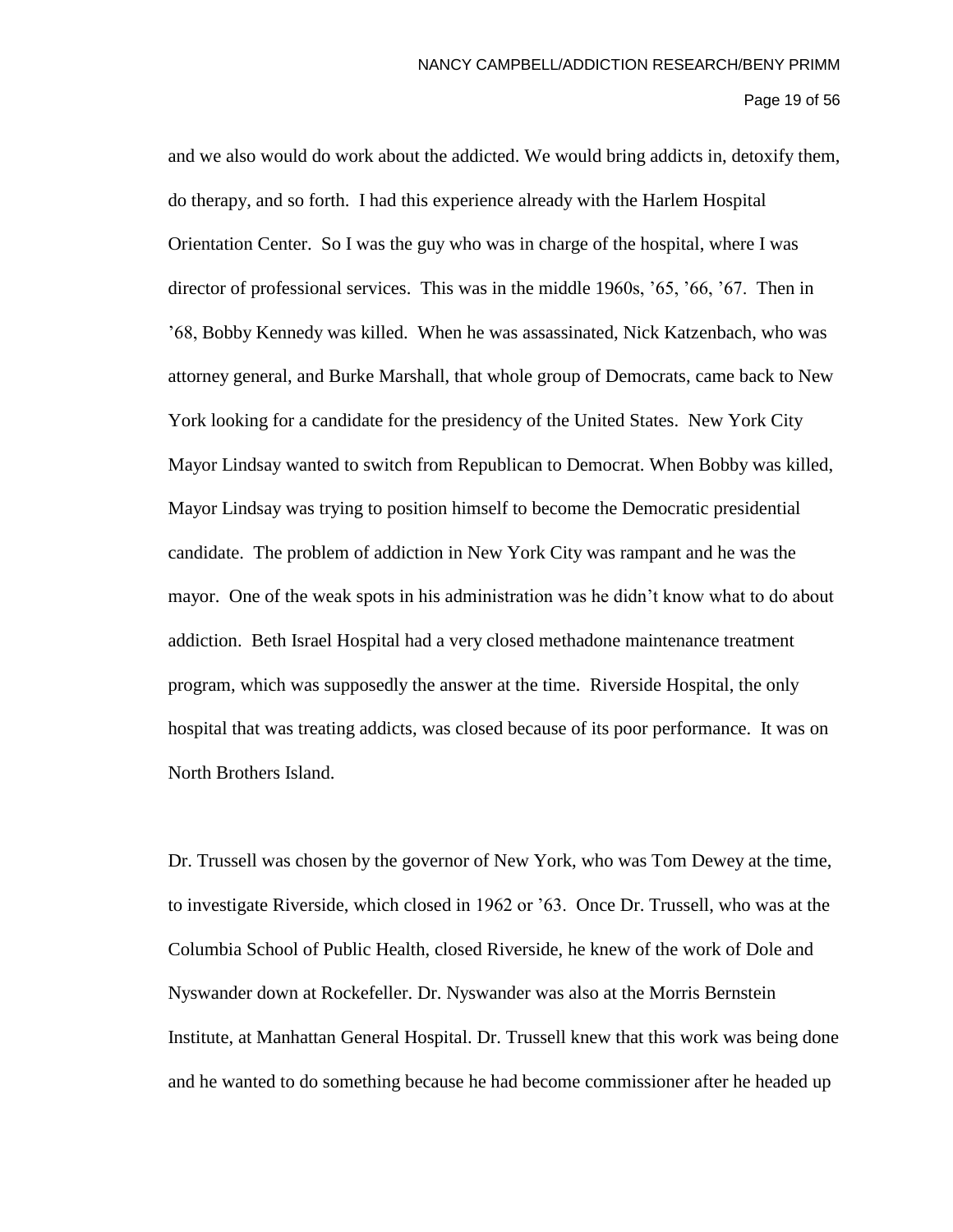Page 20 of 56

this committee to investigate Riverside, found that it was a total failure and should be closed, recommended to Dewey that it should be closed, and it was closed. He knew something else had to be done. Trussell then became Commissioner of Health in the City of New York, and got Dole and Nyswander a \$100,000 grant from a research foundation. That grant allowed them to continue their work with methadone maintenance at Beth Israel, and at Manhattan General, which then became the Morris Bernstein Institute.

They developed methadone maintenance and expanded the program even to Harlem Hospital, where there was a fellow that they trained named James Robertson, an M.D. He was an internist, a general practitioner, who ran the Harlem methadone maintenance treatment program. They would send patients who were inducted at the Morris Bernstein Institute or Manhattan General, and keep them there for a couple of weeks or so and stabilize them on methadone. Then they were medicated at Harlem. That bothered doctors at Harlem, too.

The whole Tuskegee thing came out about that time, too, and experimenting on black people. Racism was still rampant. We had all kinds of cockamamie ideas about what was going on. It was so racist that there were very few, if any, black doctors on the staff of Beth Israel, or very few black doctors on the staff of any white hospital in New York – there were hardly any at Cornell, New York Hospital. Presbyterian had maybe four or five, but that was it. They just didn't exist. We were all suspect. Being shut out and the racism toward us further exacerbated our feelings of distrust. These were real issues. If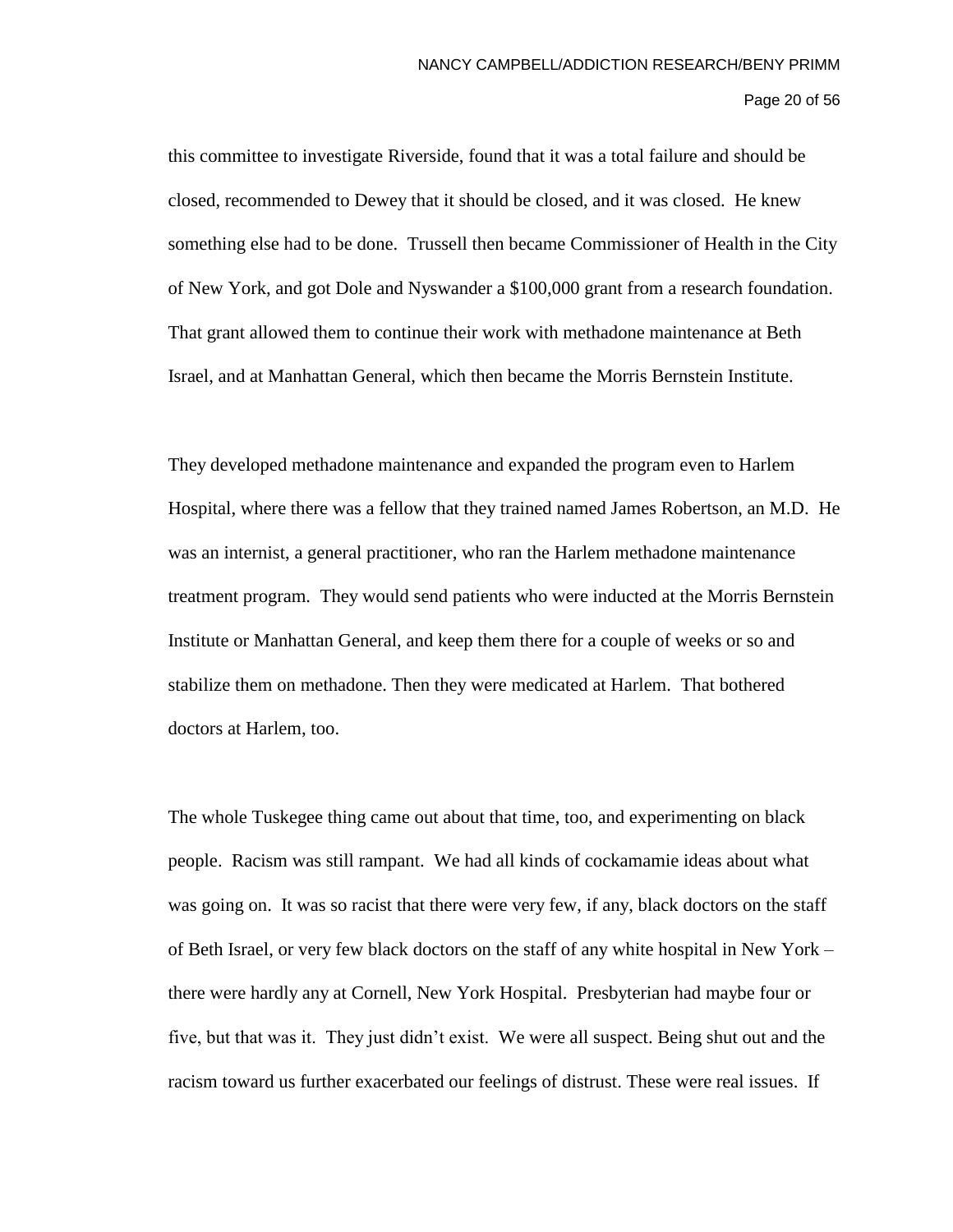Page 21 of 56

you put yourself in the position where you had done all this studying, passed all your exams, one, two, three, and then it's the white boys who had gone to American schools, who took the exam with you, who didn't pass the first time, who you have to listen to. If they failed, but passed the New York State Board the next time, they could get reciprocity to go to another state to practice. As a foreign graduate, I had to go to that other state and take an exam even though I passed the first time with a high mark. I was very angry. I had been a paratrooper, had been a Johnny Armstrong all-American boy, doing everything right.

NC: Would it be fair to say that at some point you translated that anger and revolutionary spirit into starting your own institution?

BP: Exactly. Let me tell you what happened there. The Vera Institute of Justice, which was headed up by Herb Sturz, was very close to Lindsay. Herb was a backroom negotiator when it came to politics. Burke Marshall was that in the Ford Foundation. Dick Katzenbach was vice president of IBM. They were all Kennedy people who needed to bolster the candidacy of John Lindsay and shore him up in terms of his approach to doing something about the addiction problem in the city. They knew the success of the methadone program. There was no methadone program in Brooklyn, where the problem was up and going, and still none really established in Harlem, except at Harlem Hospital, where it was hard to get on it. There was one in the Bronx already, with Joyce Lowinson at Albert Einstein College of Medicine. But Harlem was really the center of addiction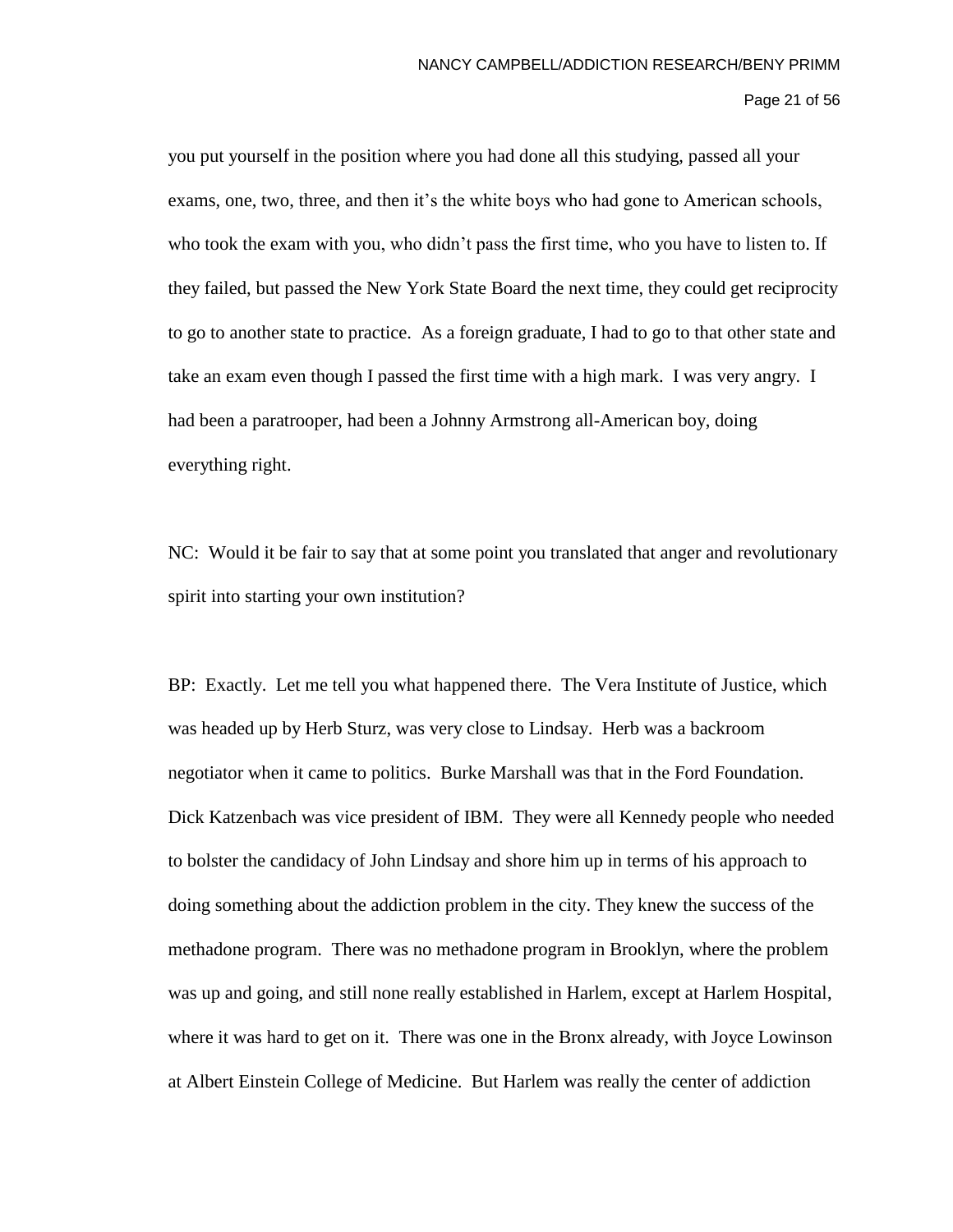## Page 22 of 56

and there was nothing there. So they said, we need to start some drug treatment programs in Brooklyn and Harlem. They used the Model Cities initiative money. They got some money through Bert Brown, who was then at the National Institute of Mental Health. They spoke to Lois Chatham, who worked at the National Institute of Mental Health, to start a program in Brooklyn that would expand to treat 5,000 addicts, 2,500 in Brooklyn and 2,500 a little later in Harlem. Through the model cities program, a star-studded board of directors, and the Vera Institute of Justice, they found a way for Lindsay to take care of his addiction problem in the City of New York. They needed somebody to go into the black communities to explain the need for drug treatment programs and in particular to explain the need to expand methadone maintenance treatment, the Dole and Nyswander thing.

Well, there was this guy at the Harlem hospital named Beny Primm who had been very outspoken and had taken over some buildings in Harlem. I had taken over some abandoned buildings and a state building. By night I smuggled in beds, sheets, and medical equipment, and set up a detoxification center right on 125th Street in Harlem. I went underground through a garage, up into the building, and took the building. I set up detox right in this building, a whole hospital setting unbeknownst to the people who owned the building, which really belonged to the state. They didn't know what to do. I started treating addicts there the next day, detoxifying them, because there was no program in Harlem. They knew that here was this active guy who the community might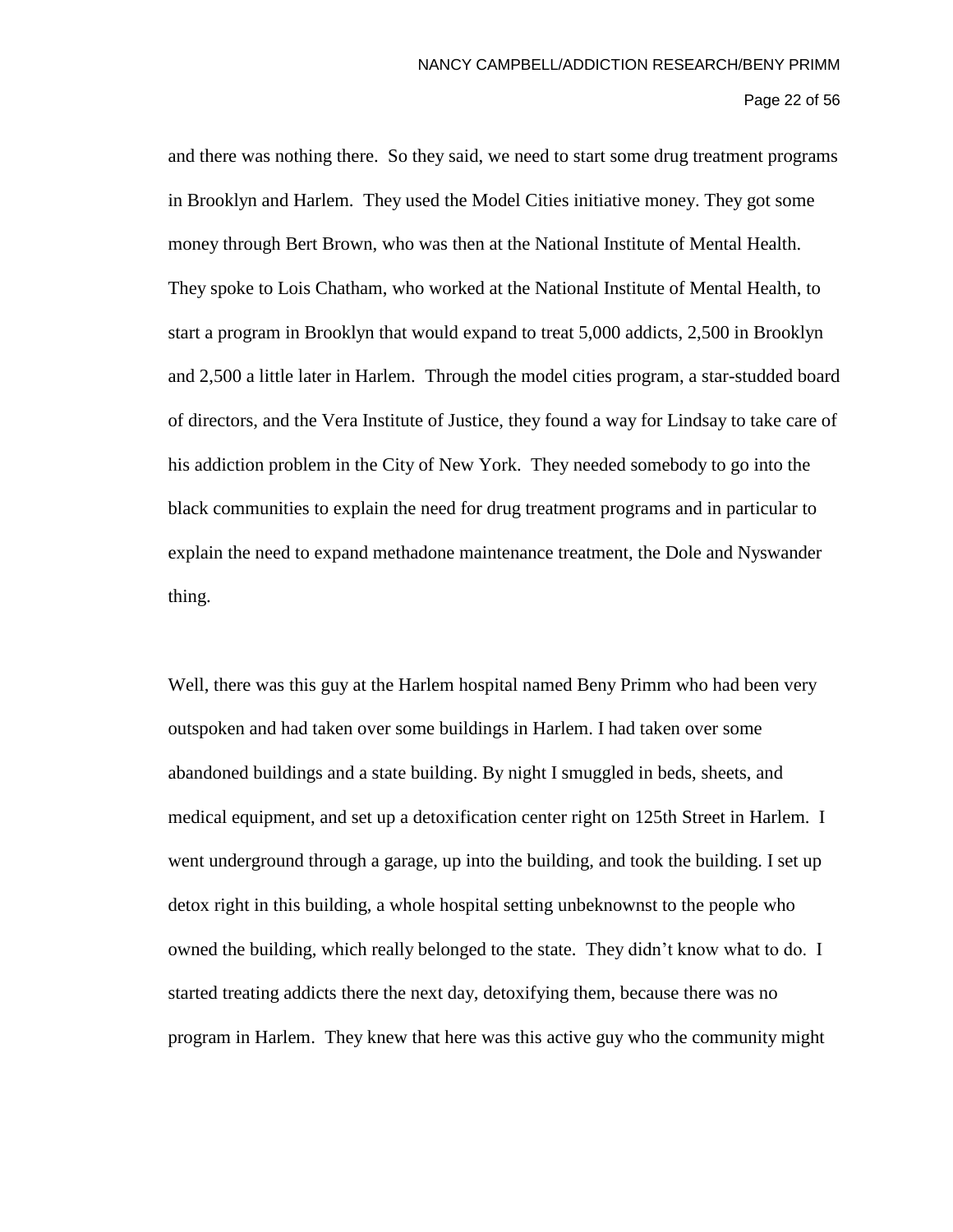Page 23 of 56

believe in, and so they asked me to consult on their program that they wanted to start. So I did.

NC: At that point did you believe in methadone maintenance?

BP: I thought methadone was good, but you could go from methadone to abstinence. I didn't think you had to be on methadone ad infinitum, to stay on it for the rest of your life. I thought you could use it as a tool to get people into treatment, and start doing psychotherapy, and whatever else you needed to do to provide services that would then turn them around, so they would not necessarily be doing the criminal behavior and all that stuff.

I got chosen as a consultant to this program to go out and talk to residents in Brooklyn and I did. When the program was getting ready to get started, they needed somebody to direct it. I was running a detox center at Interfaith and doing all kind of revolutionary stuff in Harlem, so I knew the street people and was dealing with them. A lot of them were addicts. I had taken over offices in downtown New York, social service offices. I'd become known as a guy who was responsible, not the violent kind of a revolutionary type, but outspoken and really telling the truth. It's a wonder I never got put in jail or got beat up by the cops. It was amazing how I was treated, really.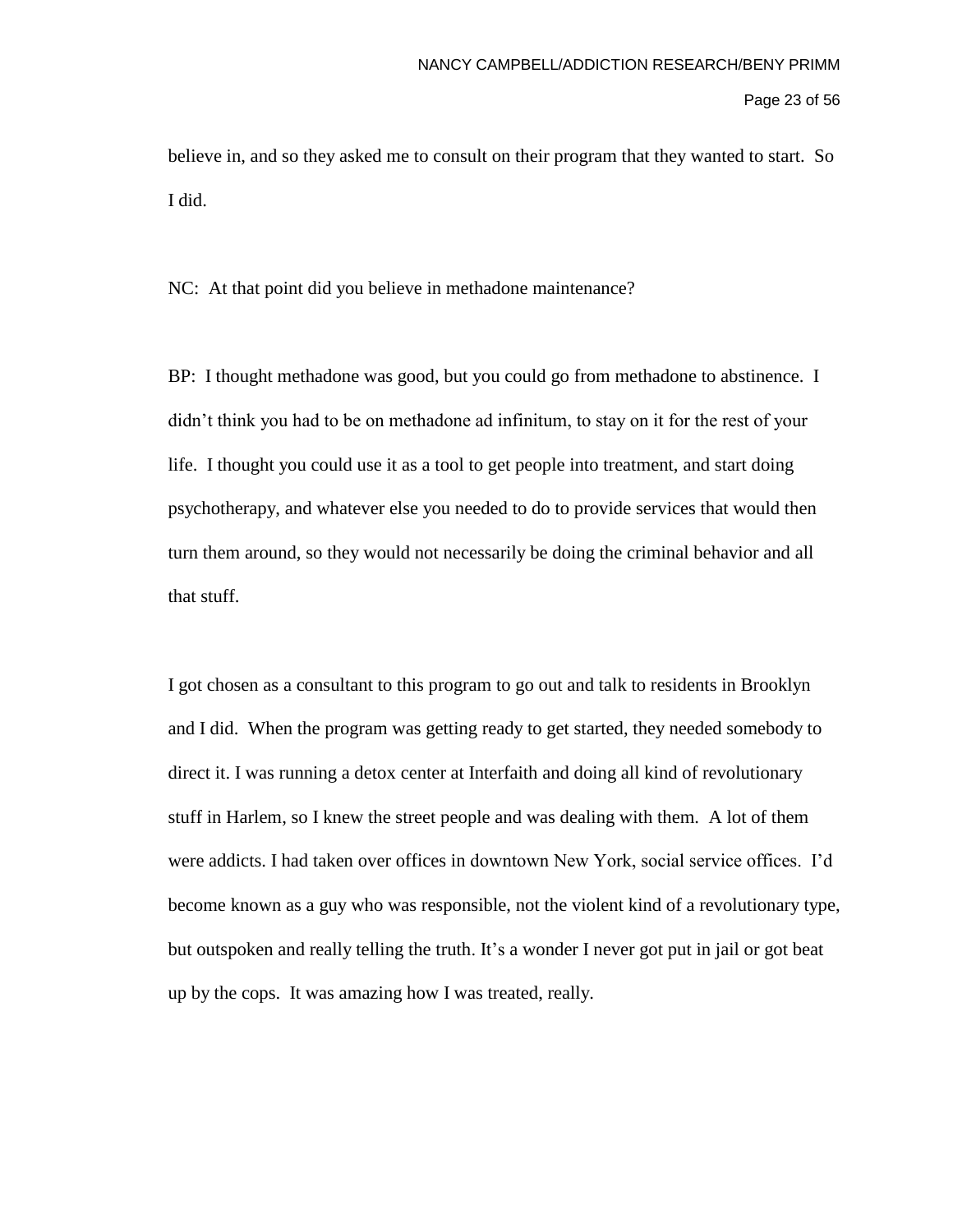Page 24 of 56

After consulting with this program and talking about the need, the people in Brooklyn finally said, well, you can establish it in a model cities area. They got the building and said, well, Beny, what about you running the program? I said, you kidding me? I didn't run no methadone program. Why would I want to run a methadone program – put people on stuff for the rest of their lives. I was just dismissive of it. Then they said, you can run it like you want. This will be good research for you. Harvard will do the legal part to see the impact that your program will make on the criminal activity of these people. You'll have Jim Vornberg from Harvard doing the criminal evaluation. You'll have Herb Kleber at Yale to do the medical evaluation. Lukoff at Columbia will do the social. You'll have three evaluations. It was beginning to look pretty good to me but I said, no, I don't want that. They said, listen, why don't you give it a thought? I said no, I don't want that, I'm doing what I'm doing, and you all go ahead. But they kept coming back to me. They said, what would it take to get you to do this? I said, I don't want anything, I don't want to do it. They said, well, we'll pay you what you're making now and more. You don't have to be going to all these different hospitals doing anesthesia and hustling here and there. You can direct your mind to doing this research. We'll offer you \$40,000 a year.

In my anesthesia practice, after I paid off my nurse anesthetist, I was clearing about \$28,000, maybe. It was beginning to sound pretty good. No call schedule, no malpractice insurance, and I don't have to wear what these people in anesthesia wore. I was chief of anesthesia at Whitestone Hospital and the first year I was there they took 10 percent of whatever I made. Next year 15 percent. That year they were going to take 20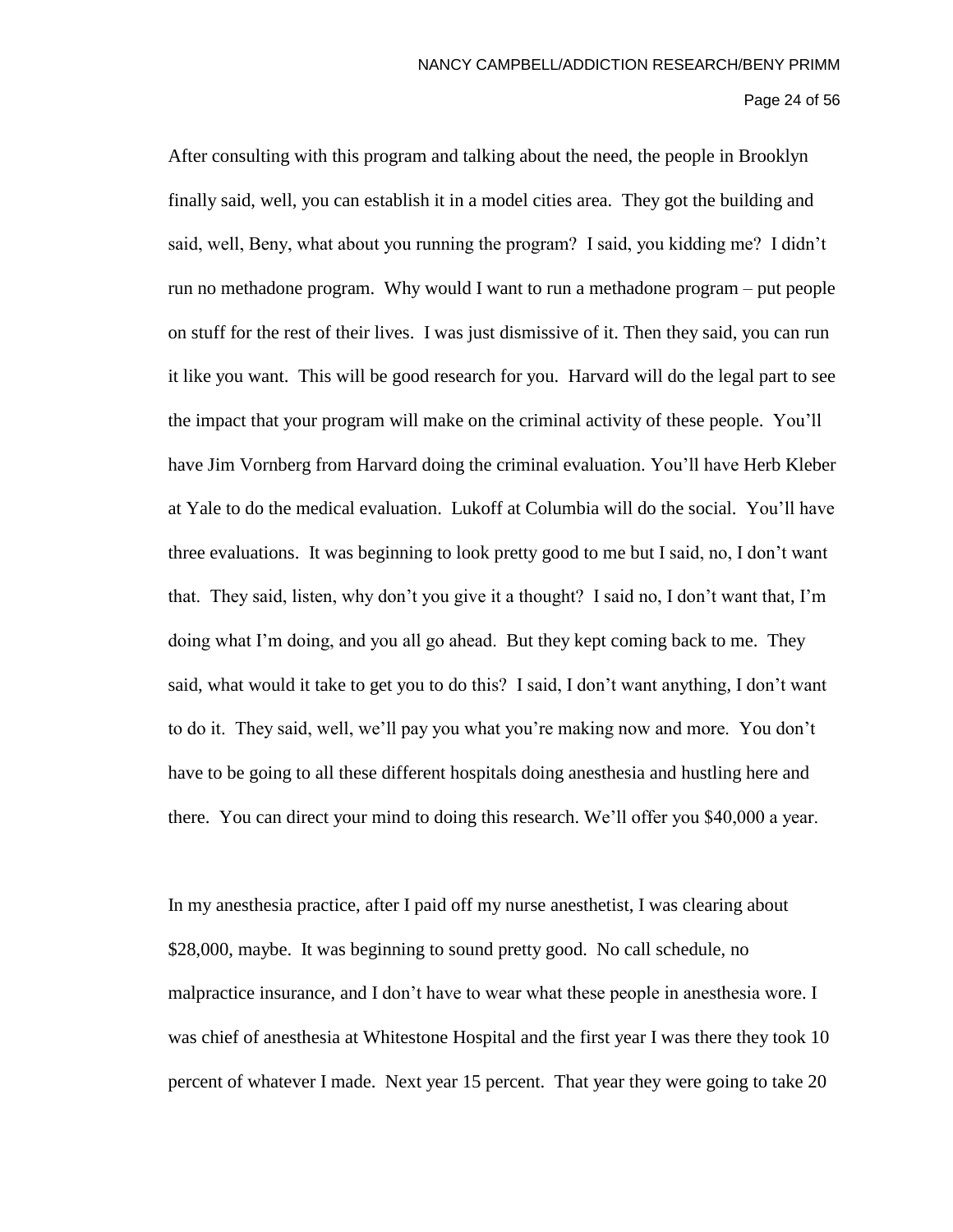# Page 25 of 56

percent of whatever my gross was. I'm saying, what am I doing here? These guys are just taking my money for me to be here at the hospital doing work that they need to get done. This is ridiculous, a rip-off.

So then Herb says, Beny, you've got to do this. We'll pay you \$45,000 a year and all your expenses if you run this program because we think you're the guy. I said okay, I'll do it. I'll do the medical but I don't want any bullshit with the administration. They had a guy, a lawyer, to do the administrative part.

NC: So that's how ARTC got started.

BP: Yes, we had \$1.4 million or something like that through the Vera Institute of Justice and the City of New York Model Cities program. That's how the money flowed. Then I was in the papers. Dr. Dole said the ARTC thing was a 10-ton airplane with a onehorsepower motor that would never fly. I was the one-horsepower motor.

NC: Why was Dole so skeptical?

BP: They knew that I had been not a proponent of classical methadone maintenance. I started talking about neoclassical methadone maintenance and ways to do methadone to abstinence. They were variations on the theme as far as I was concerned. There's no set way to do anything, but they were unalterably opposed and rightfully so. They had put a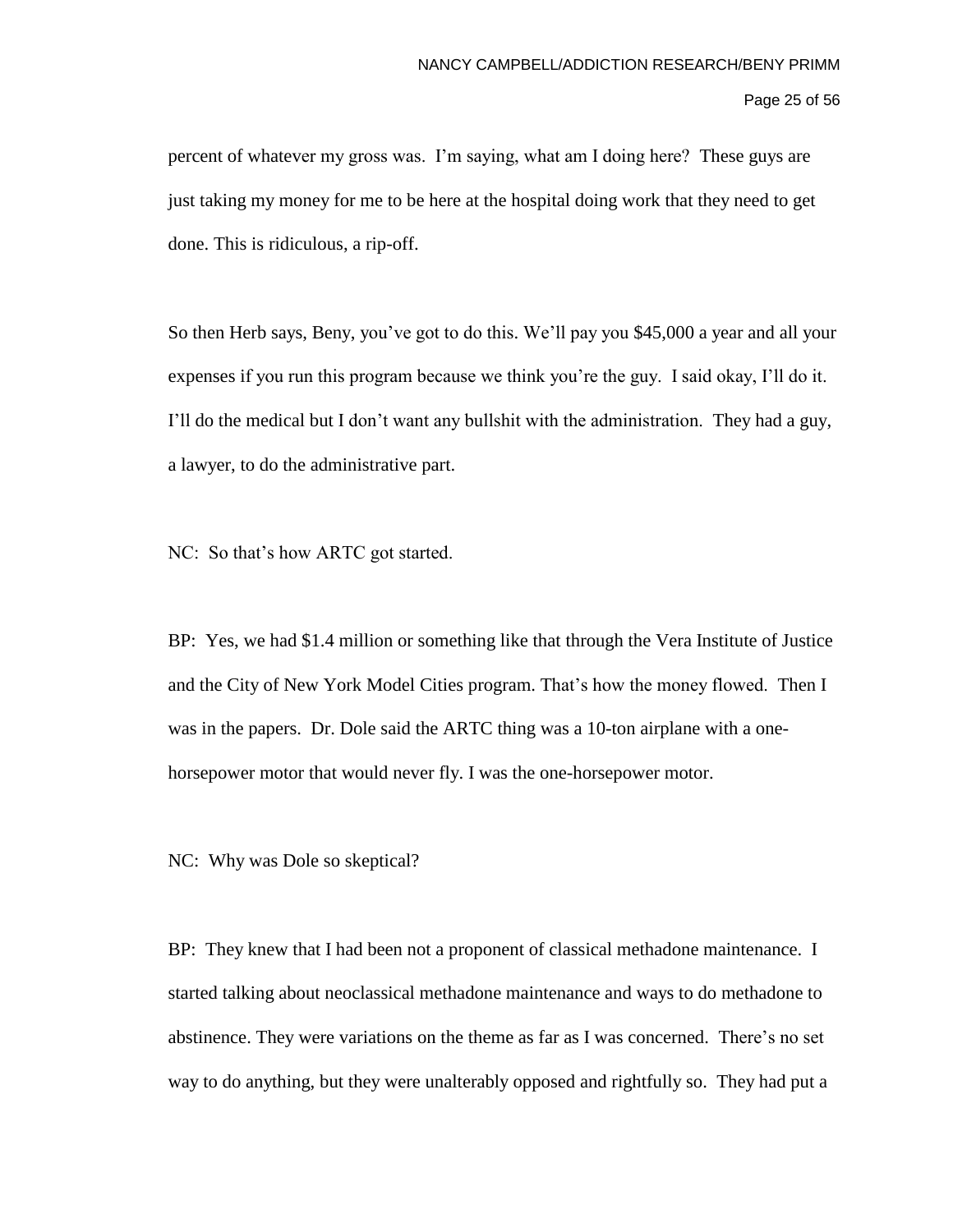lot of research and time into this, and I could understand that. Fran Gearing at Columbia, and Trussell, who was by then the Commissioner of Health to the City of New York, were backing them. This guy Primm was up there making problems and was now going to start a program in Brooklyn. There were some scathing articles about me in The New York Times. They said I was killing people, giving children methadone, and manipulating the doses. They said people were dying from overdoses. All this was in the paper. They were tarring and feathering me.

NC: How did you handle that? How did you respond to that?

BP: I said, these people are just mean white people, the devil, not nice people.

NC: So were you able to get that program up and going pretty quickly, though, despite the obstacles?

BP: Yes, it started in October of 1969. As a doctor, as an anesthesiologist, I always said you've got to know the science behind this stuff. I said, I just can't be going out here running a methadone program, and they won't let me come over to Beth Israel and learn what they did. They won't share their information with me, so I said, I've got to find a way to learn about this from a medical scientific point of view. I made an arrangement to go to the Addiction Research Center in Lexington. I went down to spend two weeks in 1968 with Don Jasinski.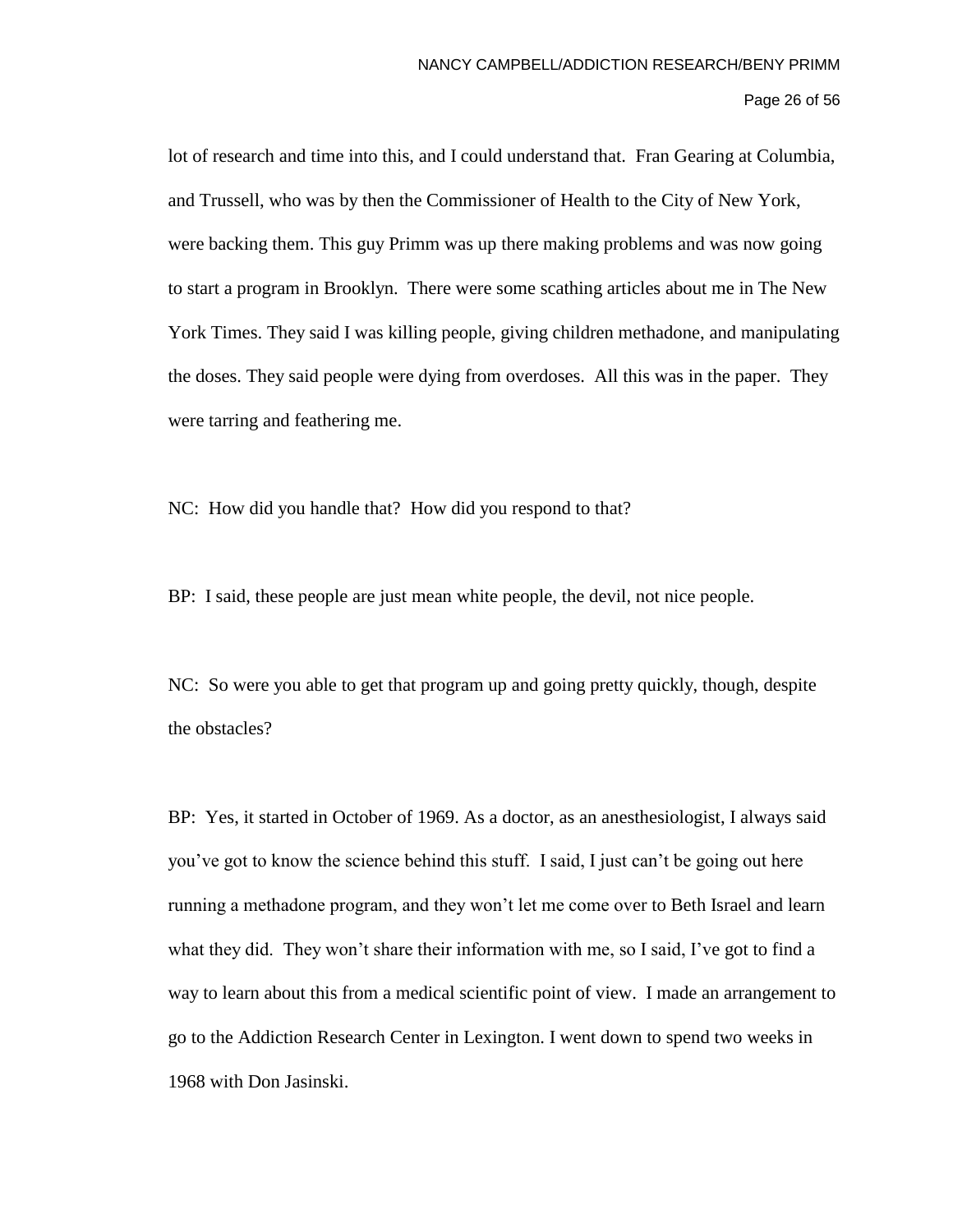Page 27 of 56

NC: They didn't like methadone at the ARC. They didn't like methadone maintenance. They had done initial studies on the drug after the Second World War, but they did not like Dole and Nyswander's maintenance approach at all.

BP: Well, that's true. That's true. But they allowed me to come, probably because they had heard these things about me in New York. I said, let me go and learn from these white boys at the research center how to really do this thing. Plus they were not in favor of maintenance but they wanted to use it in whatever way they want to use it. So I spent two weeks with Don Jasinski, Chuck Gorodetsky, Frank Fraser and Bill Martin. They all said, okay, come on in, we'll teach you a little something. I went down there, and they were very nice to me.

NC: What did you make of that place?

BP: I thought it was wonderful. This was a very select group of guys. So I went there, and I lived at a hotel and went over there every day, just like I was going to work. I talked to the patients and the prisoners about methadone. Learned to see how it worked once when you gave it and all that. Chuck Gorodetzky really took a liking to me. They thought I was this crazy black guy from New York. They were very admiring of my spunk and we all became very good friends. We're very, very good friends now.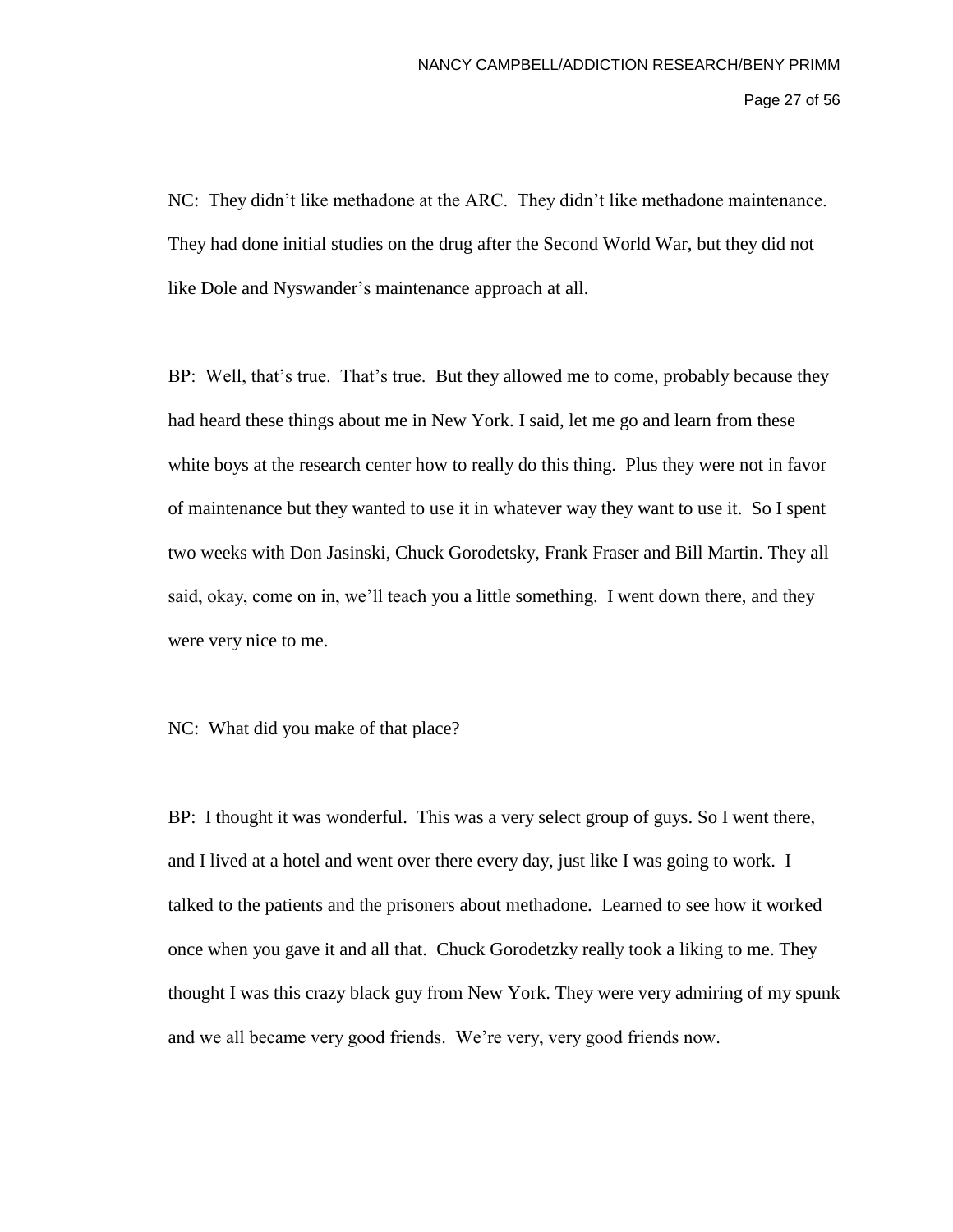Page 28 of 56

NC: Did you learn a lot from them?

BP: Yes, and then I heard about Jerry Jaffe out there in Chicago, running a program. He had been up at Einstein, did his residence, and then went out to the Illinois Drug Abuse Program. I thought that substance abuse should have all these modalities. Why should we just have people on methadone maintenance ad infinitum all their lives? We could have methadone maintenance and switch them over. They could go into a TC once they detox, and maybe they'd end up being drug free. So I heard about this guy out there, and I called him up and went out there. Jerry kind of looked at me like, what do you want to know this for? He was very frank with me. He didn't know where I was coming from.

We became very, very close. I stayed out there about two weeks. He had Safari House, and he had another place in a hospital where he was doing detox, and he was doing TC, and switching people from methadone maintenance to drug free. They were doing exceptionally well. I really admired him. He and Ed Senay taught me more about maintenance and the mixing of modalities. When I got back to New York, I said, this is what I'm going to do. I'm going to do it like Jerry Jaffe did in Chicago.

NC: Was Jerry dealing with a lot of black people at IDAP?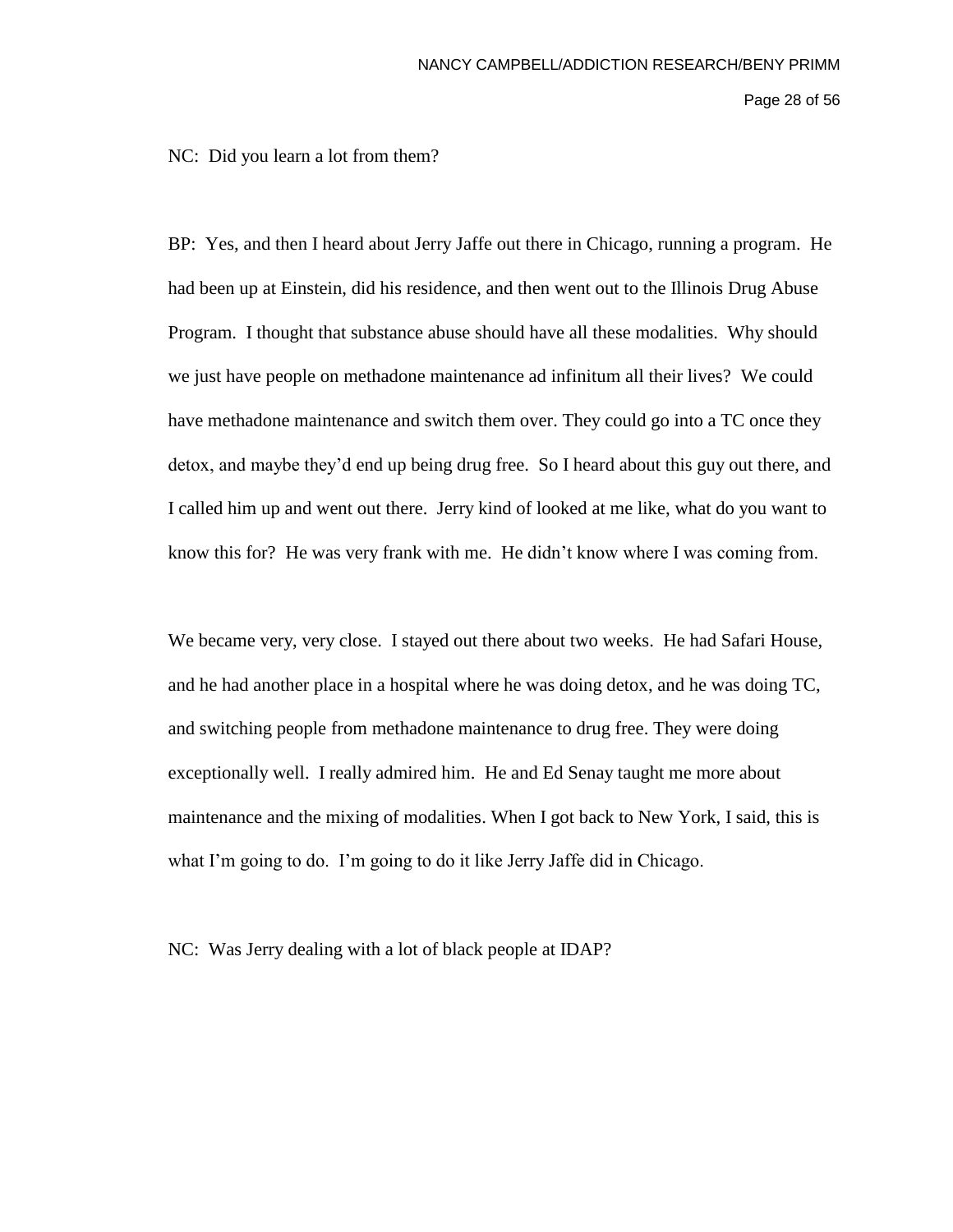Page 29 of 56

BP: Matt Wright, who was Jerry's right-hand guy, was an ex-addict. He ran Safari House. Then there was Joey Joya and David Deitch out there with him. That was it for black guys... I went out there just at the beginning, just before I went into ARTC.

I was looking for models to duplicate. I hadn't been working in addiction, and these guys had been working in addiction, with addicts. What did I know about addicts except for when they were on the operating table? At Interfaith Hospital, I was bringing them in, detoxifying them, keeping them for two weeks, and letting them go through therapy. It was like a revolving door. I did it for about two years or so before I went over to ARTC from '66, '67, and '68. In '69 I started ARTC. But in 1970, '71, I was at a conference in Washington. I was in the back of the room because I want to slip out. I wasn't going to stay. Some guy comes in the back of the room and says, Dr. Jaffe is looking for you. It was a Secret Service guy. It scared me. He said, Dr. Jaffe wants to see you, so I saw Jerry, who says, I want you to go to Vietnam with me.

NC: Tell me about your trip to Vietnam.

BP: Jerry said, we're going to go over there because the President wants me to look at the drug problem. I'd like you to go with me. I said, I can't do that, you kidding me? Go to 'Nam? I said, I'm a retired Army officer and I missed combat. I don't want to get killed. He said, you're not going to get killed. He talked me into it, so I said okay and went home and told my wife. She says, Beny, you're crazy with this drug stuff. Please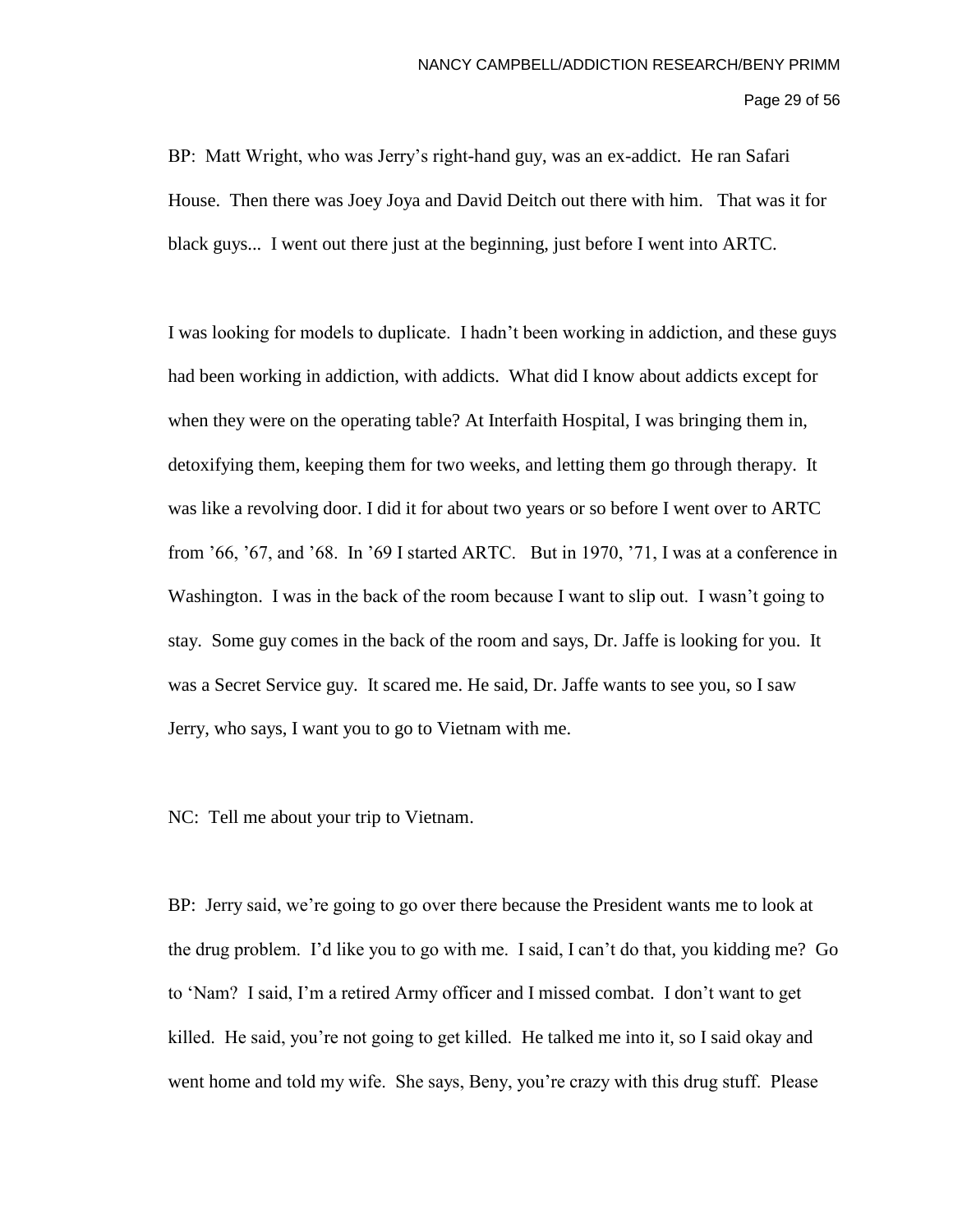Page 30 of 56

don't do this. I said, I think I have to do it. She says, I don't want you to do it. We've got kids, you've done your Army time, and now you're working with these addicts, too. I'm afraid. I said, well, don't be. I think I'm going to be all right.

They brought me to Washington to orient me to the whole trip. They brought my wife down to Washington the week before we went. They'd chosen who was going to accompany us on the trip. Seth Rosenberg was Jerry's assistant. Jeffrey Donfeld was on the domestic policy council. Me and Jerry and a couple of bodyguards on the plane. We took the first free radical assay testing machine, EMIT, over there with us on the plane. The plane was a very private 747. My wife was to be on the plane with us, and we were going to drop her off in New York on the tarmac. This is what happened. We kept on to Alaska and stopped in Anchorage. They checked people coming back, their belongings, and they had dogs sniff out drugs in their belongings in Anchorage. We knew what we were going to be facing when we got over there because people were shipping drugs back home in their belongings. We flew from there to Taiwan, and from there to Hong Kong, and from Hong Kong to Saigon.

We did the whole thing in Vietnam, set up drug testing, called it the Pee House of the Harvest Moon. We had troughs where the guys would come in and pee, and waited while we observed them and tested their urine. Up to the rank of major, if they were positive we kept them and sent them to treatment.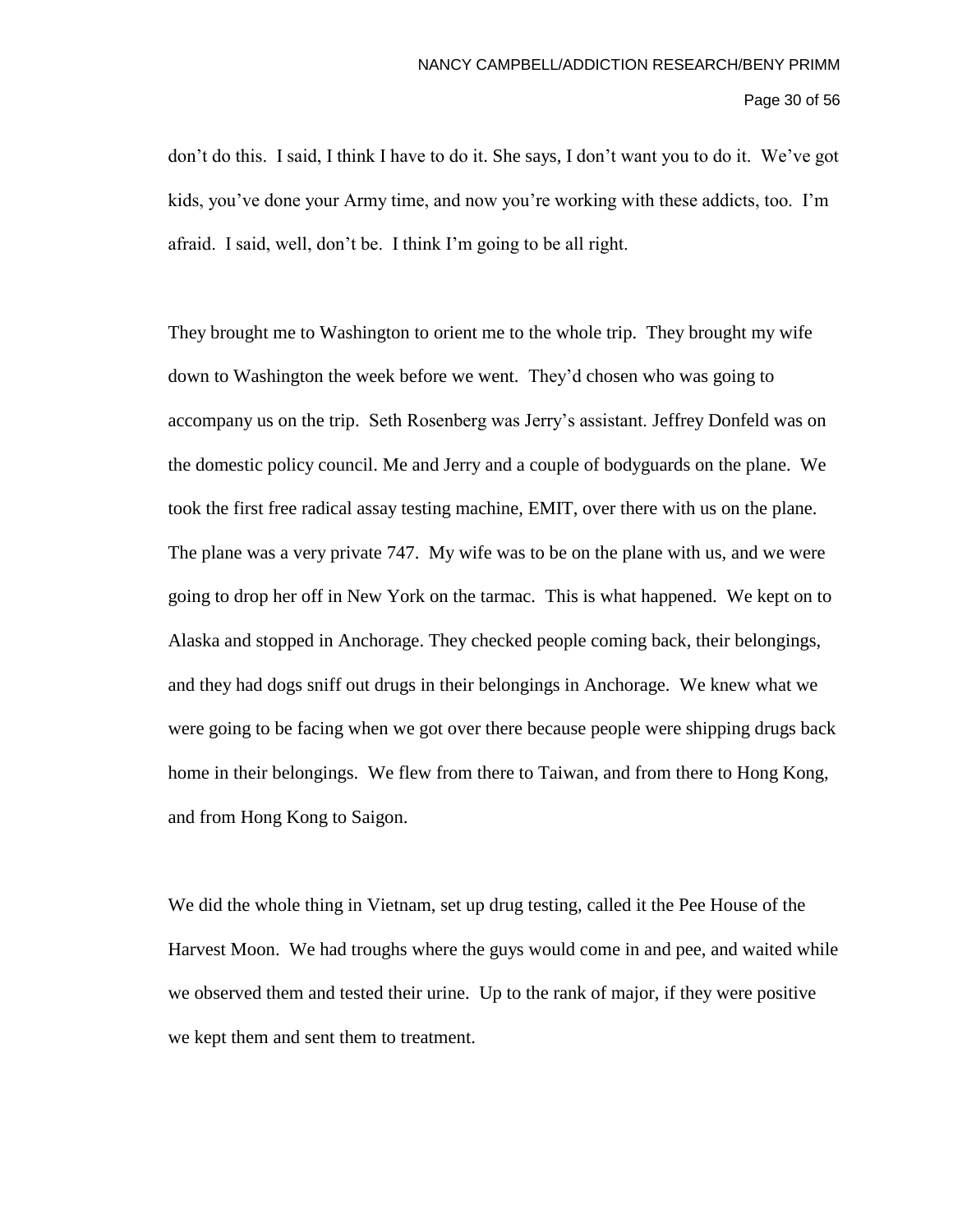Page 31 of 56

NC: How long were you there in Vietnam? What exactly did you do during the trip?

BP: We were there about three weeks. We set up the testing program and set up treatment places in Vietnam, at the front lines, too. I remember once we were in a plane, me, General Bernstein, and Jerry. They started vomiting, they got sick. The plane motors went out, when we were in enemy territory. Thought we were going to crash. I said, here I am in this damn place, and didn't even have a chute. I said, what am I doing here? I had friends who were colonels who were over there in combat, who were in the 82nd with me.

Anyway, we flew up to the front. They got sick, and Jerry had to go to the hospital, so he was in the hospital for about ten days. So I had to run the whole thing by myself. We became very, very close. I had to talk to the generals and command them. I had the honorific rank of a major general in order to command them so that I would be able to get things done.

When we left Vietnam they asked me what would I like. I said, I'd like a couple of my friends to meet me in Hawaii. Guys who were in combat. They sent two of my friends who were classmates – they were colonels – to meet me at Admiral Nimitz's house in Hawaii for four days. They had R&R, rec and recuperation, and the house was stocked with steaks and liquor and everything we wanted. It was just wonderful. They didn't know how they even got there. I really learned what power was in this country.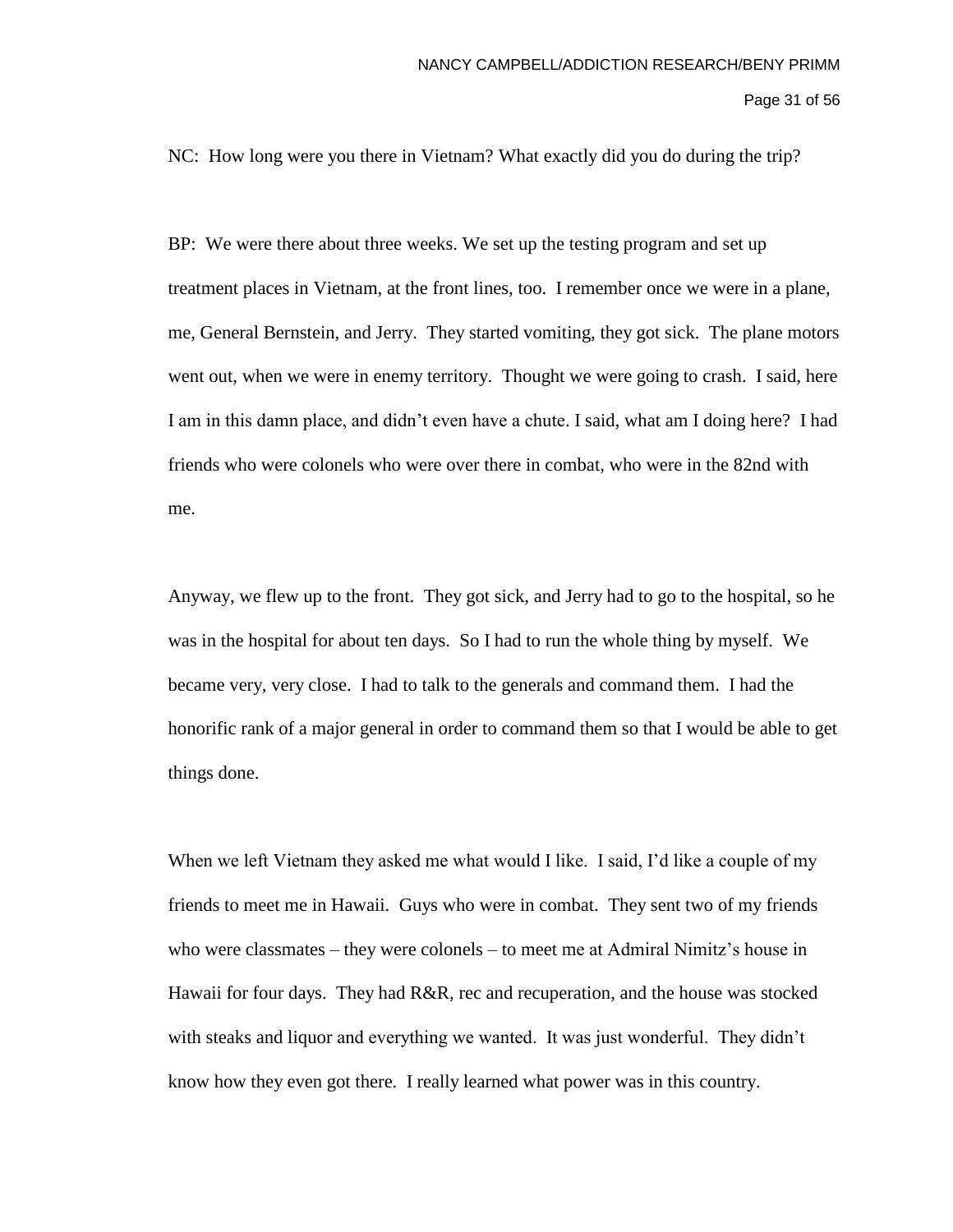Page 32 of 56

I was treated like a white boy. I hate to put it like that, I mean, I hate to put...

NC: Better than most white boys, I think.

BP: Yeah. We were hobnobbing with the President. We came back and met at San Clemente with the President. We're sitting around the table like this. There I am, a black revolutionary in Harlem, taking over buildings, an ex-paratrooper type, now sitting with the President of the United States and telling him about substance abuse. He says, you guys got to write a book. I smoked a pipe then, and I think he got a little bit afraid because he didn't recognize it was a pipe until I put it on the table. Then he was more comfortable. There are pictures of all this, by the way. I have pictures of all of this stuff.

After that, when we came back, Jerry was the drug czar and he said, Beny, I want you to continue to come down. I said, Jerry, I've got to run my program. He says, you'll fly down here every day and fly back to New York and just help set up the office. And that's what I did.

NC: How did you work out having your home in New York?

BP: We would fly down in the morning, get up, go get the 7:00 o'clock shuttle, or the 8:00 o'clock shuttle, be in Washington at 9:00, at my desk at 9:15 in the old executive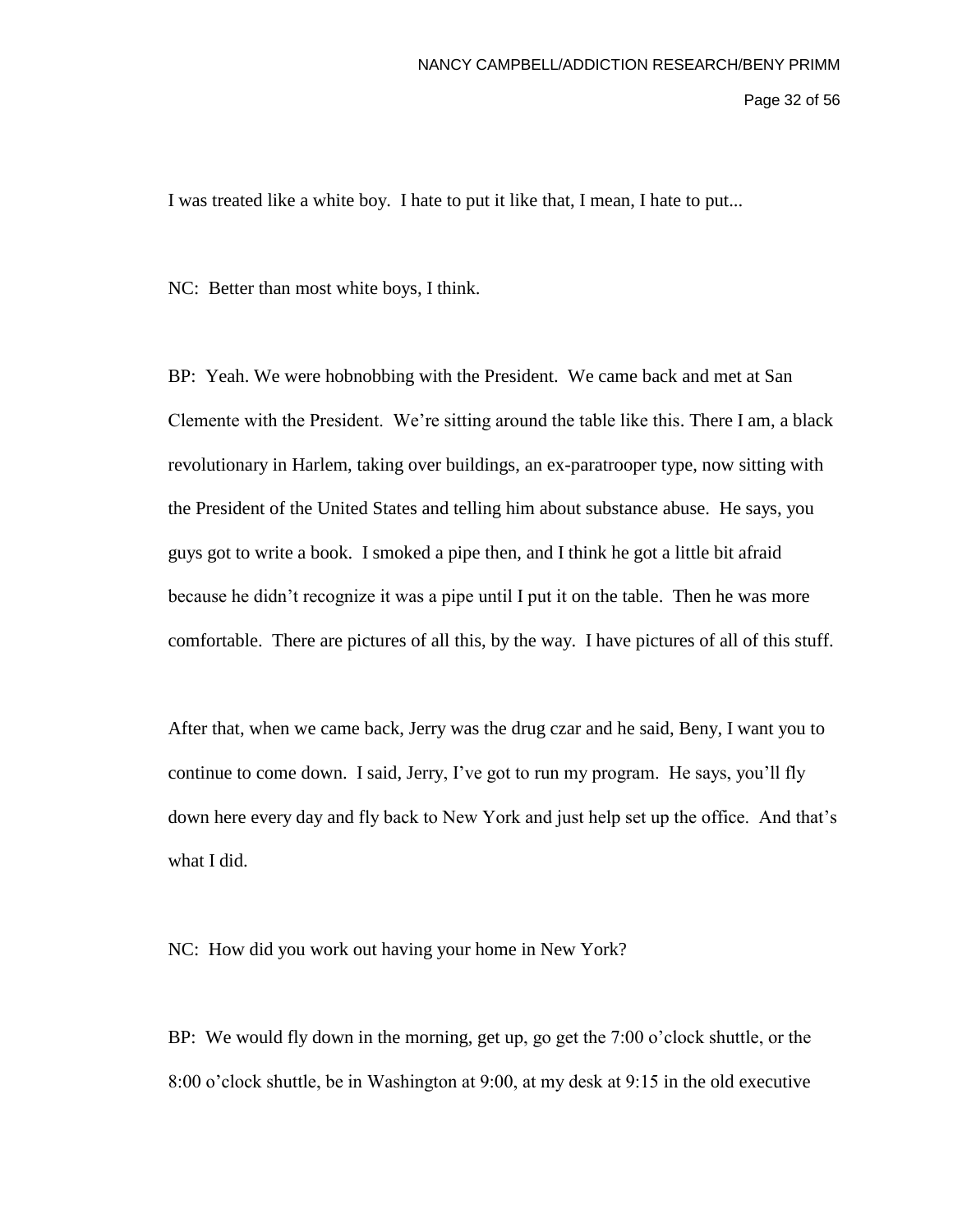Page 33 of 56

office building. I did that for a year, year and a half about two or three times a week for the Special Action Office of Drug Abuse Prevention. They'd bring my wife down. My first job was to train all the people in the United States, at the Army facilities and the VA hospitals, so that they would be able to assess soldiers coming back from Vietnam and to treat them right. So I would go to all the posts and train people all around the country. I brought them into Washington and trained them. I have pictures of all of these guys that I trained. We sent one team to Vietnam.

NC: Was it about then that you started to be involved with CPDD?

BP: '72. Lee Robins and I were the first two minorities, she as a woman and me as a black, on the Committee on Problems with Drug Dependence. That's when people like Hans Kosterlitz, John Hughes, and Eric Simon would come to this meeting. The committee was criticized for even funding Kosterlitz, who found enkephalin. What gets me is how this thing has evolved. I see kids around here in shorts and T-shirts at the plenary. That's why you see me like this. I'll never change. But it's okay, they're still doing the work.

Have you read Stephen Jay Epstein's book, *Agency of Fear,* which was terribly critical of the CPDD? We were terribly vilified. I don't want to lose that history because that's important in building up to what's happened. What has happened now to enkephalins and endorphins has changed the field into this whole brain science thing.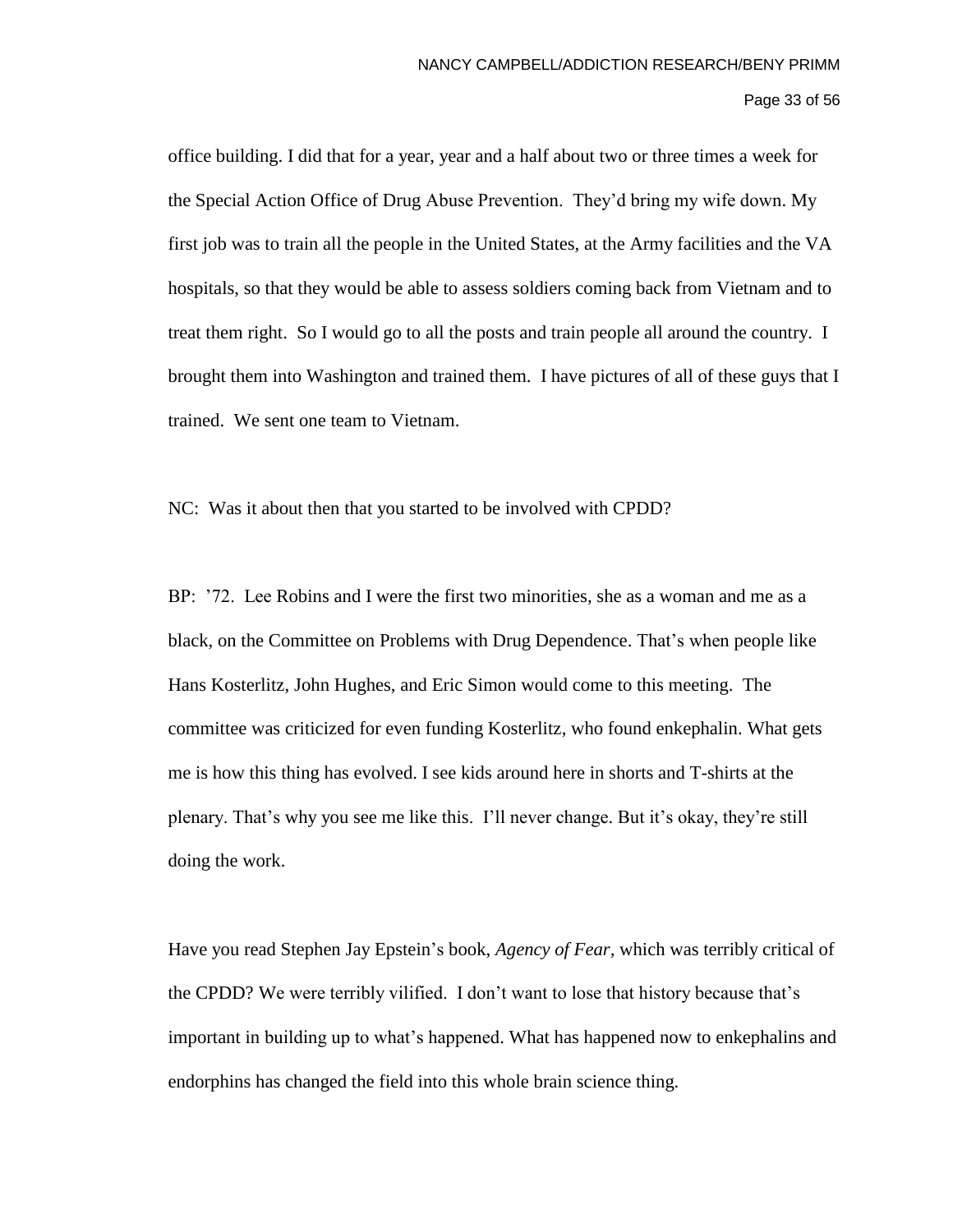Page 34 of 56

NC: Do you remember what happened the first time you attended a CPDD meeting in 1972?

BP: I made a speech: "Methadone Is No Answer." I still have the speech. It's not only methadone. You have to do something else with methadone. I had come to that conclusion back then. I left SAODAP maybe a year before Jaffe did, but I was still consulting when he would call on me. Later I was on a NIDA advisory committee and then on the ADAMHA advisory committee.

NC: What were those committees up to when you were on them?

BP: Each department has an advisory committee. I was on the FDA advisory committee for a while that dealt with drugs and drugs of abuse. Then I became a member of the NIDA advisory committee in the 1980s.

NC: How did the Urban Resource Institute (URI) come about?

BP: URI is an offshoot of ARTC. I began to see all different social dislocations in the community that needed attention and said, you can't get the grants through the Addiction Research and Treatment Corporation. In New York State they just didn't want to give you a grant to do stuff on battered women or the developmental disabled under the name of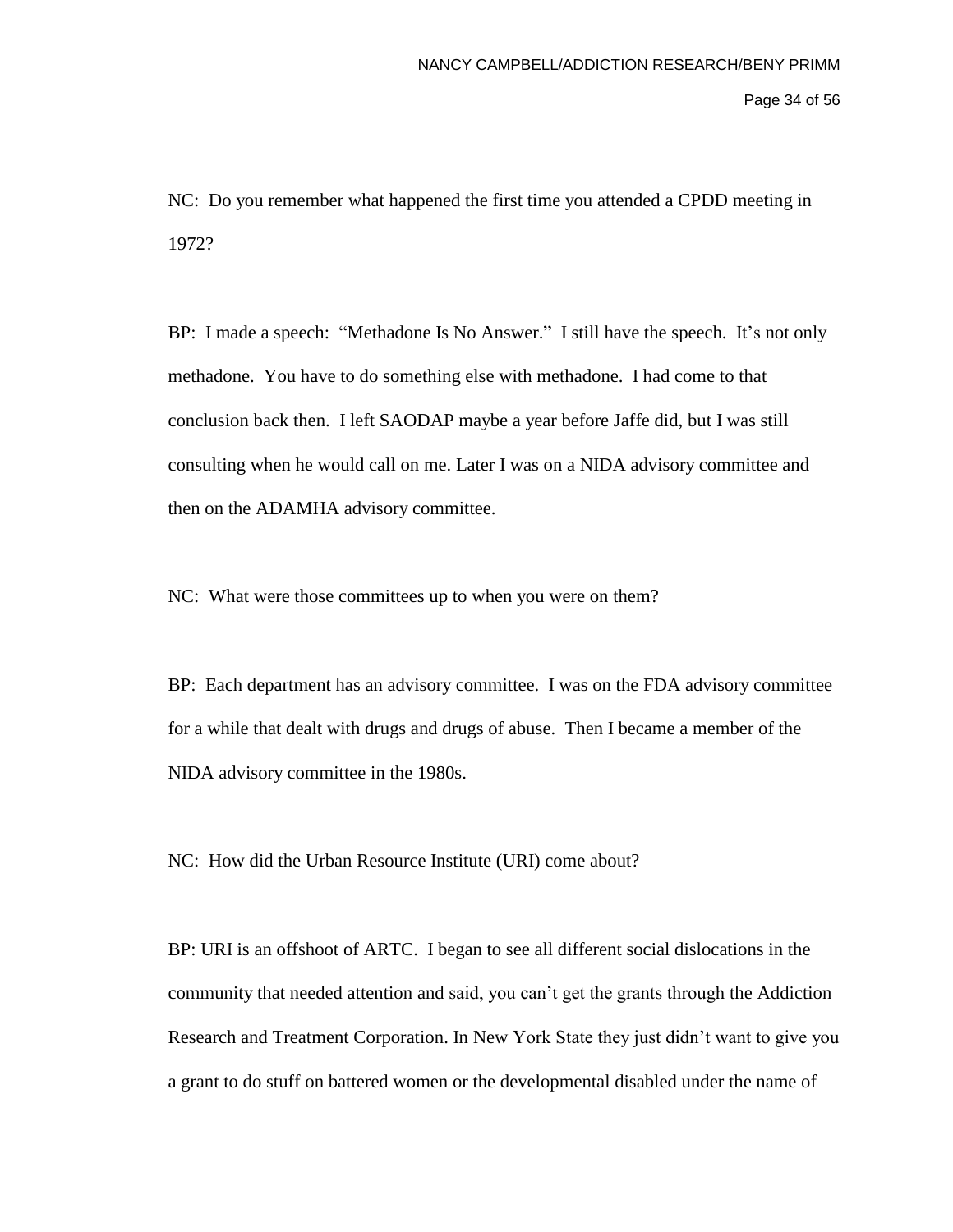## Page 35 of 56

addiction. So we needed another corporation. We set up another private nonprofit corporation to do other stuff. There we do an alcoholism program, we do a developmental disabled program, we do AIDS education, we do a transportation program for people who are developmentally disabled. We also have intermediate care facilities for the severely disabled. We set that up in 1983 or '84.

NC: Returning to Washington and your work at the federal level, tell me, didn't you work for Carlton Turner?

BP: Yes, I did. Carlton had me as a consultant to his office. He was President Reagan's advisor on substance abuse. He was the so-called drug czar. The first real drug czar was William Bennett, because that was a cabinet post. Carlton had that kind of a role before, but he was not considered the drug czar because it wasn't a cabinet post until later. I used to consult with Carlton all the time. How I got introduced to Carlton was that I was on the Advisory Committee to the Food and Drug Administration. They had an advisory committee on drugs that had the potential to be addictive. I had been on that committee and had gone down to the University of Mississippi to the marijuana farm. A lot of work was being done there on marijuana by Dr. K. Foley and others. Before Carlton became the drug czar he had worked in the laboratory at the University of Mississippi. Every genus and species of marijuana is grown there so that they test the potency of marijuana. They look at tetrahydrocannabinoids and cannabinols and everything that comes out of marijuana.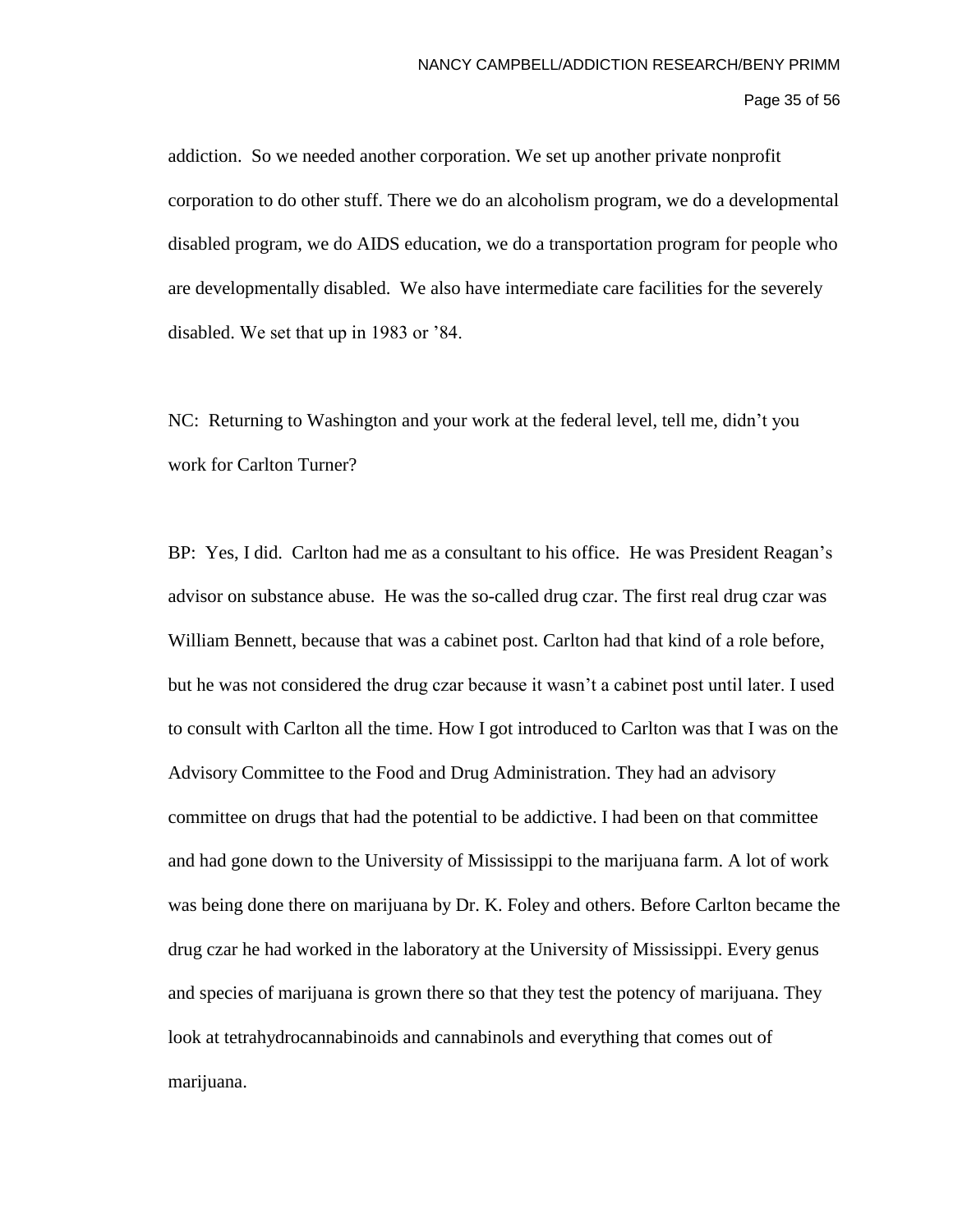Page 36 of 56

NC: What had your work had to do with marijuana?

BP: I had not done any work on marijuana. I had gone to Vietnam and I was known as a guy who worked in substance abuse. So I got appointed to this committee. I had some background in pharmacology because when I had graduated from medical school in Geneva, I had gotten my *Certificat de Fin d'Etudes Medicaux*, which said that I had finished medical school. That is equal to the M.D. degree, but what happens in Swiss schools, in order to get your doctorate in medicine, you have to do a thesis and you have to do it in a specialty. You stay around another six or eight months, and I did mine in pharmacology. Then you get a Doctorat aux Medecin.

NC: What was Carlton Turner like to work for?

BP: He constantly wanted my input in terms of policy and ways to go at the federal level. He wanted my presence because of my recognition in the black community. With me at his side, it made a way for him to be more accepted. He used me, but I didn't mind being used. You've got to be used in politics. But you use them, too, you know. That's important to me.

He was good to work with. He was a good Southern boy, and Southern whites and blacks have a synergy. There's racism, we know that. But black women used to nurse their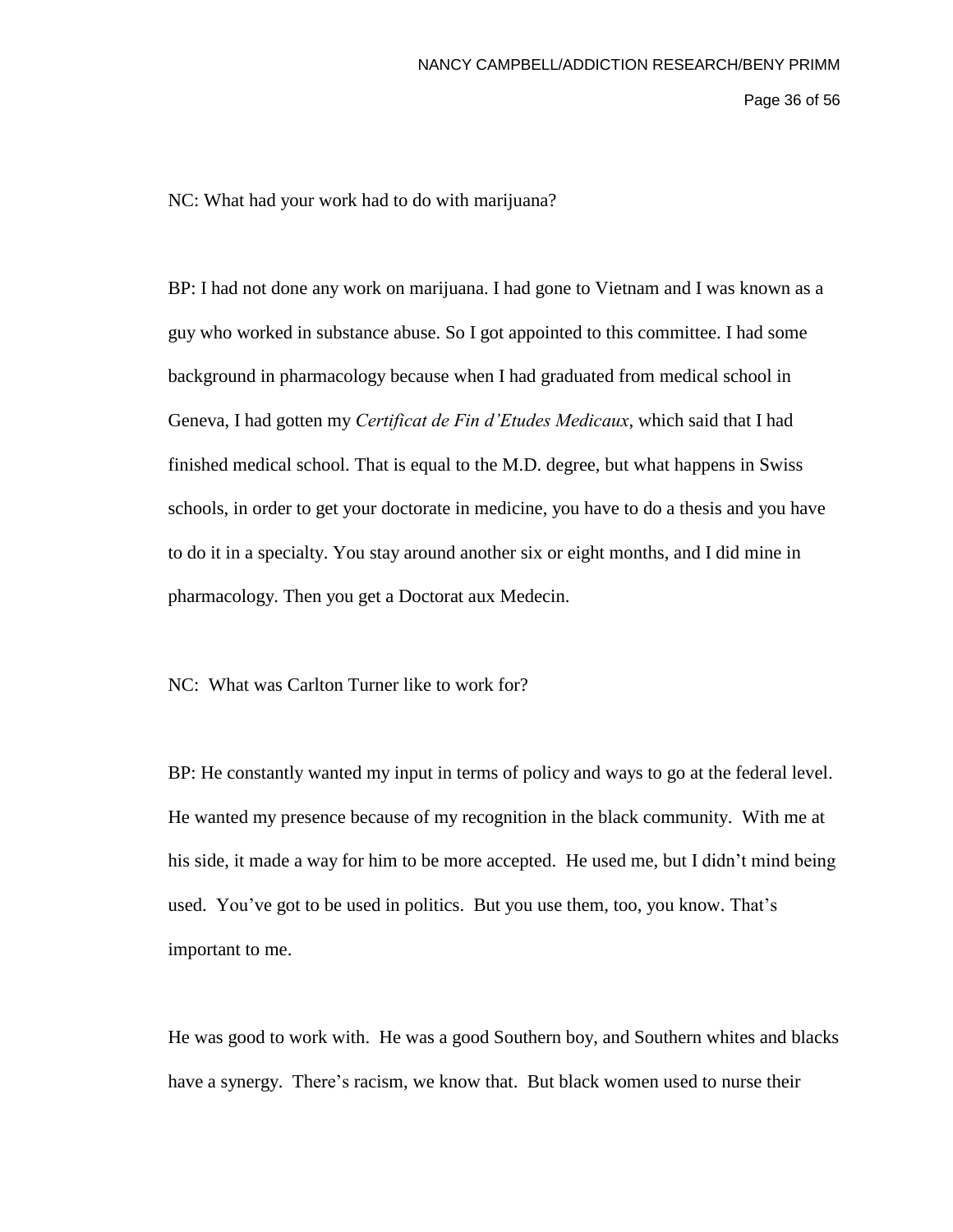babies. Strom Thurmond had an affair with the maid that worked in his house and had a child by her. Not only were white southerners very closely related to blacks despite racism always being there. All her life she kept the secret and he even gave her money to go to college. So Carlton was just another good Southern guy. He was stymied by the administration when he was at the White House. He couldn't get much done. He couldn't get done all the things he thought was necessary, though we tried.

NC: What would you say he was trying to do in terms of substance abuse and drug policy?

BP: Status quo, keep things conservative. He pandered to the conservative side and he was controlled by them, really. He was safe for that administration, and he did some good stuff, but he mostly did nothing. He was a nice guy, a nice family guy.

NC: What led you to your appointment to the Presidential Commission on HIV/AIDS?

BP: I was on two presidential commissions. The first one was the Human Immunodeficiency Virus Epidemic Commission. I was appointed to in 1988 during the Reagan administration. That came about because of my consulting work with Carlton Turner. Being on the FDA Advisory Committee, and having gotten known by the Republican administration, when I went to Vietnam during the Nixon administration, led to my being appointed to the Human Immunodeficiency Virus Epidemic Committee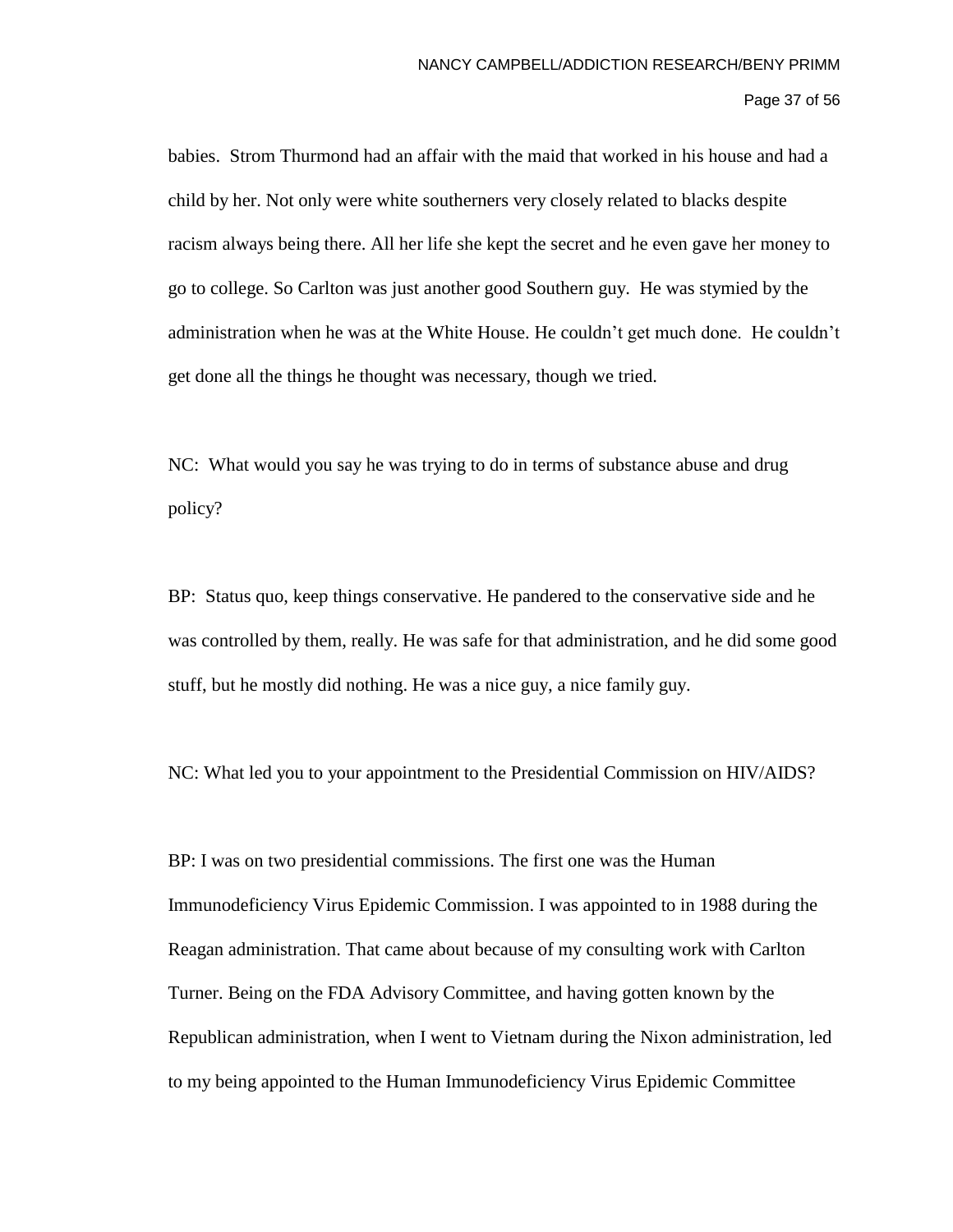formed in late 1987. They had a black on the committee, Woodrow (Woody) Meyers, and he became argumentative with the chairman and, of course, he was very critical of what the administration was doing. He got kicked off the committee and so did the chairman. I got a call that they wanted to talk to me. Bert Lee III, MD, at that time the president's physician and Yale classmate, called me. He had been aware of my work here in New York on substance abuse. They had problems with what they were going to do with substance abusers who had HIV. They thought I was a likely guy to be able to do something about that. I had been speaking about this strange lymphadenopathy, this associated virus that my patients had and he had gotten wind of that. He made a recommendation that I join the Human Immunodeficiency Virus Epidemic Committee.

NC: Do you recall, Dr. Primm, when you first started seeing HIV in your patients?

BP: Probably around 1983, I had a patient that had pan-lymphadenopathy in my Harlem clinic, and I tried to get this patient to have a biopsy. His mandible lymph nodes kept getting larger and larger, and he wouldn't get a biopsy. He kept getting sicker and sicker and he later died of an opportunistic infection, pneumocystis carinii pneumonia. I began to talk about this problem in every medical conference that I attended, and how this was causing devastation in the black community, particularly among drug users. I had no idea that they were spreading this disease to other individuals. I began to read about it and I began to learn about what Luc Montagnier was doing at the University of Paris, and what the researcher Robert Gallo was doing here at the National Institutes of Health.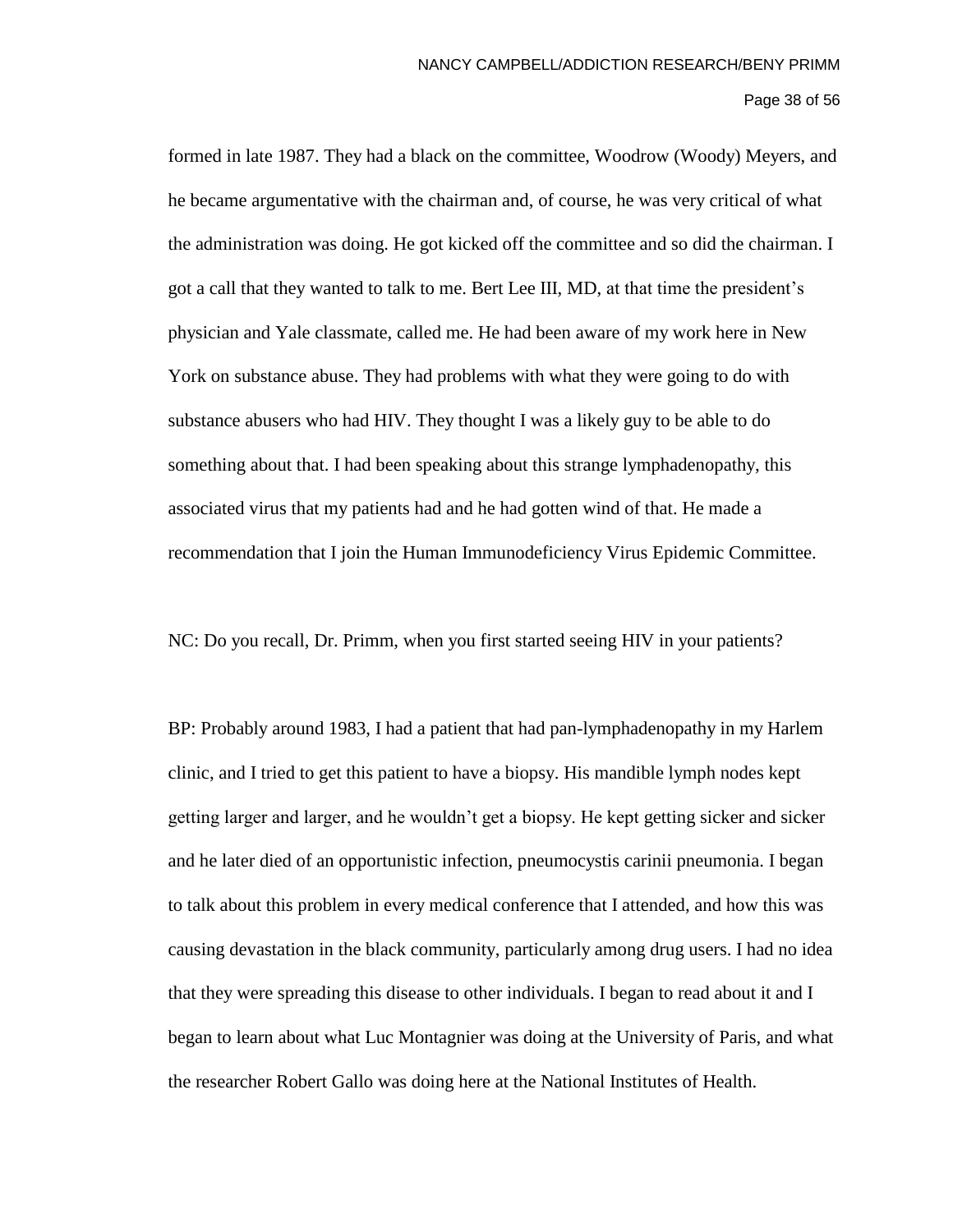Page 39 of 56

I began to think about what to do with addicts. I never associated it with injection drug use, I just knew that addicts had this and that I thought it might be sexually transmitted. I had an increase in tuberculosis among my patient population and so forth. In 1984 when they first identified the virus, I had an interest in it, and I would talk about it to the newspapers. That's how I got known. So when they needed to replace Woody Meyers, Bert Lee had read about some of the stuff I had done here in New York—I had been quoted a couple of times in *The New York Times—*and he recommended that I come on the commission. He talked to me and said that the president would like for me to come out to California and join this commission. I consented to do that and went out to the first meeting in Los Angeles at a hotel at the airport. I was there representing what to do with persons who became infected with HIV who happened to be substance abusers. I was to help to write the chapter in the book to advise the president about what to do about this problem.

We went around to multiple cities throughout the United States. I remember we met in San Francisco, it was a very charged meeting. Then there was a very charged meeting in Miami and New York. Then there was ACT UP, the AIDs Coalition to Unleash Power. They were a group that was very radical. They would disrupt the meetings that we would have in different cities, these town hall meetings. I got so that I said there was no need for this, and I would go down and talk to them. They had such respect for me from having worked in substance abuse and taken over buildings in Harlem years and years ago. They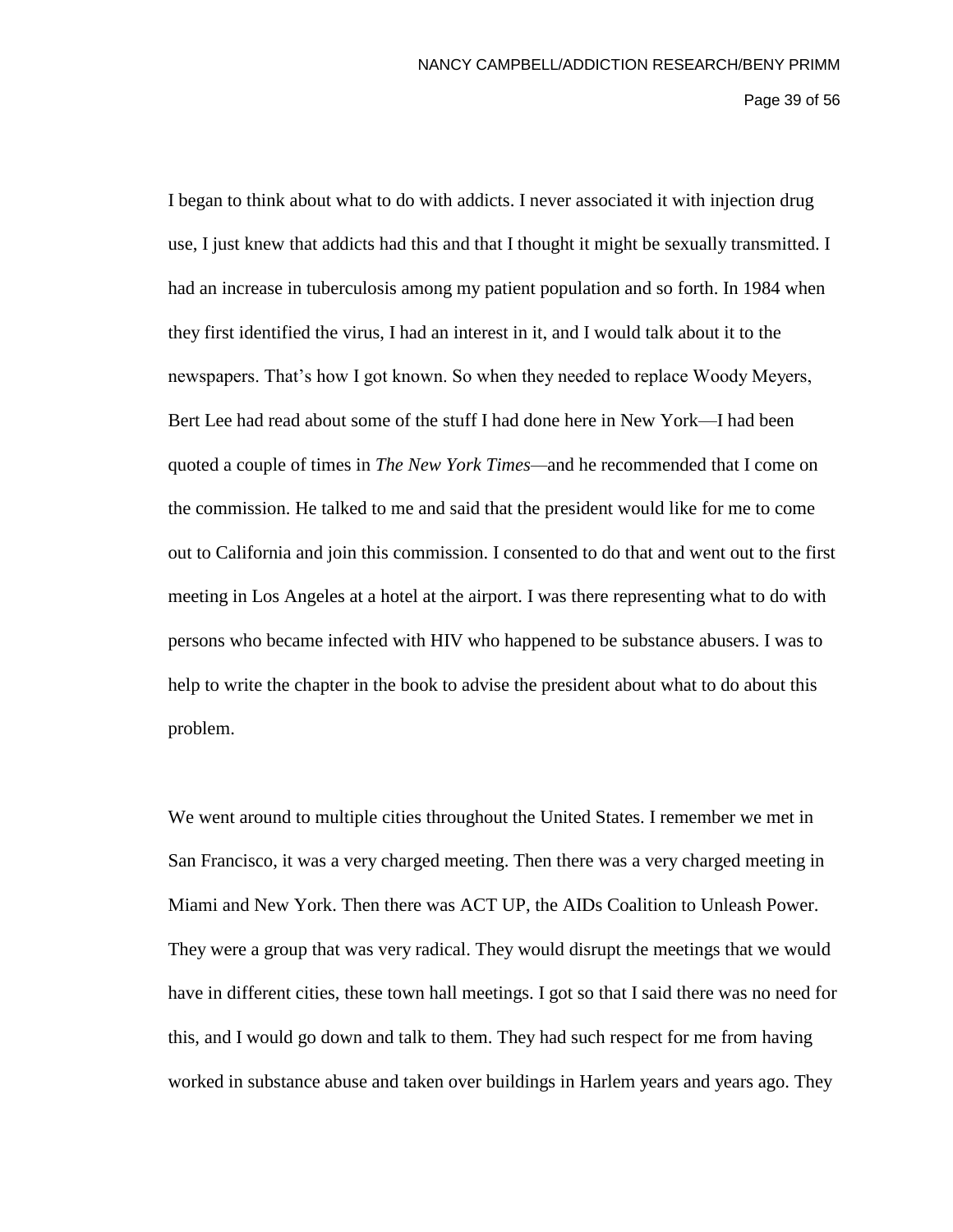Page 40 of 56

trusted me and they would cool out, and allow us to go on with the meeting. For these very conservative people on the advisory committee, they were mesmerized by my ability to do that. I can remember in Miami, the Haitians were going to take over the meeting and they did. I spoke French, so I cooled them out and they had their meeting with me on the sidewalk, and the meeting was able to take place and go forward and we were able to satisfy lots of their demands. I would talk to them. I became that kind of a person with that advisory commission to the president. There were a lot of bigwigs on that commission—there was Cardinal O'Connor, who was cardinal here in New York; there was Bill Bennett's father; there was Admiral Watkins. It was a star-studded group of people. I became pretty well known and I helped to write the chapter.

We came out with recommendations to the president in 1988. Of course, Bert Lee was a classmate of George Herbert Walker Bush at Yale, and they were friends. He was one of Reagan's physicians. He liked me. I was the only black at that time on the commission. So that's how I got introduced first to HIV and AIDs.

When Bush was thinking of running for president, he had a problem with the whole addiction situation. They didn't like what was going on there, and so I got a call to come to Washington to meet the vice president of the United States and to choose four or five people to come with me and talk to him about what he should do for substance abuse in case he became president. Some of the people who were on the staff of President Reagan's HIV Epidemic Commission had recommended me to Vice President Bush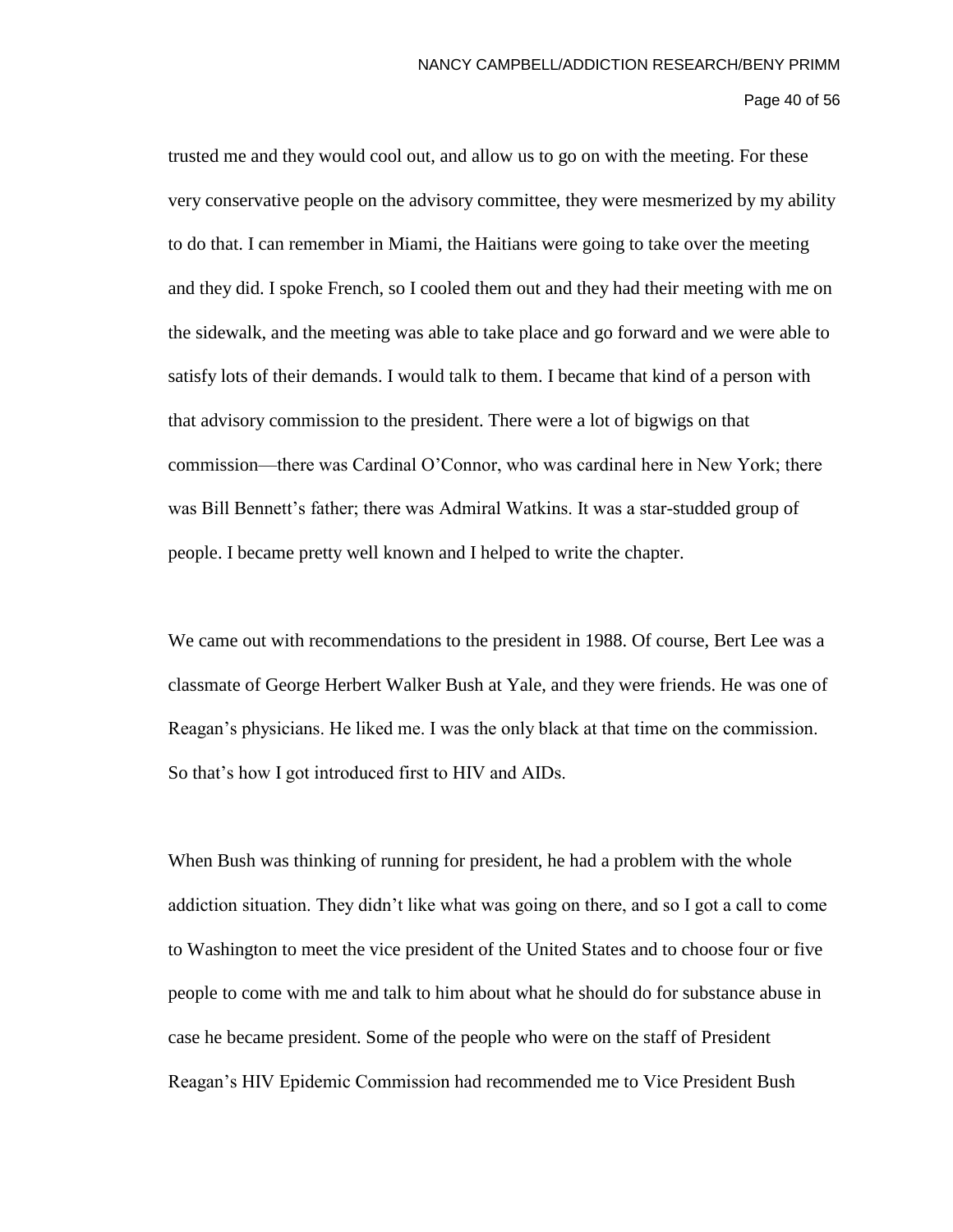## Page 41 of 56

because I knew something about substance abuse. I chose four or five people and we went there and spent two-and-a-half hours with the vice president talking about what we thought he should do if he became president. Indeed, he became president. So I had been an adviser to the National Institute on Drug Abuse and an adviser to the Alcohol, Drug Abuse, and Mental Health Administration and had been making suggestions there also simultaneously. There was an overlap. Now we've got these three different things through which I had been known: one, the marijuana farm and the drug abuse situation with Carlton Turner; two, the President's Advisory Commission; and, three, they had my resume there to become the ambassador to Haiti. I had gone to 'Nam and I had done some really good things and I was a black guy and they needed black representation. So when my resume went over the White House to be vetted for the ambassadorial post in Haiti, I had even gone to Haiti to look at the situation. My wife was also very sick at the time, and once I had looked at it, I didn't really want to go, but the ambassadorial post was awfully attractive. The White House personnel office saw my resume and decided that this guy doesn't need to be going to Haiti, he needs to be serving on the President's Advisory Committee for HIV. So I did that.

Then when George Bush became president, he invited me to come down on the boat, to come down to Mississippi with him, and I did. Three or four weeks later, I get a call from Bob Trachtenburg to come down and meet with him and Fred Goodwin. They said, Beny, you're on the advisory committee, but the President wants you to do something else. I said, no no no no no, I'm fine where I am, I just want to run my program now and be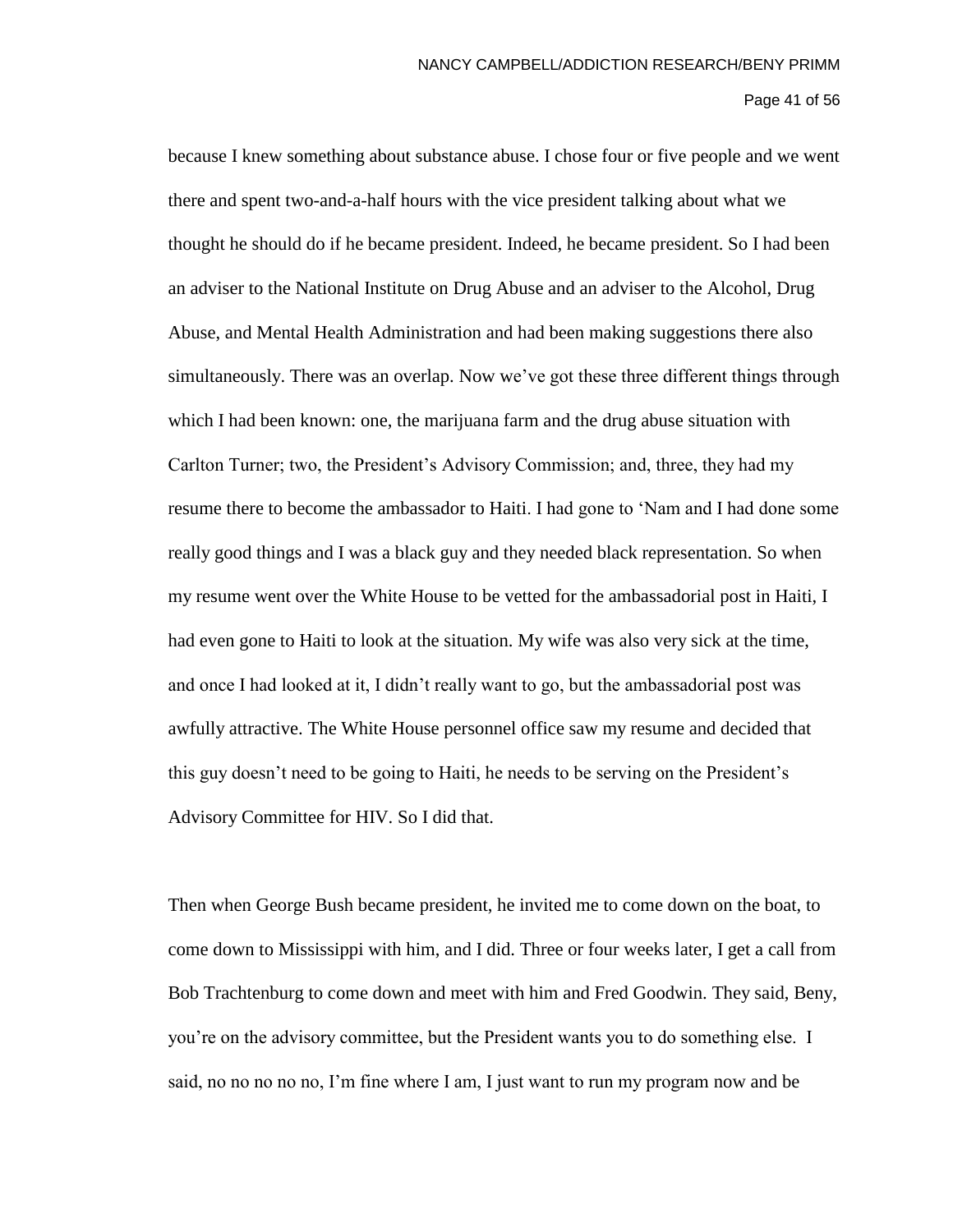### Page 42 of 56

cool. I had just finished doing a thing with the Presidential Advisory Committee on the Human Immunodeficiency Virus epidemic. They said, no, there's something that we want you to do. We want you to do what you have been advocating all along. In the advisory committees we can't have a decent meeting because of you always suggesting this, suggesting that, suggesting the other. So we want you to do this job as the Director of the Office of Treatment Improvement. We want you to head it up and get it started. You don't have any competition. This is the job. The President wants you to do this and we want you do to this, and that's that. I said, but you don't pay enough money for me. They said, you don't have to come here as an employee. We'll pay your company for you to be here. I said, wow.

And that's what they did. When Mr. Bush was getting elected and having the Republican National Convention in New Orleans, they asked me to come and be on the boat with him coming down the Mississippi into New Orleans. He was going to choose his Vice President, Dan Quayle, that day, and I knew him. I didn't know that it was going to be Dan Quayle, but I knew that was what was going to happen. So I got on the boat north of New Orleans in the Mississippi and came down the river with him and then into New Orleans. Saw him, and he waved and talked to me. Then I didn't see him anymore.

NC: Tell us what the Office of Treatment Improvement was.

BP: The Office of Treatment Improvement was in the ADAMHA, the Alcohol, Drug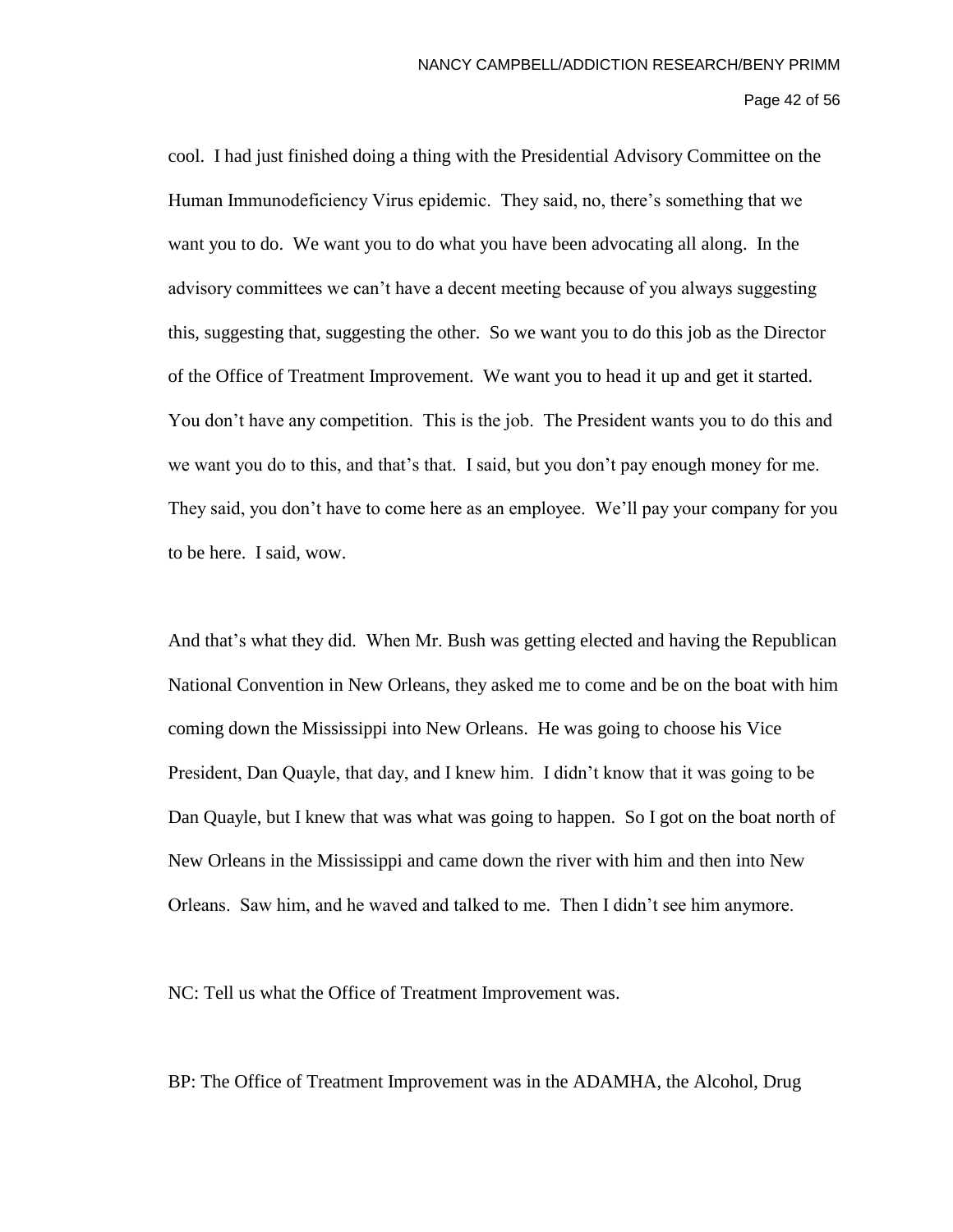Page 43 of 56

Abuse, and Mental Health Administration. There was an Office of Prevention and the Office of Treatment Improvement, OTI, under ADAMHA. Then ADAMHA evolved into SAMHSA, which had the Center for Substance Abuse Treatment (CSAT) and the Center for Substance Abuse Prevention (CSAP) and the Center for Mental Health Services (CMHS).

NC: Did you sense a rift between substance abuse research and treatment at that time?

BP: Yes. I had problems with that break of research and treatment. I did not want to get involved in an intramural kind of war like what went on. I think there was some resentment on the part of NIDA that some of their funds were taken away to form OTI. When the NIMH moved from the ADAMHA over into NIH, there was this elitism that was created that prevention was not really science, and science was everything that had to be under NIH, and NIMH was science, and so forth and so on.

NC: Are you saying that there was an elitism created at NIDA by that split?

BP: It was always there, I probably always felt something like that, but it became more apparent during that period of time. I could see us being together. I thought it would destroy substance abuse as we knew it. Of course I still had influence at NIDA because of my associations with the College of Problems of Drug Dependence (CPDD) and the people who ran NIDA, and the fact that I'm a member of the American College of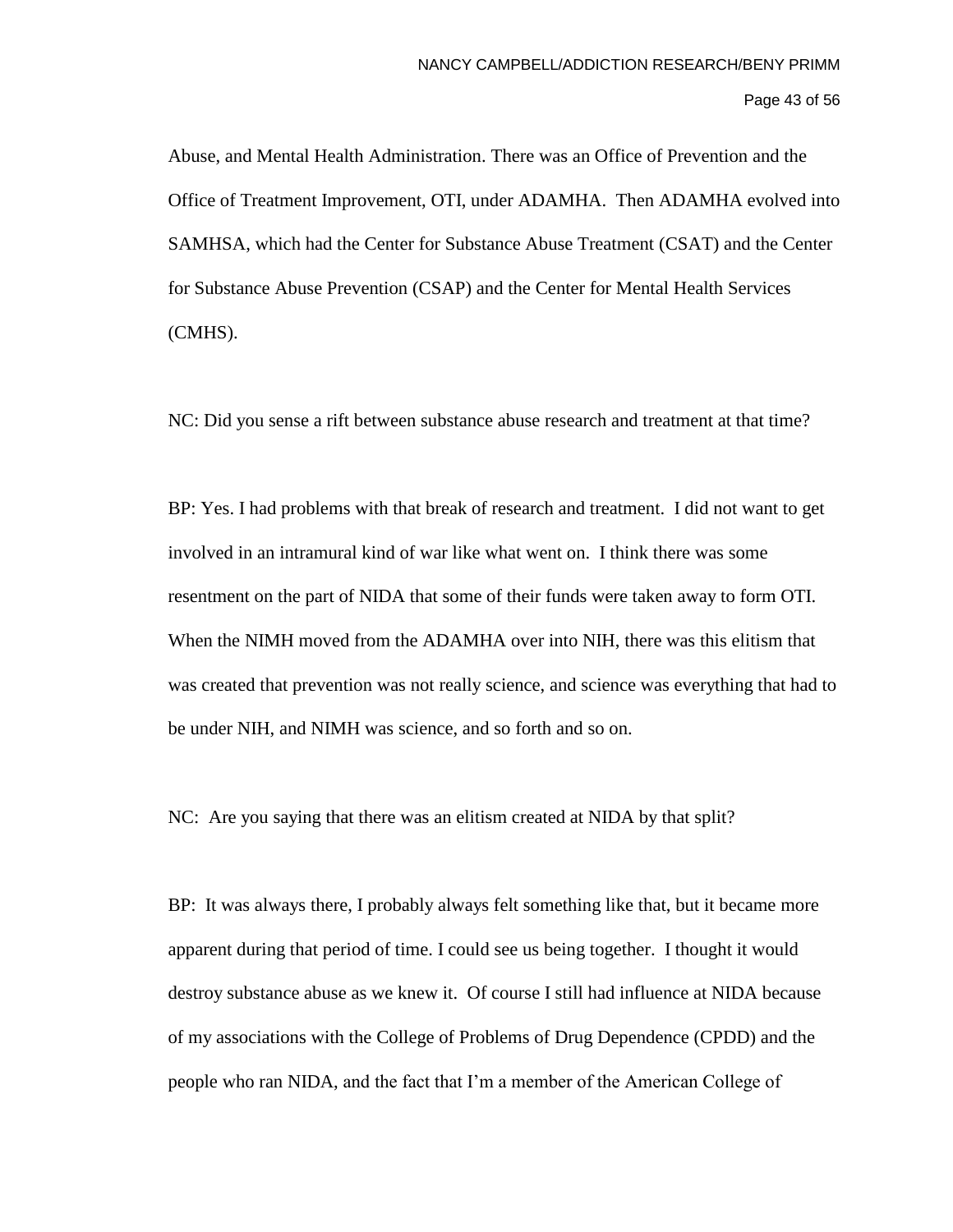Page 44 of 56

Neuropsychopharmacology. Goodwin and company, people like that, liked me. To tell you the truth, I think it helped to have a little color around for them, too. Even though there were certain areas I was locked out of, that I was not that privy to, they were pretty accepting of me. It allowed me to bring along people, who were even more capable than I am in terms of their own preparation for the kind of research that goes on, which has been a godsend for the field. That's sort of my role. I know also that my role also is to get some things done politically. I'm very happy with what I've done in this field. I saw a need for young, white or black, didn't matter to me because my Army experience was such that, if we got something going, I don't care what you are. I see all my relationships like that. With Jerry Jaffe, it's like he's my brother, there ain't no white boy or Jew. He's my brother, his kids are like my kids. My kids are like his kids. They're all successful, they're just good kids. Jim Anthony is like a son to me. I've been a champion of women's involvement in this field. I look at Maxine Stitzer, Loretta Finnegan, Joyce Lowinson, Karol Kaltenbach, and Mary Jeanne Kreek, and all of the women that I know who have done so much in this field and I champion their causes.

NC: What did directing the Office of Treatment Improvement enable you to do?

BP: I made the changes that I always wanted to make. I was able to talk about comprehensiveness and that methadone should have this, this, this, this, and drug abuse should have this, this, this, and this. That was implemented. I'm just ecstatic about that. It revolutionized drug treatment. I was able to get representation from Native Americans,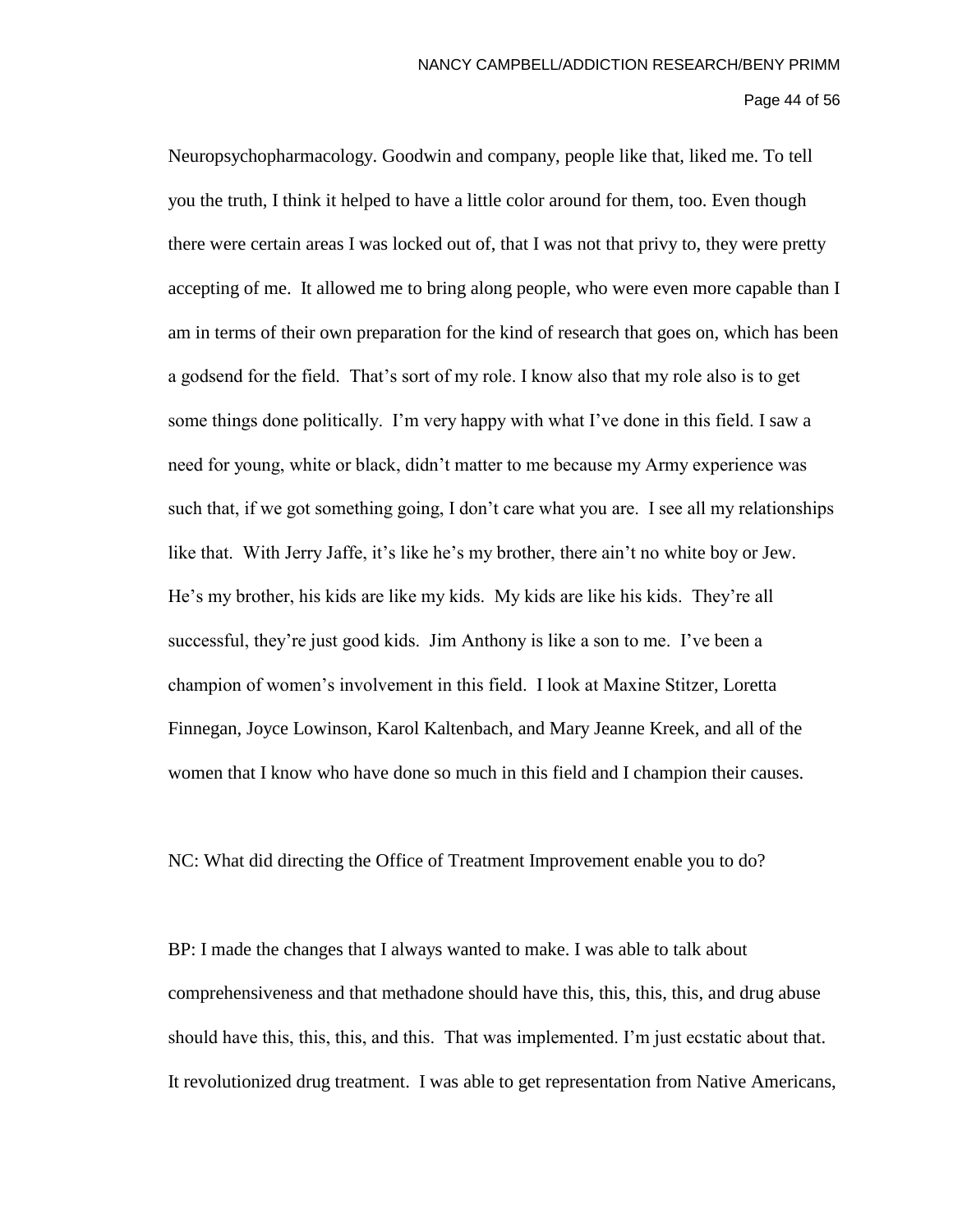## Page 45 of 56

Hispanics, and blacks involved in choosing grantees and on the different committees. I talked about integrating HIV identification and care for those people in substance abuse programs. They had to go together. At that time we already had a way to find seropositivity in the population. We had tests to do that. Tests were being done and the people in my program were finding that 20, 30, 40 percent of them were HIV-infected. So when I went to Washington for OTI, it was on my mind that you gotta do something about HIV among substance abusers, or you're not going to be able to do anything about this problem. It had to be integrated into the treatment process. I began to talk about comprehensiveness. I began to talk about the "supermarket of services." In other words, if you had a drug treatment program, you had to have all these other things as well. You had to have comprehensive care. If you just did methadone and didn't do anything else about the person's social dislocations, you weren't going to do anything about the disease and most of them will become recidivists. I had become pretty convinced that you had to do comprehensive care, and that's the only care that the federal government should be funding in drug treatment programs. I thought that I should be a spokesperson and make sure that's done while I was down there and able to influence substance abuse treatment and how it would go in our nation. That's what I did.

I became more and more involved with AIDS. Then the president's advisory book came out and I was mentioned therein as having contributed to it. So my HIV work just mushroomed. I was being asked to speak about HIV and its impact in the African American community all over the country. I would get people interested in it in different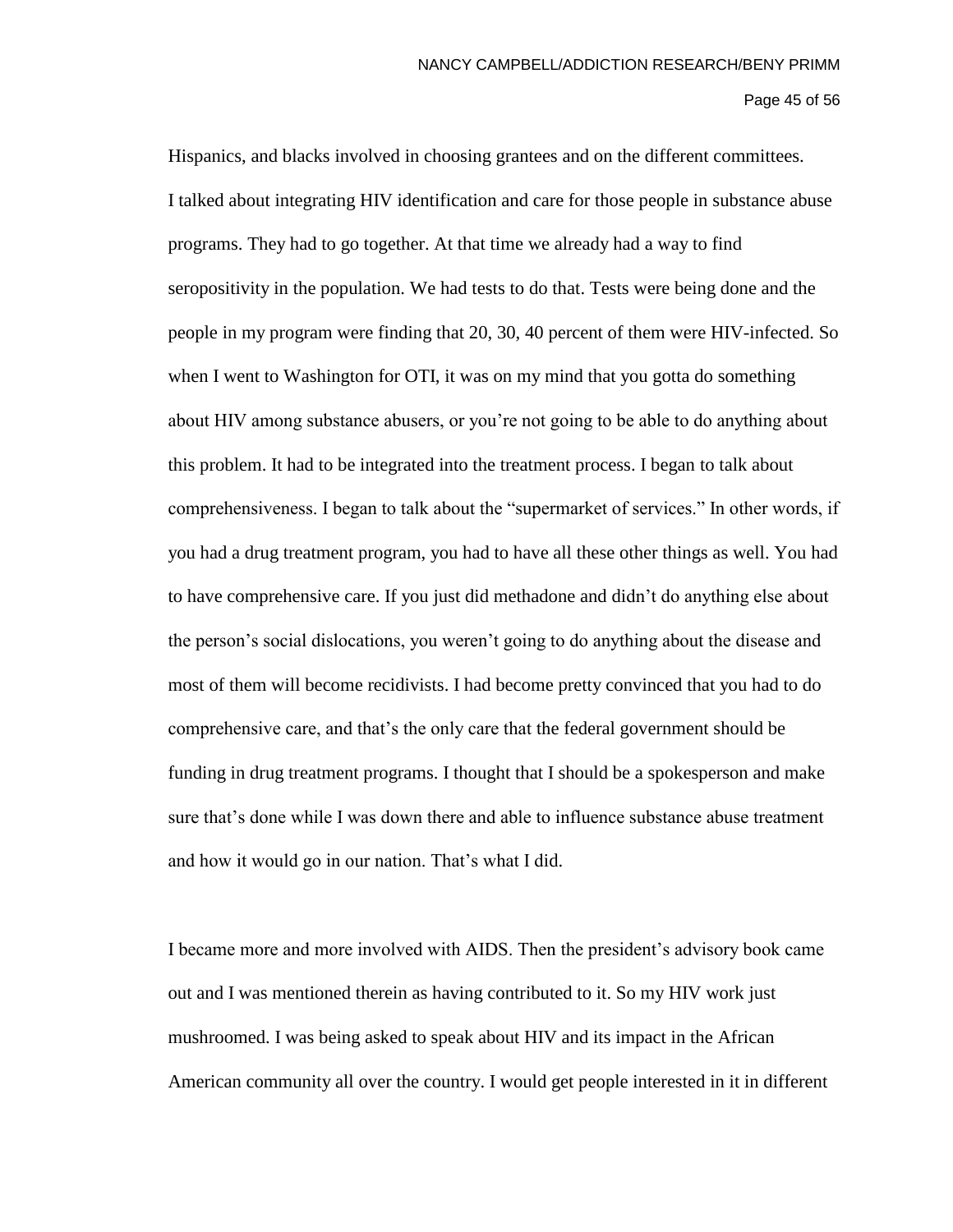## Page 46 of 56

parts of the country and people would start to do something about it. I became nationally known as doing something about this problem.

In 1998 after being an adviser to the CDC and speaking all over the place about this disease, they called together about fourteen African Americans to Atlanta to tell us how the problem had been burgeoning among African Americans in the country, and how bad it was. After the first day, they had told us all the data, the epidemiology, and I was meeting with some of the group that night just sitting in the bar and we talked about how negligent the CDC had been in not making this a public thing. If these numbers had been in white folk, this whole country would have been in an uproar. We needed to try to force them to do what we thought was necessary to combat the further spread of this disease among African Americans and Latinos. There weren't any Latinos with us, but we included them anyway. We decided that night to take over the meeting the next day. I had been pretty experienced in seeing people take over meetings and buildings to try to get people to do what I thought was right. We had become a little bit more sophisticated than in the earlier things I had done. We began that night to write a paper that we were going to put on the chairs of all the other invitees to say that we wanted to call a National Health Emergency for this problem of HIV in African Americans and Latinos. We went out to Kinko's and early that morning, we had a paper on the chairs of everybody who was going to be at the meeting. We chose someone who was going to take over the meeting. It was Reverend Yvette Flunder from Oakland, California. But Yvette didn't come down on time, and I was there on time. So everybody said, "Well, Dr. Primm, you're the senior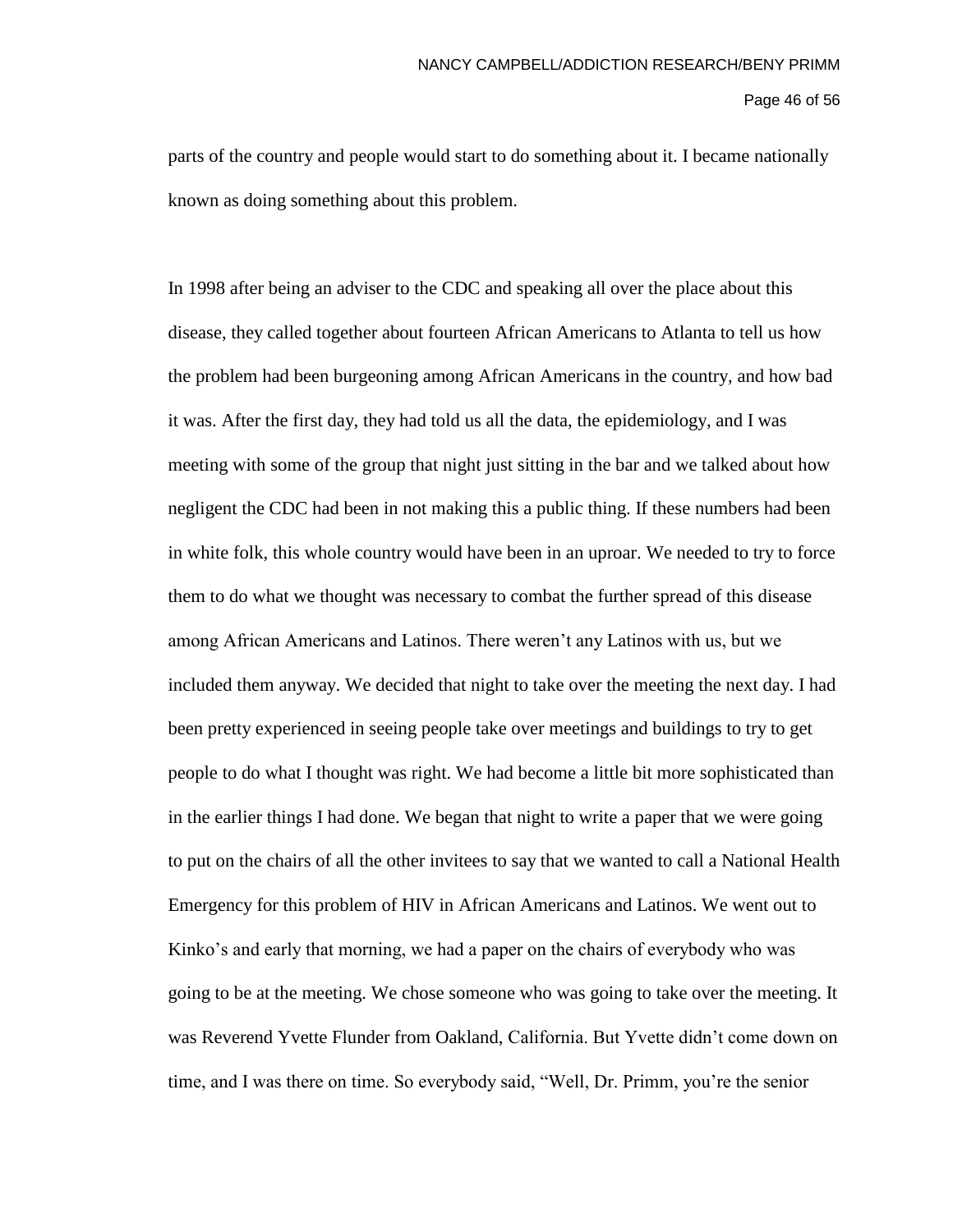Page 47 of 56

person here, you take over since she's not here." Yvette was a fiery, well spoken black woman, and a really great minister. So I took over the meeting and I demanded that the CDC call a National Health Emergency. We demanded to see the director of the CDC, and said she should be here talking to us and the meeting shouldn't go on without it. We said, "We're going to run the meeting and tell you all what to do for our people." Naturally, that didn't go over very well but it went over well enough. The director of the center for HIV and STDs was Helene Gayle (now president of CARE and chairman of the President's Advisory Commission on AIDS under the current administration). She had been a mentee of mine. I was an adviser to the Student National Medical Association, and she was president of the SNMA at the time that they had had to declare bankruptcy. I helped her get out of bankruptcy and I was like a father to her. She understood what we were trying to do. That day and the next day, she and the director of the CDC were supposed to be going to Washington to speak to the Appropriations Committee to renew the grant for CDC. Our demand that they show up at this meeting and speak to us—and if they didn't we were going to be even more disruptive—they consented to our demand and came to the meeting, both she and the director of the CDC. But then they had to leave because they had to catch a plane.

I immediately knew what I had to do. I thought, I know what I gotta do now. If they're going to leave, and go to Washington to go before the Appropriations Committee, I gotta get to Washington as well, so that when they testify before congress, before the committee, then I have to get some people in Congress to ask them some questions about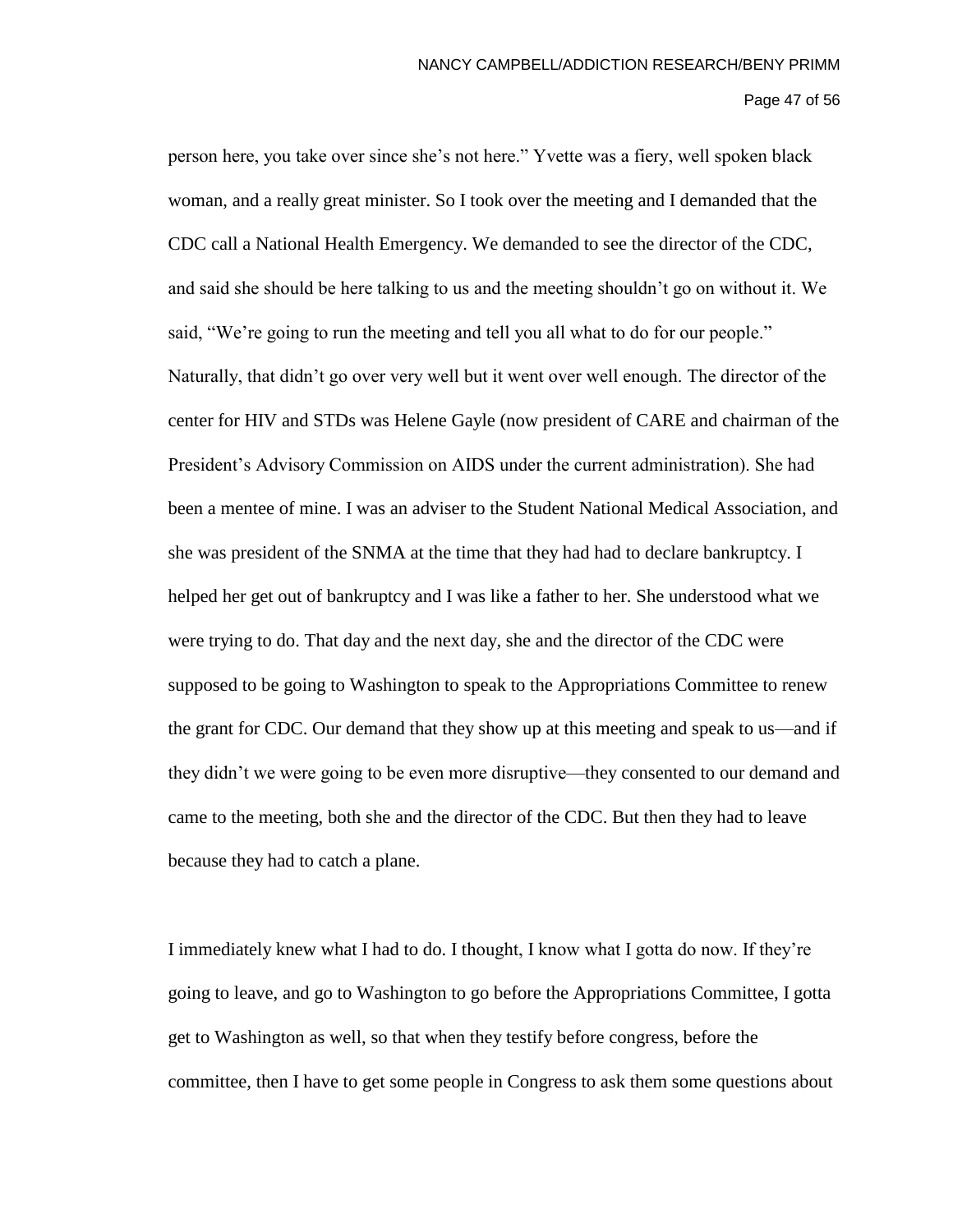Page 48 of 56

why they have been so negligent in not notifying the African American community beforehand about the problem that has really gotten out of hand. So when they flew to Washington, I flew to Washington and I met with Congressman Lou Stokes, who was a member of the Appropriations Committee, and I met with Congressman Nita Lowey, who was also a member of the Appropriations Committee. I got Lou's legislative aide to get him to ask the questions concerning the negligence of the CDC. He had no idea of the numbers, which were astronomical compared to whites and others. He was very concerned and of course made a very passionate interrogation of both Helene and the director of the CDC. They were asked questions about why the numbers were so great and why they hadn't done something to focus more specifically on that population.

Let me tell you how the thirteen of us got to the CDC in the first place. There were people working in the Division of HIV and STDs and Tuberculosis who were black folk who would call people like ourselves, activists like Deborah Fraser –Howze and me in the field, and let us know what was going on so we had an idea, but we had no idea it was so bad. To show you how bad things were, there were people who saw the data and the epidemiological reports and had become alarmed. The top people were so afraid that they would be accused of stigmatizing black folk that they were reluctant to do anything. That happens all the time at the federal government. They were reluctant to do anything that may be something else added to black folks' burden.

So we had an in, and we were being informed by interested people about these kinds of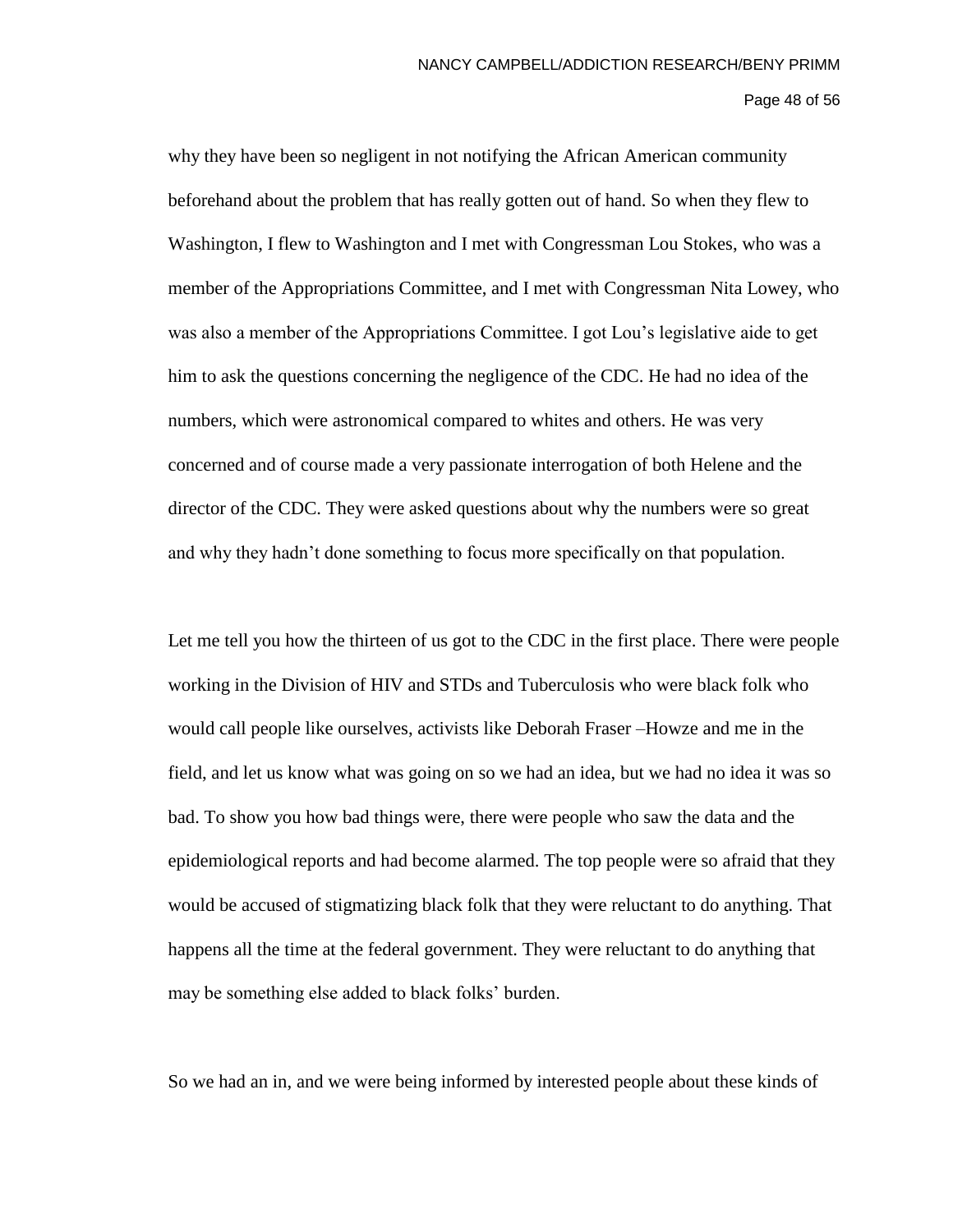# Page 49 of 56

situations. Had we not had that, we never would have been able to be effective to get Congress to do what they did. Later on, I had gone to the Congressional Black Caucus because through Lou Stokes, who was chairman of the Health Advisory Committee of the Congressional Black Caucus, I was able to make a speech that spring to them. They became up in arms about it and in speaking to them, I challenged David Satcher, who was the Surgeon General. I hated to do that as David and I had been very good friends for years when he was president of Meheary. I demanded that the Secretary of HHS, who was Donna Shalala, do something about HIV at the time, and do it not only because it was right to do so but because of these numbers. It was shameful. They couldn't get a national health emergency called because that would have created some kind of response that they only do when there is a major epidemic. So it went back and forth and then Maxine Waters became enamored with this whole problem and got most of the women in the Congressional Black Caucus to go along with her. With me and Deborah Fraser-Howze here in New York, they came up with having a town hall meeting in Washington and invite activists like ourselves from around the country to come to Washington and be demonstrative and have a meeting at the Rayburn building to discuss what should be done about this. Eleanor Holmes Norton and of course Maxine Waters, Barbara Lee, Dr. Donna Christensen from the Virgin Islands, were all extremely active to bring this to the fore and to demand that President Clinton declare an emergency in the African American community. They got to the president and we had the meeting in Washington. We bussed people down to Washington from New York and from Philadelphia and from Richmond and Baltimore, and had a major all-day meeting with members of the Congressional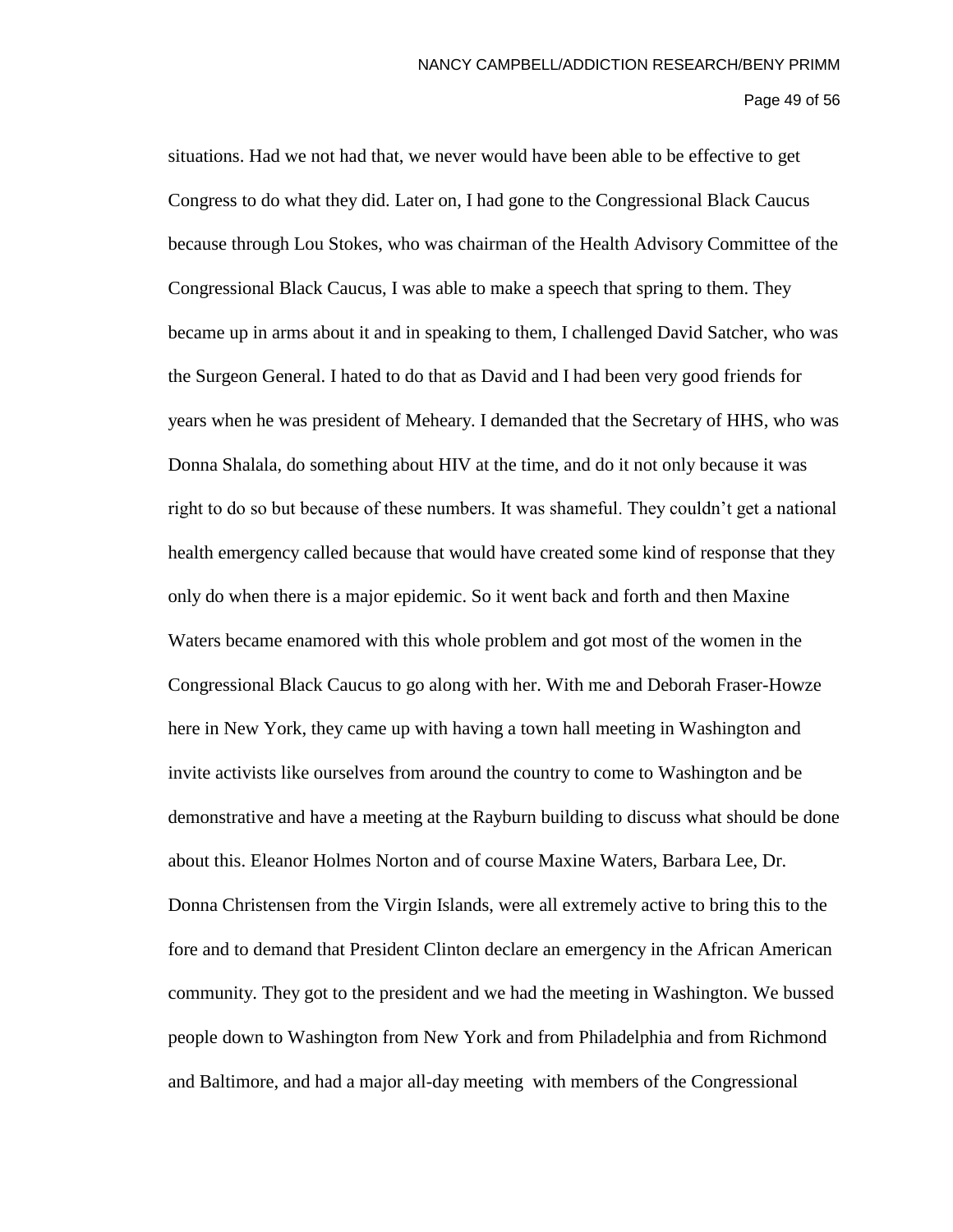Page 50 of 56

Black Caucus with a lot of fanfare and certainly a press conference. The president was notified and ended up declaring not a health emergency but that it was a problem in communities of color, not only the African American community but that it was a major problem in our nation. He ended up appropriating 156 million dollars to do something about the problem. I ended up being the spokesperson because I guess I had the grayest hair and a well-known name.

NC: Were you still working for the federal government then? How long were you at the Office of Treatment Improvement (OTI)?

BP: I was at OTI about two years, and then it became CSAT [Center for Substance Abuse Treatment]. I was the first director of CSAT. I left in the spring of 1993. Clinton was elected in November of '92 and I stayed after his election. I was still director until the spring of the next year. So by 1998, I had left CSAT, which stayed head-less for a while, and then Lisa Scheckel, who had been my deputy, was acting director of CSAT. I never had a government check. I was on loan from my corporation to the federal government and the government paid the Addiction Research and Treatment Corporation (it wasn't mine because it's a nonprofit, but I had started it and that's where I had worked). When I left, I went right back to my job as executive director of ARTC.

NC: What federal roles did you play after that? When did your work with the next presidential commission start?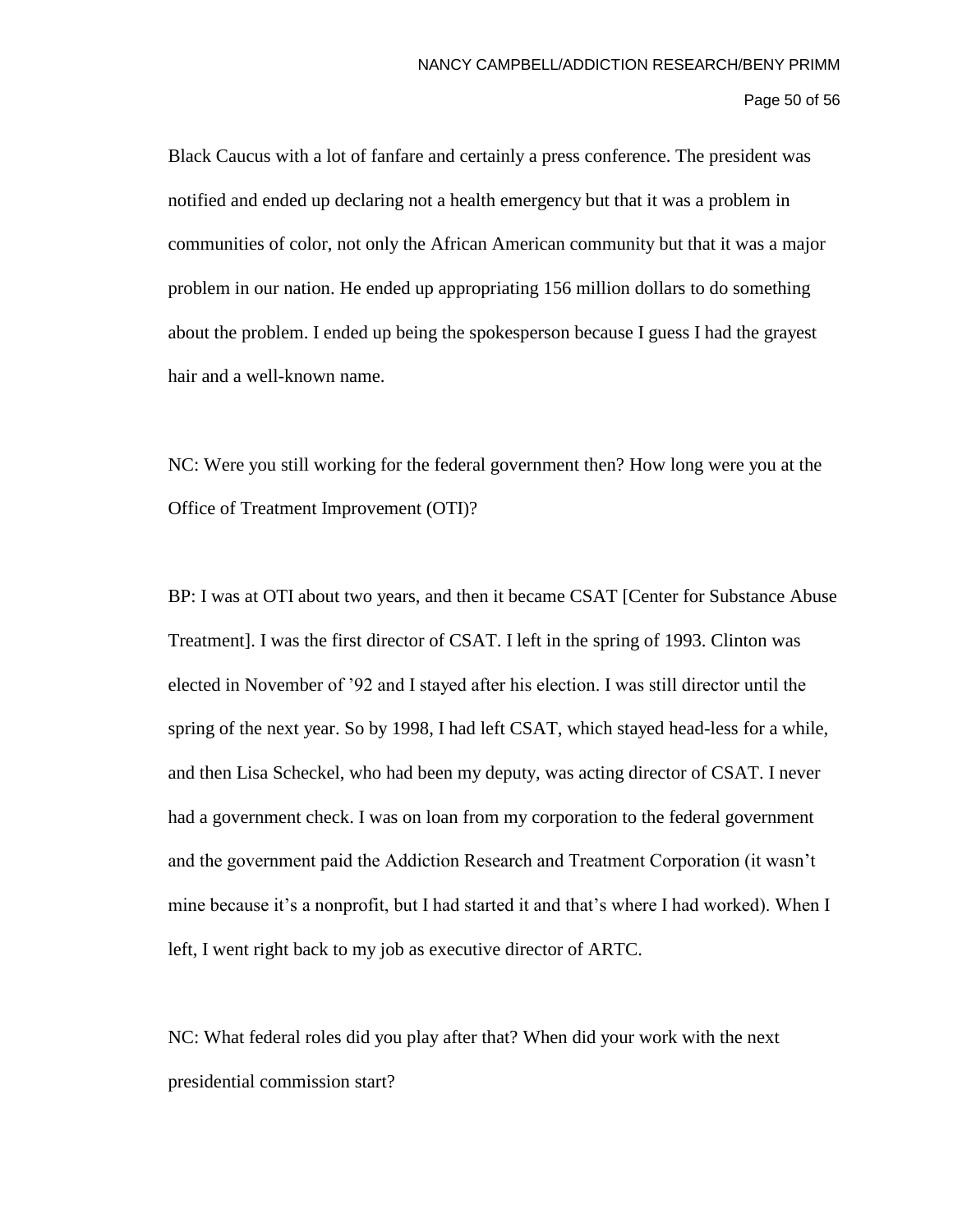Page 51 of 56

BP: After all that stuff with the Clinton administration in 1998, getting him to declare that there was a problem and to give us the money, I became a member of the Advisory Committee to the CDC and was one of the first members of the Joint Advisory Commission to the CDC at HRSA [Health Resources and Services Administration]. The Joint Advisory Commission came out of what I called the Linkage Initiative. I sponsored a conference that brought together all of the different acronyms in the federal government—representatives from HRSA, SAMHSA, and the CDC—that had anything to do with HIV and AIDs. Orrin Hatch was a sponsor of this Linkage Initiative with me, and Fred Goodwin, who was then head of ADAMHA.

Then I got a call from Secretary Sullivan about serving on the Advisory Commission on HIV and AIDs of President George Bush. Lou was co-chairman of the advisory commission and I had worked under him during the George Herbert Walker Bush administration. He was secretary of HHS and he knew about my work on HIV and thought I would be a good member of the president's advisory commission. Dr. Coburn, who was then a senator, was co-chair, so I went and became a member of the commission. I was appointed and immediately served on the subcommittee of treatment and domestic committee. There were two committees, one was the domestic committee and the other was the international committee. I was assigned to the treatment and domestic committee. I had quite an ample voice on almost every issue. Normally, you are appointed for three years, but when my three years were up, they felt very strongly that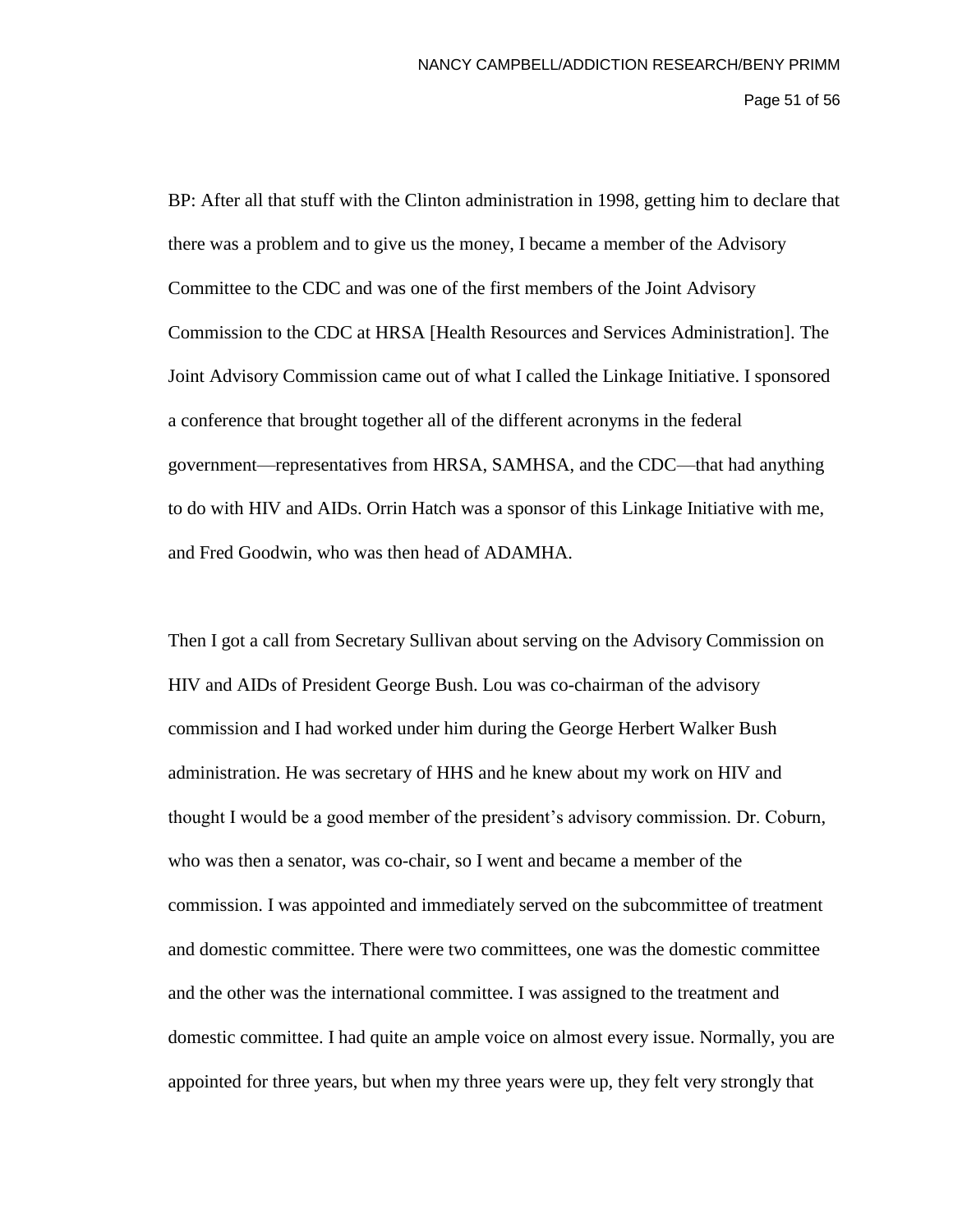Page 52 of 56

my contributions had been such that they wanted me to stay over and I was held over for another two years. I was on that commission longer than any other single person. I have now been off the committee now for about a year and a half.

NC: What do you feel you were able to accomplish on that committee?

BP: I began to have great influence in terms of focus not only on the African American community but also the Puerto Rican community in Puerto Rico, who still have yet inadequate help for their HIV problem. It's rampant, especially among injection drug users. My pet peeve was also about testing in the prison system, and getting people tested and knowing their status and getting treated early. That took on a very important focus for the administration.

I insisted that that testing be universal and trying to stop people from having to go through such rigamarole just to get tested, in terms of consent forms and so forth. If you try to get people to sign consents, it scares them that they are consenting to be tested and so forth.

To make treatment available to everyone who tests positive. In my own program, for example, I make sure that if you have to have a yearly physical in my drug treatment program, that viral load is done on each person yearly. If you are being treated by us, naturally, we do the viral load. But you may not be being treated by us, but you're HIV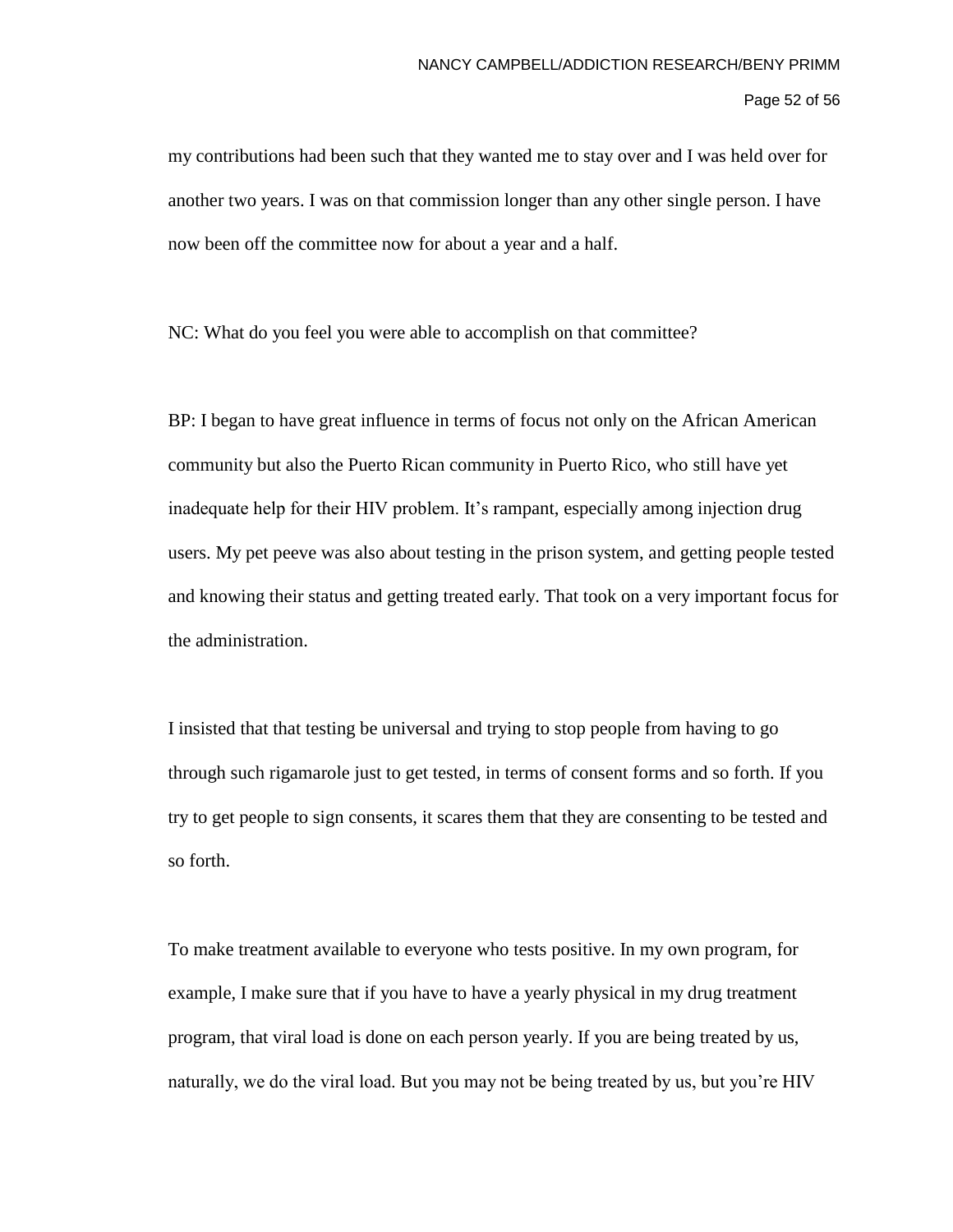#### Page 53 of 56

positive and you're being treated elsewhere. But we can monitor how well your treatment is being done by looking at your viral load. Those people whose load is still high and are in treatment are contagious in the community. That's why the disease continues to spread so widely in the African American community. It's not only injection drug users but those people who are HIV positive, who get on treatment and who may not be following their treatment as they should. As a consequence they still have viral load and are still heavily contagious. I think people should—when they are tested and are found to be positive- shouldn't wait until the viral load is 250. You ought to be treating these people when the viral load is 500 or less because they'll do better. There are new studies out that indicate that. Treatment outcome is a hell of a lot better if you begin to treat people with HAART [Highly Active Anti Retroviral Therapy] when their CD4 count are higher than normally believed. In Africa, of course, you don't have the money, so they wait until the CD4 count is 250. Well, people's immune system is pretty battered by that time. I think we ought to begin to treat people when CD4 counts are 500.

NC: At your program, ARTC, have you been able to put into practice the kind of drug treatment and HIV treatment that you see as ideal.

BP: Yes, I have. I have comprehensive care, as illustrated by what I call my "supermarket of services." I have a supermarket shopping cart with all the things that I offer and should be offered for comprehensive care for the treatment of addiction. I'm a proponent of that being done in all substance abuse treatment programs. Unless you do that, your outcome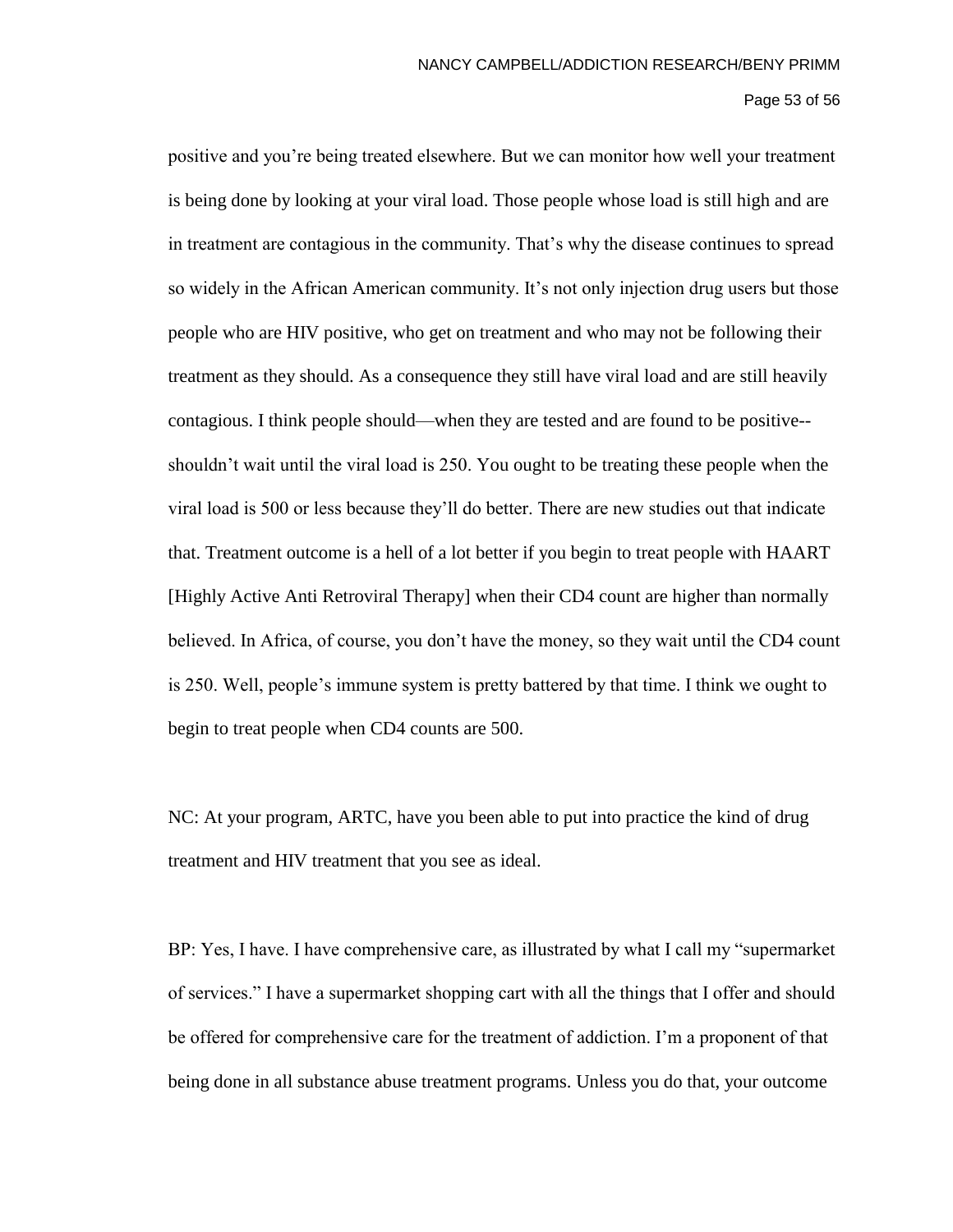Page 54 of 56

is not going to be as successful as it would be if you did that.

NC: Would you consider that one of your major contributions to the field of addiction? Is that what you would want to be remembered for?

BP: Absolutely.

NC: What else would you want to add to the list of your contributions to the field of addiction? What else would be on that list?

BP: If you are using medically assisted addiction treatment, using methadone or buprenorphine, that you include other ancillary services. That's the comprehensiveness but also develop vocational services along with this. I have a Culinary Arts Academy, for example, where I train people to work in kitchens, hotels, schools, and so forth for 14 weeks and give them a certificate if they pass the standard test. Then they have a certificate that they can go and get a job so they finally have something other than themselves to offer up to people. I have people now who have graduated doing catering work for other companies. I think that to me is demonstrative. I also have an artist-inresidence, and we're doing art therapy. We're integrating it into our treatment process. I have my developmentally disabled patients and drug abuse treatment patients doing artwork so that as they are completing a piece of art, they are also helping themselves realize that a process may be slow but if you work on it, you can complete your rehab and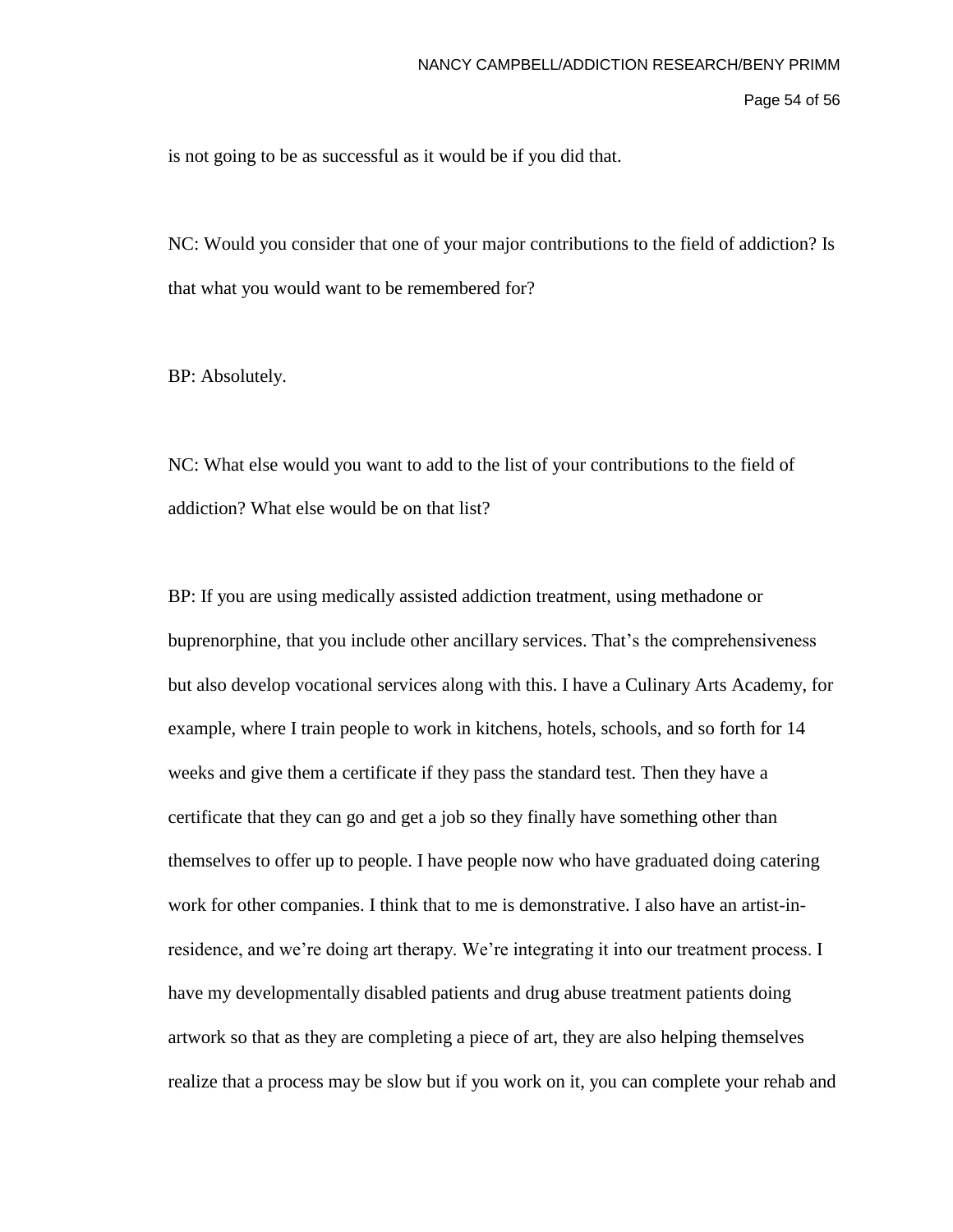Page 55 of 56

complete your artwork. It takes time and it creates patience and it creates an understanding of this disease, that this is not something that you can get rid of overnight. That has been a contribution that I'm trying to make and I'm demonstrating it in my own program.

This is a chronic re-occurring disorder, addiction. You may ameliorate it, you may reduce it, but there's always the possibility that it can be rekindled by just going into a neighborhood where drugs are being sold. It doesn't have to be. Certainly, you can become abstinent but for me, a goal of abstinence is a goal to failure in treating the addicted. You can achieve abstinence but you have to be ever careful monitoring your temptation. I have characterized addiction as a chronic, relapsing disorder.

NC: Often, the definition of addiction as a "chronic, relapsing disorder" contains the word "brain." Do you see addiction as a "chronic, relapsing brain disorder"?

BP: My focus has been more on the social than it has been on neurology, on the brain situation. However, I think if you have become so programmed by the use of drugs, that your brain has become accustomed to that feeling and chemical change, that indeed there are brain changes that may be irreversible when you take exogenous substances. The irreversibility of that makes you always liable to suggestions. That's why people shouldn't necessarily go back to the neighborhood where copping takes place, because all of a sudden that triggers something in the brain that changes their focus on abstinence to